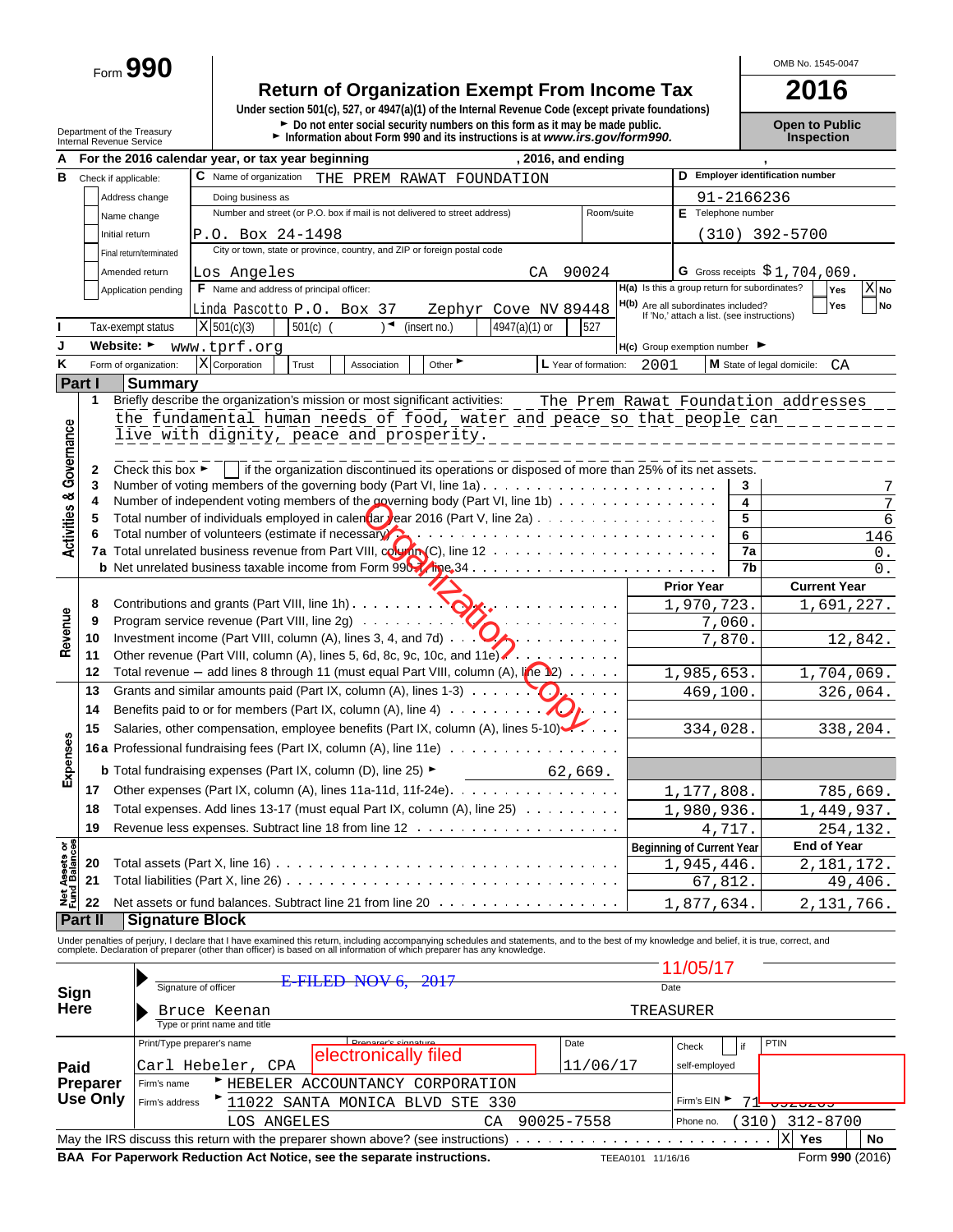|              | Form 990 (2016)<br>THE PREM RAWAT FOUNDATION                                                                                                                                                                                                                                                                                                               | 91-2166236    | Page 2          |
|--------------|------------------------------------------------------------------------------------------------------------------------------------------------------------------------------------------------------------------------------------------------------------------------------------------------------------------------------------------------------------|---------------|-----------------|
| Part III     | <b>Statement of Program Service Accomplishments</b>                                                                                                                                                                                                                                                                                                        |               |                 |
|              | Check if Schedule O contains a response or note to any line in this Part III                                                                                                                                                                                                                                                                               |               |                 |
| 1            | Briefly describe the organization's mission:                                                                                                                                                                                                                                                                                                               |               |                 |
|              | The Prem Rawat Foundation addresses                                                                                                                                                                                                                                                                                                                        |               |                 |
|              | the fundamental human needs of food, water and peace so that people can                                                                                                                                                                                                                                                                                    |               |                 |
|              | live with dignity, peace and prosperity.                                                                                                                                                                                                                                                                                                                   |               |                 |
|              |                                                                                                                                                                                                                                                                                                                                                            |               |                 |
| $\mathbf{2}$ | Did the organization undertake any significant program services during the year which were not listed on the prior                                                                                                                                                                                                                                         |               |                 |
|              |                                                                                                                                                                                                                                                                                                                                                            | Yes           | No              |
|              | If 'Yes,' describe these new services on Schedule O.                                                                                                                                                                                                                                                                                                       |               |                 |
| 3            | Did the organization cease conducting, or make significant changes in how it conducts, any program services?                                                                                                                                                                                                                                               | Yes           | No<br>ΙX        |
|              | If 'Yes,' describe these changes on Schedule O.                                                                                                                                                                                                                                                                                                            |               |                 |
| 4            | Describe the organization's program service accomplishments for each of its three largest program services, as measured by expenses.<br>Section 501(c)( $\overline{3}$ ) and 501(c)(4) organizations are required to report the amount of grants and allocations to others, the total expenses,<br>and revenue, if any, for each program service reported. |               |                 |
|              | $1,276,824$ . including grants of $$$<br>4 a (Code:<br>) (Expenses \$<br>326,064. ) (Revenue                                                                                                                                                                                                                                                               | \$            | $0.$ )          |
|              | STATEMENT of ACCOMPLISHMENTS ATTACHED<br>SEE ATTACHMENT                                                                                                                                                                                                                                                                                                    |               |                 |
|              |                                                                                                                                                                                                                                                                                                                                                            |               |                 |
|              |                                                                                                                                                                                                                                                                                                                                                            |               |                 |
|              |                                                                                                                                                                                                                                                                                                                                                            |               |                 |
|              |                                                                                                                                                                                                                                                                                                                                                            |               |                 |
|              |                                                                                                                                                                                                                                                                                                                                                            |               |                 |
|              |                                                                                                                                                                                                                                                                                                                                                            |               |                 |
|              |                                                                                                                                                                                                                                                                                                                                                            |               |                 |
|              |                                                                                                                                                                                                                                                                                                                                                            |               |                 |
|              |                                                                                                                                                                                                                                                                                                                                                            |               |                 |
|              |                                                                                                                                                                                                                                                                                                                                                            |               |                 |
|              |                                                                                                                                                                                                                                                                                                                                                            |               |                 |
|              | including grants of<br>\$<br>4 $b$ (Code:<br>) (Expenses<br>-Ş                                                                                                                                                                                                                                                                                             | ) (Revenue    |                 |
|              |                                                                                                                                                                                                                                                                                                                                                            |               |                 |
|              |                                                                                                                                                                                                                                                                                                                                                            |               |                 |
|              |                                                                                                                                                                                                                                                                                                                                                            |               |                 |
|              |                                                                                                                                                                                                                                                                                                                                                            |               |                 |
|              |                                                                                                                                                                                                                                                                                                                                                            |               |                 |
|              |                                                                                                                                                                                                                                                                                                                                                            |               |                 |
|              |                                                                                                                                                                                                                                                                                                                                                            |               |                 |
|              |                                                                                                                                                                                                                                                                                                                                                            |               |                 |
|              |                                                                                                                                                                                                                                                                                                                                                            |               |                 |
|              |                                                                                                                                                                                                                                                                                                                                                            |               |                 |
|              |                                                                                                                                                                                                                                                                                                                                                            |               |                 |
|              |                                                                                                                                                                                                                                                                                                                                                            |               |                 |
|              |                                                                                                                                                                                                                                                                                                                                                            |               |                 |
|              | including grants of $\sharp$<br>4 c (Code:<br>) (Expenses \$                                                                                                                                                                                                                                                                                               | ) (Revenue \$ |                 |
|              |                                                                                                                                                                                                                                                                                                                                                            |               |                 |
|              |                                                                                                                                                                                                                                                                                                                                                            |               |                 |
|              |                                                                                                                                                                                                                                                                                                                                                            |               |                 |
|              |                                                                                                                                                                                                                                                                                                                                                            |               |                 |
|              |                                                                                                                                                                                                                                                                                                                                                            |               |                 |
|              |                                                                                                                                                                                                                                                                                                                                                            |               |                 |
|              |                                                                                                                                                                                                                                                                                                                                                            |               |                 |
|              |                                                                                                                                                                                                                                                                                                                                                            |               |                 |
|              |                                                                                                                                                                                                                                                                                                                                                            |               |                 |
|              |                                                                                                                                                                                                                                                                                                                                                            |               |                 |
|              |                                                                                                                                                                                                                                                                                                                                                            |               |                 |
|              |                                                                                                                                                                                                                                                                                                                                                            |               |                 |
|              | 4 d Other program services (Describe in Schedule O.)                                                                                                                                                                                                                                                                                                       |               |                 |
|              | \$<br>including grants of<br>(Expenses<br>\$<br>) (Revenue \$                                                                                                                                                                                                                                                                                              |               |                 |
|              | 4 e Total program service expenses<br>1,276,824.                                                                                                                                                                                                                                                                                                           |               |                 |
| <b>BAA</b>   | TEEA0102 11/16/16                                                                                                                                                                                                                                                                                                                                          |               | Form 990 (2016) |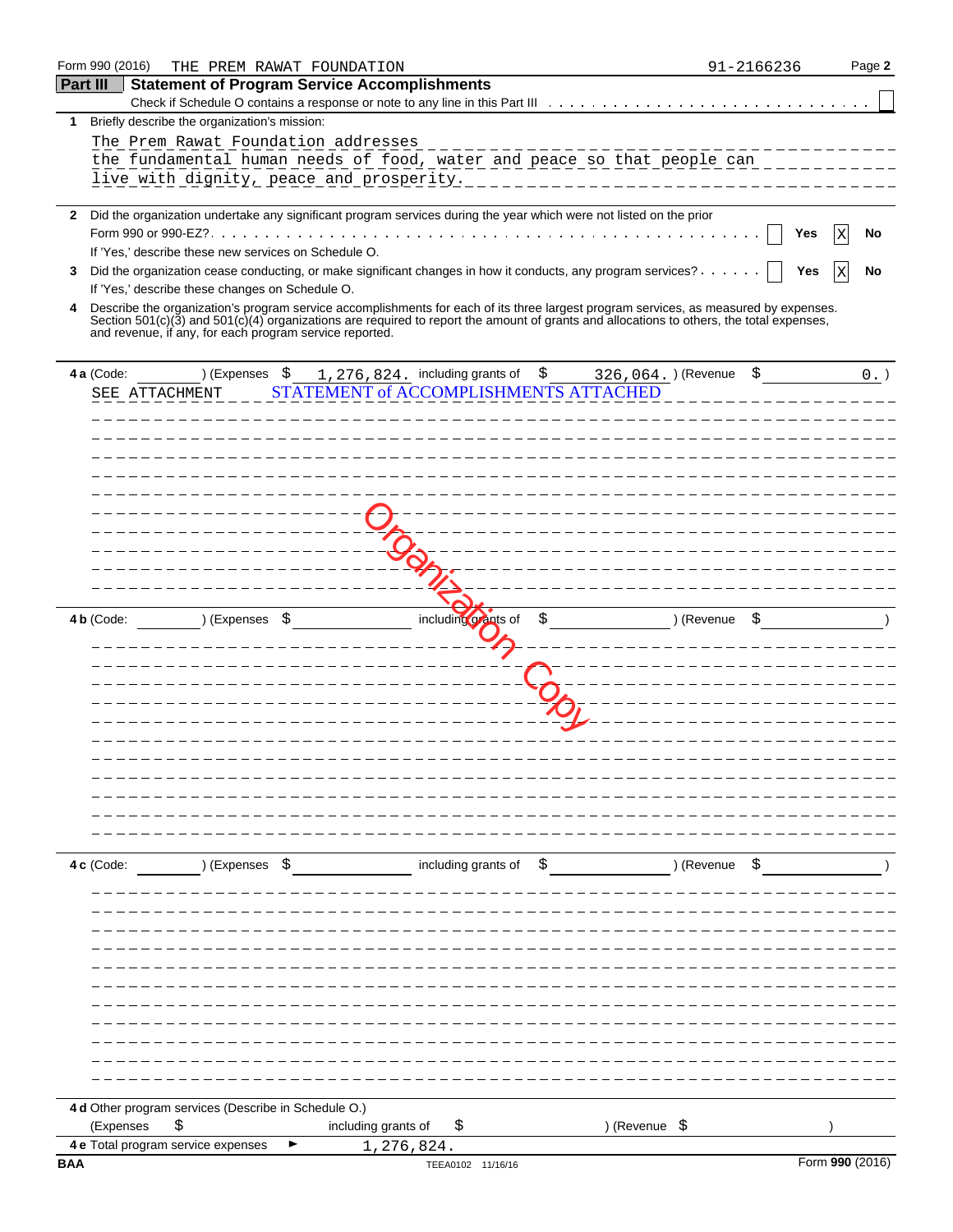Form 990 (2016) Page **3** THE PREM RAWAT FOUNDATION 91-2166236

|              | <b>Part IV</b><br><b>Checklist of Required Schedules</b>                                                                                                                                                                                              |                     |     |                 |
|--------------|-------------------------------------------------------------------------------------------------------------------------------------------------------------------------------------------------------------------------------------------------------|---------------------|-----|-----------------|
|              |                                                                                                                                                                                                                                                       |                     | Yes | No.             |
|              | Is the organization described in section 501(c)(3) or 4947(a)(1) (other than a private foundation)? If 'Yes,' complete                                                                                                                                |                     | Χ   |                 |
| $\mathbf{2}$ | Is the organization required to complete Schedule B, Schedule of Contributors (see instructions)?                                                                                                                                                     | 1<br>$\overline{2}$ | X   |                 |
|              |                                                                                                                                                                                                                                                       |                     |     |                 |
| 3            | Did the organization engage in direct or indirect political campaign activities on behalf of or in opposition to candidates                                                                                                                           | 3                   |     | Χ               |
|              | Section 501(c)(3) organizations. Did the organization engage in lobbying activities, or have a section 501(h) election in effect during the tax year? If 'Yes,' complete Schedule C, Part II                                                          | 4                   |     | х               |
| 5            | Is the organization a section $501(c)(4)$ , $501(c)(5)$ , or $501(c)(6)$ organization that receives membership dues,<br>assessments, or similar amounts as defined in Revenue Procedure 98-19? If 'Yes,' complete Schedule C, Part III                | 5                   |     | х               |
| 6            | Did the organization maintain any donor advised funds or any similar funds or accounts for which donors have the right<br>to provide advice on the distribution or investment of amounts in such funds or accounts? If 'Yes,' complete Schedule D,    | 6                   |     | Χ               |
| 7            | Did the organization receive or hold a conservation easement, including easements to preserve open space, the                                                                                                                                         | $\overline{7}$      |     | х               |
| 8            | Did the organization maintain collections of works of art, historical treasures, or other similar assets? If 'Yes,'                                                                                                                                   | 8                   |     | X               |
| 9            | Did the organization report an amount in Part X, line 21, for escrow or custodial account liability, serve as a custodian<br>for amounts not listed in Part X; or provide credit counseling, debt management, credit repair, or debt negotiation      | 9                   |     | х               |
| 10           | Did the organization, directly or through a related organization, hold assets in temporarily restricted endowments,                                                                                                                                   | 10                  |     | X               |
| 11           | If the organization's answer to any of the following questions is 'Yes', then complete Schedule D, Parts VI, VII, VIII, IX,<br>or X as applicable.                                                                                                    |                     |     |                 |
|              | a Did the organization report an amount for land, buildings, and equipment in Part X, line 10? If 'Yes,' complete Schedule                                                                                                                            | 11a                 | Χ   |                 |
|              | <b>b</b> Did the organization report an amount for investments – other securities in Part X, line 12 that is 5% or more of its total                                                                                                                  | 11 <sub>b</sub>     |     | X               |
|              | c Did the organization report an amount for investments – program related in Part X, line 13 that is 5% or more of its total                                                                                                                          | 11c                 |     | Χ               |
|              | d Did the organization report an amount for other assets in Part X, line 15 that is 5% or more of its total assets reported                                                                                                                           | 11d                 |     | Χ               |
|              | <b>e</b> Did the organization report an amount for other liabilities in Part X, line 25? If 'Yes,' complete Schedule D, Part X.                                                                                                                       | 11 e                |     | Χ               |
|              | f Did the organization's separate or consolidated financial statements for the tax year include a footnote that addresses<br>the organization's liability for uncertain tax positions under FIN 48 (ASC 740)? If 'Yes,' complete Schedule D, Part X   | 11f                 |     | Χ               |
|              | 12a Did the organization obtain separate, independent audited financial statements for the tax year? If 'Yes,' complete                                                                                                                               | 12a                 | Χ   |                 |
|              | <b>b</b> Was the organization included in consolidated, independent audited financial statements for the tax year? If 'Yes,' and<br>if the organization answered 'No' to line 12a, then completing Schedule D, Parts XI and XII is optional wimbed we | 12 <sub>b</sub>     |     | Χ               |
| 13           |                                                                                                                                                                                                                                                       | 13                  |     | X               |
|              |                                                                                                                                                                                                                                                       | 14a                 |     | Χ               |
|              | <b>b</b> Did the organization have aggregate revenues or expenses of more than \$10,000 from grantmaking, fundraising,<br>business, investment, and program service activities outside the United States, or aggregate foreign investments valued     | 14 <sub>b</sub>     | Χ   |                 |
| 15           | Did the organization report on Part IX, column (A), line 3, more than \$5,000 of grants or other assistance to or for any                                                                                                                             | 15                  | Χ   |                 |
| 16           | Did the organization report on Part IX, column (A), line 3, more than \$5,000 of aggregate grants or other assistance to                                                                                                                              | 16                  |     | Χ               |
| 17           | Did the organization report a total of more than \$15,000 of expenses for professional fundraising services on Part IX,                                                                                                                               | 17                  |     | Χ               |
| 18           | Did the organization report more than \$15,000 total of fundraising event gross income and contributions on Part VIII,                                                                                                                                | 18                  |     | Χ               |
| 19           | Did the organization report more than \$15,000 of gross income from gaming activities on Part VIII, line 9a? If 'Yes,'                                                                                                                                | 19                  |     | Χ               |
| <b>BAA</b>   | TEEA0103 11/16/16                                                                                                                                                                                                                                     |                     |     | Form 990 (2016) |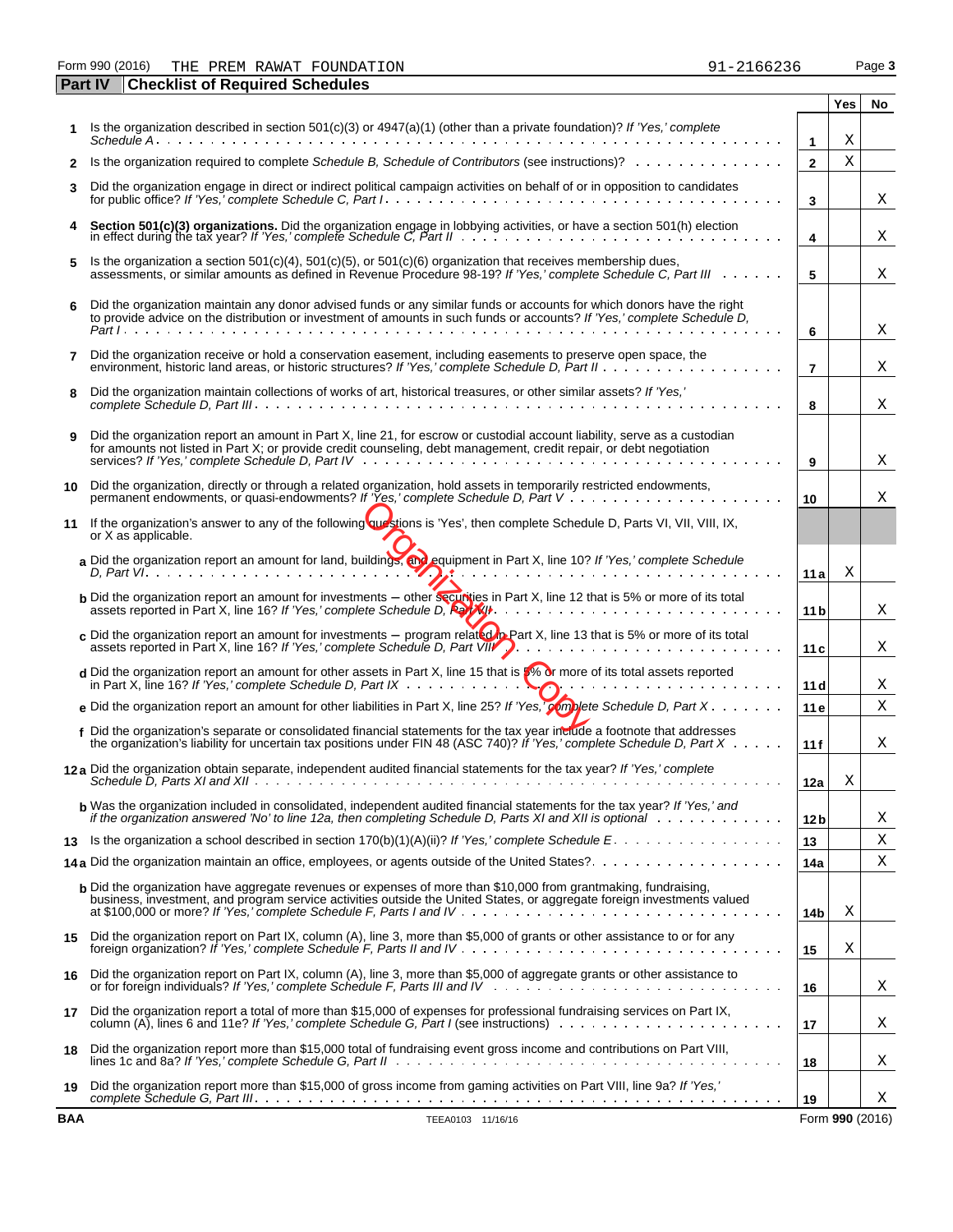Form 990 (2016) Page **4** THE PREM RAWAT FOUNDATION 91-2166236

|            | <b>Part IV</b><br><b>Checklist of Required Schedules</b> (continued)                                                                                                                                                                                         |                 |                 |    |
|------------|--------------------------------------------------------------------------------------------------------------------------------------------------------------------------------------------------------------------------------------------------------------|-----------------|-----------------|----|
|            |                                                                                                                                                                                                                                                              |                 | Yes             | No |
|            |                                                                                                                                                                                                                                                              | 20a             |                 | Χ  |
|            | $\mathbf b$ If 'Yes' to line 20a, did the organization attach a copy of its audited financial statements to this return?                                                                                                                                     | 20 <sub>b</sub> |                 |    |
| 21         | Did the organization report more than \$5,000 of grants or other assistance to any domestic organization or<br>domestic government on Part IX, column (A), line 1? If 'Yes,' complete Schedule I, Parts I and II                                             | 21              |                 | Χ  |
| 22         | Did the organization report more than \$5,000 of grants or other assistance to or for domestic individuals on Part IX,                                                                                                                                       | 22              |                 | X  |
| 23         | Did the organization answer 'Yes' to Part VII, Section A, line 3, 4, or 5 about compensation of the organization's current<br>and former officers, directors, trustees, key employees, and highest compensated employees? If 'Yes,' complete                 |                 |                 |    |
|            |                                                                                                                                                                                                                                                              | 23              |                 | Χ  |
|            | 24 a Did the organization have a tax-exempt bond issue with an outstanding principal amount of more than \$100,000 as of<br>the last day of the year, that was issued after December 31, 2002? If 'Yes,' answer lines 24b through 24d and                    | 24a             |                 | Χ  |
|            | <b>b</b> Did the organization invest any proceeds of tax-exempt bonds beyond a temporary period exception?                                                                                                                                                   | 24 <sub>b</sub> |                 |    |
|            | c Did the organization maintain an escrow account other than a refunding escrow at any time during the year to defease                                                                                                                                       | 24c             |                 |    |
|            | d Did the organization act as an 'on behalf of' issuer for bonds outstanding at any time during the year? $\ldots \ldots \ldots$                                                                                                                             | 24d             |                 |    |
|            | 25 a Section 501(c)(3), 501(c)(4), and 501(c)(29) organizations. Did the organization engage in an excess benefit<br>transaction with a disqualified person during the year? If 'Yes,' complete Schedule L, Part $1, \ldots, \ldots, \ldots, \ldots, \ldots$ | 25a             |                 | Χ  |
|            | b Is the organization aware that it engaged in an excess benefit transaction with a disqualified person in a prior year, and<br>that the transaction has not been reported on any of the organization's prior Forms 990 or 990-EZ? If 'Yes,' complete        |                 |                 |    |
|            |                                                                                                                                                                                                                                                              | 25 <sub>b</sub> |                 | Χ  |
|            | 26 Did the organization report any amount on Part X, line 5, 6, or 22 for receivables from or payables to any current or<br>former officers, directors, trustees, key employees highest compensated employees, or disqualified persons?                      | 26              |                 | Χ  |
| 27         | Did the organization provide a grant or other assistance to an officer, director, trustee, key employee, substantial<br>contributor or employee thereof, a grant selection committee member, or to a 35% controlled entity or fam                            |                 |                 |    |
|            | of any of these persons? If 'Yes,' complete Schedule L, Part IV                                                                                                                                                                                              | 27              |                 | Χ  |
| 28         | Was the organization a party to a business transaction with one of the following parties (see Schedule L, Part IV<br>instructions for applicable filing thresholds, conditions, and exceptions                                                               |                 |                 |    |
|            | a A current or former officer, director, trustee, or key employee? If 'Yes,' complete Schedule L, Part IV                                                                                                                                                    | 28a             |                 | Χ  |
|            | <b>b</b> A family member of a current or former officer, director, trustee, or key employee 2 If 'Yes,' complete                                                                                                                                             | 28 <sub>b</sub> |                 | Χ  |
|            | c An entity of which a current or former officer, director, trustee, or key employee (oka/amily member thereof) was an                                                                                                                                       | 28c             |                 | Χ  |
| 29         | Did the organization receive more than \$25,000 in non-cash contributions? If 'Yes,' complete Schedule M                                                                                                                                                     | 29              | Χ               |    |
| 30         | Did the organization receive contributions of art, historical treasures, or other similar assets, or qualified conservation                                                                                                                                  | 30              |                 | Χ  |
| 31         | Did the organization liquidate, terminate, or dissolve and cease operations? If 'Yes,' complete Schedule N, Part I                                                                                                                                           | 31              |                 | Χ  |
| 32         | Did the organization sell, exchange, dispose of, or transfer more than 25% of its net assets? If 'Yes,' complete                                                                                                                                             | 32              |                 | Χ  |
|            | 33 Did the organization own 100% of an entity disregarded as separate from the organization under Regulations sections                                                                                                                                       | 33              |                 | Χ  |
|            | 34 Was the organization related to any tax-exempt or taxable entity? If 'Yes,' complete Schedule R, Part II, III, or IV,                                                                                                                                     | 34              |                 | Χ  |
|            | <b>35 a</b> Did the organization have a controlled entity within the meaning of section $512(b)(13)? \ldots \ldots \ldots \ldots \ldots \ldots$                                                                                                              | 35a             |                 | X  |
|            | b If 'Yes' to line 35a, did the organization receive any payment from or engage in any transaction with a controlled                                                                                                                                         | 35 <sub>b</sub> |                 | Χ  |
|            | 36 Section 501(c)(3) organizations. Did the organization make any transfers to an exempt non-charitable related                                                                                                                                              | 36              |                 | Χ  |
|            | 37 Did the organization conduct more than 5% of its activities through an entity that is not a related organization and that is<br>treated as a partnership for federal income tax purposes? If 'Yes,' complete Schedule R, Part VI                          | 37              |                 | Χ  |
| 38         | Did the organization complete Schedule O and provide explanations in Schedule O for Part VI, lines 11b and 19?                                                                                                                                               | 38              | Χ               |    |
| <b>BAA</b> |                                                                                                                                                                                                                                                              |                 | Form 990 (2016) |    |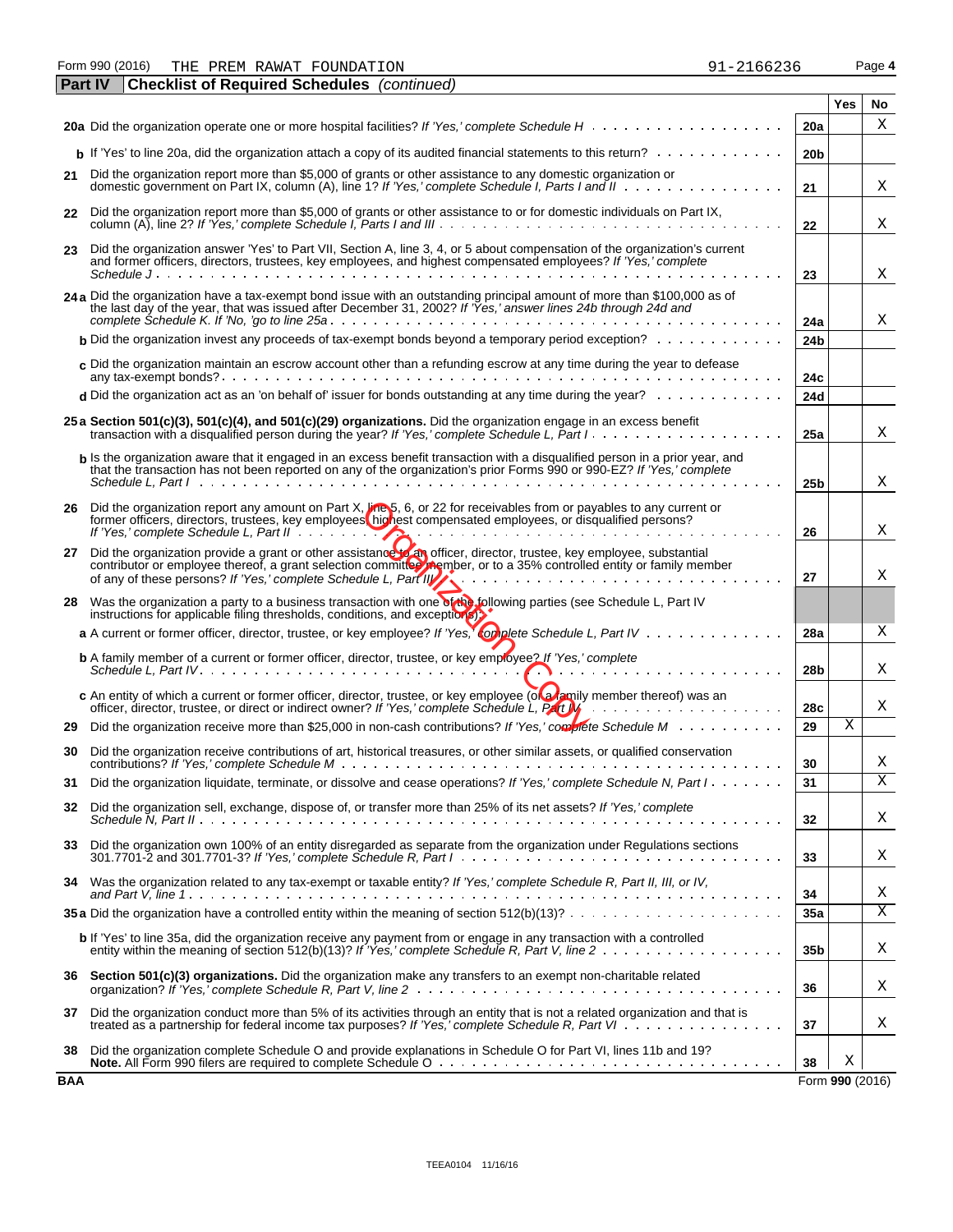|     | Form 990 (2016)<br>91-2166236<br>THE PREM RAWAT FOUNDATION                                                                                                                                                                                                                 |                |                 | Page 5 |
|-----|----------------------------------------------------------------------------------------------------------------------------------------------------------------------------------------------------------------------------------------------------------------------------|----------------|-----------------|--------|
|     | Part V<br><b>Statements Regarding Other IRS Filings and Tax Compliance</b>                                                                                                                                                                                                 |                |                 |        |
|     |                                                                                                                                                                                                                                                                            |                |                 |        |
|     |                                                                                                                                                                                                                                                                            |                | Yes             | No     |
|     | 1 a Enter the number reported in Box 3 of Form 1096. Enter -0- if not applicable<br>1a<br>0<br><b>b</b> Enter the number of Forms W-2G included in line 1a. Enter -0- if not applicable<br>1 <sub>b</sub>                                                                  |                |                 |        |
|     | $\Omega$                                                                                                                                                                                                                                                                   |                |                 |        |
|     | c Did the organization comply with backup withholding rules for reportable payments to vendors and reportable gaming                                                                                                                                                       | 1 c l          | Χ               |        |
|     | 2a Enter the number of employees reported on Form W-3, Transmittal of Wage and Tax State-                                                                                                                                                                                  |                |                 |        |
|     | ments, filed for the calendar year ending with or within the year covered by this return<br>2 a<br>6                                                                                                                                                                       |                |                 |        |
|     | <b>b</b> If at least one is reported on line 2a, did the organization file all required federal employment tax returns?                                                                                                                                                    | 2 bl           | Χ               |        |
|     | Note. If the sum of lines 1a and 2a is greater than 250, you may be required to e-file (see instructions)                                                                                                                                                                  |                |                 |        |
|     | 3 a Did the organization have unrelated business gross income of \$1,000 or more during the year?                                                                                                                                                                          | За             |                 | Χ      |
|     |                                                                                                                                                                                                                                                                            | 3b             |                 |        |
|     | 4 a At any time during the calendar year, did the organization have an interest in, or a signature or other authority over, a<br>financial account in a foreign country (such as a bank account, securities account, or other financial account)?                          | 4 a            |                 | Χ      |
|     | <b>b</b> If 'Yes,' enter the name of the foreign country: ►                                                                                                                                                                                                                |                |                 |        |
|     | See instructions for filing requirements for FinCEN Form 114, Report of Foreign Bank and Financial Accounts (FBAR).                                                                                                                                                        |                |                 |        |
|     |                                                                                                                                                                                                                                                                            | 5 a            |                 | Χ      |
|     | <b>b</b> Did any taxable party notify the organization that it was or is a party to a prohibited tax shelter transaction? $\ldots \ldots \ldots$                                                                                                                           | 5 <sub>b</sub> |                 | Χ      |
|     |                                                                                                                                                                                                                                                                            | 5c             |                 |        |
|     | 6 a Does the organization have annual gross receipts that are normally greater than \$100,000, and did the organization                                                                                                                                                    |                |                 |        |
|     |                                                                                                                                                                                                                                                                            | 6 a            |                 | Χ      |
|     | b If 'Yes,' did the organization include with every solicitation an express statement that such contributions or gifts were<br>not tax deductible? $\cdots$ $\cdots$                                                                                                       | 6b             |                 |        |
|     | 7 Organizations that may receive deductible contributions under section 170(c).                                                                                                                                                                                            |                |                 |        |
|     | a Did the organization receive a payment in excess of $$76$ made partly as a contribution and partly for goods and                                                                                                                                                         |                |                 |        |
|     | services provided to the payor? $\ldots$<br>the contract of the contract of the contract of the contract of the contract of the contract of the contract of the contract of the contract of the contract of the contract of the contract of the contract of the contract o | 7 a            | Χ               |        |
|     |                                                                                                                                                                                                                                                                            | 7 <sub>b</sub> | X               |        |
|     | c Did the organization sell, exchange, or otherwise dispose of targible personal property for which it was required to file<br>Form 8282? $\ldots$ $\ldots$ $\ldots$ $\ldots$ $\ldots$ $\ldots$ $\ldots$ $\ldots$                                                          | 7 с            |                 | Χ      |
|     | <b>d</b> If 'Yes,' indicate the number of Forms 8282 filed during the year $\binom{7}{1}$ ,<br>7 dl                                                                                                                                                                        |                |                 |        |
|     | e Did the organization receive any funds, directly or indirectly, to pay premiums on a personal benefit contract?                                                                                                                                                          | <b>7e</b>      |                 | Χ      |
|     | f Did the organization, during the year, pay premiums, directly or indirectly, on a personal benefit contract?.                                                                                                                                                            | 7 f            |                 | Χ      |
|     | g If the organization received a contribution of qualified intellectual property, did the preanization file Form 8899                                                                                                                                                      |                |                 |        |
|     |                                                                                                                                                                                                                                                                            | 7 g            |                 | Χ      |
|     | h If the organization received a contribution of cars, boats, airplanes, or other vehicles, did the organization file a                                                                                                                                                    | 7 h            |                 |        |
|     | Sponsoring organizations maintaining donor advised funds. Did a donor advised fund maintained by the sponsoring                                                                                                                                                            |                |                 |        |
|     |                                                                                                                                                                                                                                                                            | 8              |                 | Χ      |
| 9   | Sponsoring organizations maintaining donor advised funds.                                                                                                                                                                                                                  |                |                 |        |
|     |                                                                                                                                                                                                                                                                            | 9 a            |                 | X      |
|     | <b>b</b> Did the sponsoring organization make a distribution to a donor, donor advisor, or related person?                                                                                                                                                                 | 9 b            |                 | Χ      |
| 10  | Section 501(c)(7) organizations. Enter:                                                                                                                                                                                                                                    |                |                 |        |
|     | a Initiation fees and capital contributions included on Part VIII, line 12.<br>10 a                                                                                                                                                                                        |                |                 |        |
|     | <b>b</b> Gross receipts, included on Form 990, Part VIII, line 12, for public use of club facilities $\cdots$ .<br>10 <sub>b</sub>                                                                                                                                         |                |                 |        |
| 11  | Section 501(c)(12) organizations. Enter:                                                                                                                                                                                                                                   |                |                 |        |
|     | 11a                                                                                                                                                                                                                                                                        |                |                 |        |
|     | <b>b</b> Gross income from other sources (Do not net amounts due or paid to other sources<br>against amounts due or received from them.) $\ldots \ldots \ldots \ldots \ldots \ldots \ldots \ldots \ldots \ldots$<br>11 b                                                   |                |                 |        |
|     | 12a Section 4947(a)(1) non-exempt charitable trusts. Is the organization filing Form 990 in lieu of Form 1041?                                                                                                                                                             | 12 a           |                 |        |
|     | <b>b</b> If 'Yes,' enter the amount of tax-exempt interest received or accrued during the year $\dots$ .<br>12 <sub>b</sub>                                                                                                                                                |                |                 |        |
|     | 13 Section 501(c)(29) qualified nonprofit health insurance issuers.                                                                                                                                                                                                        |                |                 |        |
|     |                                                                                                                                                                                                                                                                            | 13 a           |                 |        |
|     | Note. See the instructions for additional information the organization must report on Schedule O.                                                                                                                                                                          |                |                 |        |
|     | <b>b</b> Enter the amount of reserves the organization is required to maintain by the states in                                                                                                                                                                            |                |                 |        |
|     | 13 <sub>b</sub><br>13c                                                                                                                                                                                                                                                     |                |                 |        |
|     |                                                                                                                                                                                                                                                                            | 14 a           |                 | Χ      |
|     | <b>b</b> If 'Yes,' has it filed a Form 720 to report these payments? If 'No,' provide an explanation in Schedule O                                                                                                                                                         | 14 b           |                 |        |
| BAA | TEEA0105 11/16/16                                                                                                                                                                                                                                                          |                | Form 990 (2016) |        |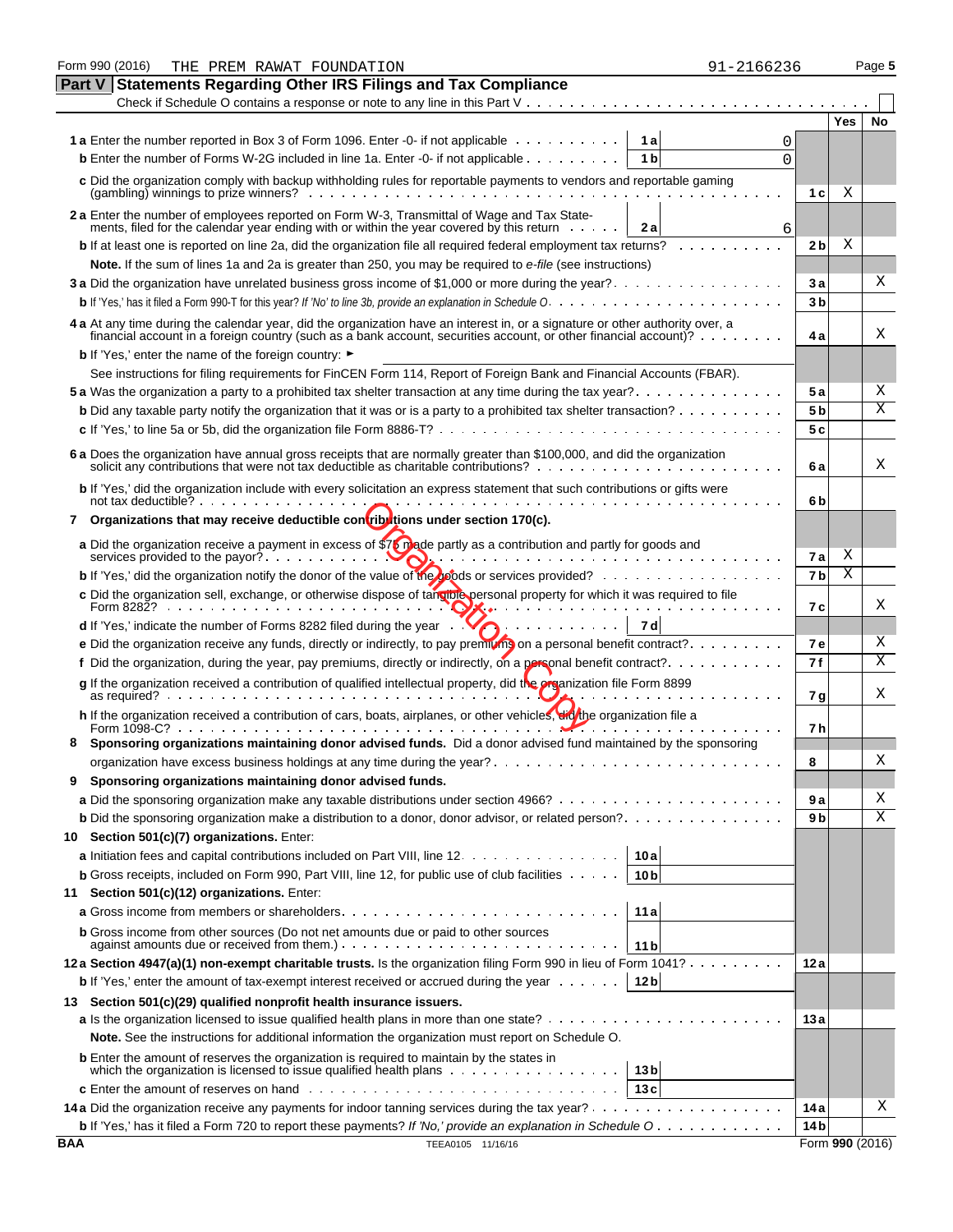|    | Governance, Management, and Disclosure For each 'Yes' response to lines 2 through 7b below, and for<br><b>Part VI</b><br>a 'No' response to line 8a, 8b, or 10b below, describe the circumstances, processes, or changes in                                                                                                                   |                 |            |                |
|----|-----------------------------------------------------------------------------------------------------------------------------------------------------------------------------------------------------------------------------------------------------------------------------------------------------------------------------------------------|-----------------|------------|----------------|
|    | Schedule O. See instructions.                                                                                                                                                                                                                                                                                                                 |                 |            |                |
|    |                                                                                                                                                                                                                                                                                                                                               |                 |            | X              |
|    | <b>Section A. Governing Body and Management</b>                                                                                                                                                                                                                                                                                               |                 |            |                |
|    |                                                                                                                                                                                                                                                                                                                                               |                 | <b>Yes</b> | No             |
|    | <b>1 a</b> Enter the number of voting members of the governing body at the end of the tax year<br>1а<br>If there are material differences in voting rights among members<br>of the governing body, or if the governing body delegated broad authority to an executive committee or similar committee, explain in Schedule O.                  |                 |            |                |
|    | <b>b</b> Enter the number of voting members included in line 1a, above, who are independent $\cdots$<br>1 b<br>7                                                                                                                                                                                                                              |                 |            |                |
| 2  | Did any officer, director, trustee, or key employee have a family relationship or a business relationship with any other                                                                                                                                                                                                                      |                 |            |                |
|    |                                                                                                                                                                                                                                                                                                                                               | $\mathbf{2}$    | Χ          |                |
| 3  | Did the organization delegate control over management duties customarily performed by or under the direct supervision<br>of officers, directors, or trustees, or key employees to a management company or other person?                                                                                                                       | 3               |            | Χ              |
|    | Did the organization make any significant changes to its governing documents                                                                                                                                                                                                                                                                  |                 |            |                |
|    |                                                                                                                                                                                                                                                                                                                                               | 4               |            | X              |
| 5  | Did the organization become aware during the year of a significant diversion of the organization's assets?                                                                                                                                                                                                                                    | 5               |            | X              |
|    |                                                                                                                                                                                                                                                                                                                                               | 6               |            | X              |
|    | 7 a Did the organization have members, stockholders, or other persons who had the power to elect or appoint one or more                                                                                                                                                                                                                       | 7а              |            | Χ              |
|    | <b>b</b> Are any governance decisions of the organization reserved to (or subject to approval by) members,                                                                                                                                                                                                                                    |                 |            |                |
|    |                                                                                                                                                                                                                                                                                                                                               | 7 b             |            | Χ              |
|    | Did the organization contemporaneously document the meetings held or written actions undertaken during the year by                                                                                                                                                                                                                            |                 |            |                |
|    | the following:<br><b>a</b> The governing body? $\cdots$ $\cdots$ $\cdots$                                                                                                                                                                                                                                                                     | 8а              | Χ          |                |
|    |                                                                                                                                                                                                                                                                                                                                               | 8 bl            | Χ          |                |
|    | 9 Is there any officer, director, trustee, or key employee listed in Part VII, Section A, who cannot be reached at the                                                                                                                                                                                                                        |                 |            |                |
|    |                                                                                                                                                                                                                                                                                                                                               | 9               |            | Χ              |
|    | Section B. Policies (This Section B requests information about policies not required by the Internal Revenue Code.                                                                                                                                                                                                                            |                 |            |                |
|    |                                                                                                                                                                                                                                                                                                                                               |                 | <b>Yes</b> | No             |
|    | 10 a Did the organization have local chapters, branches, or affiliates? (<br>.<br>Na kalendari katika mata mata mata mata mata mata                                                                                                                                                                                                           | 10a             |            | X              |
|    | b If 'Yes,' did the organization have written policies and procedures governing the activities of Such chapters, affiliates, and branches to ensure their                                                                                                                                                                                     | 10 b            |            |                |
|    |                                                                                                                                                                                                                                                                                                                                               | 11a             | Χ          |                |
|    | <b>b</b> Describe in Schedule O the process, if any, used by the organization to review this Form 990.                                                                                                                                                                                                                                        |                 |            |                |
|    | 12a Did the organization have a written conflict of interest policy? If 'No,' go to line 13.<br>.                                                                                                                                                                                                                                             | 12 a            | Χ          |                |
|    | b Were officers, directors, or trustees, and key employees required to disclose annually interests that could give rise<br>to conflicts?                                                                                                                                                                                                      | 12 <sub>b</sub> | Χ          |                |
|    | c Did the organization regularly and consistently monitor and enforce compliance with the policy? If 'Yes,' describe in<br>Schedule O how this was done                                                                                                                                                                                       | 12c             | Χ          |                |
| 13 |                                                                                                                                                                                                                                                                                                                                               | 13              | Χ          |                |
| 14 |                                                                                                                                                                                                                                                                                                                                               | 14              | Χ          |                |
| 15 | Did the process for determining compensation of the following persons include a review and approval by independent<br>persons, comparability data, and contemporaneous substantiation of the deliberation and decision?                                                                                                                       |                 |            |                |
|    |                                                                                                                                                                                                                                                                                                                                               | 15 a            | Χ          |                |
|    | If 'Yes' to line 15a or 15b, describe the process in Schedule O (see instructions).                                                                                                                                                                                                                                                           | 15 <sub>b</sub> | Χ          |                |
|    | 16a Did the organization invest in, contribute assets to, or participate in a joint venture or similar arrangement with a                                                                                                                                                                                                                     |                 |            |                |
|    |                                                                                                                                                                                                                                                                                                                                               | 16 a            |            | Χ              |
|    | b If 'Yes,' did the organization follow a written policy or procedure requiring the organization to evaluate its<br>participation in joint venture arrangements under applicable federal tax law, and take steps to safeguard the                                                                                                             |                 |            |                |
|    |                                                                                                                                                                                                                                                                                                                                               | 16 b            |            |                |
|    | <b>Section C. Disclosure</b>                                                                                                                                                                                                                                                                                                                  |                 |            |                |
|    | 17 List the states with which a copy of this Form 990 is required to be filed $\blacktriangleright$<br>California                                                                                                                                                                                                                             |                 |            |                |
| 18 | Section 6104 requires an organization to make its Forms 1023 (or 1024 if applicable), 990, and 990-T (Section 501(c)(3)s only) available<br>for public inspection. Indicate how you made these available. Check all that apply.<br>Other (explain in Schedule O)<br>Own website<br>$X$ Another's website<br>$\mathbf{x}$<br>Upon request<br>Χ |                 |            |                |
| 19 | Describe in Schedule O whether (and if so, how) the organization made its governing documents, conflict of interest policy, and financial statements available to<br>the public during the tax year.                                                                                                                                          |                 |            |                |
| 20 | State the name, address, and telephone number of the person who possesses the organization's books and records:                                                                                                                                                                                                                               |                 |            |                |
|    | 11022 Santa Monica Blvd Los Angeles<br>90025<br>HEBELER ACCOUNTANCY<br>CA                                                                                                                                                                                                                                                                     |                 |            | (310) 312-8700 |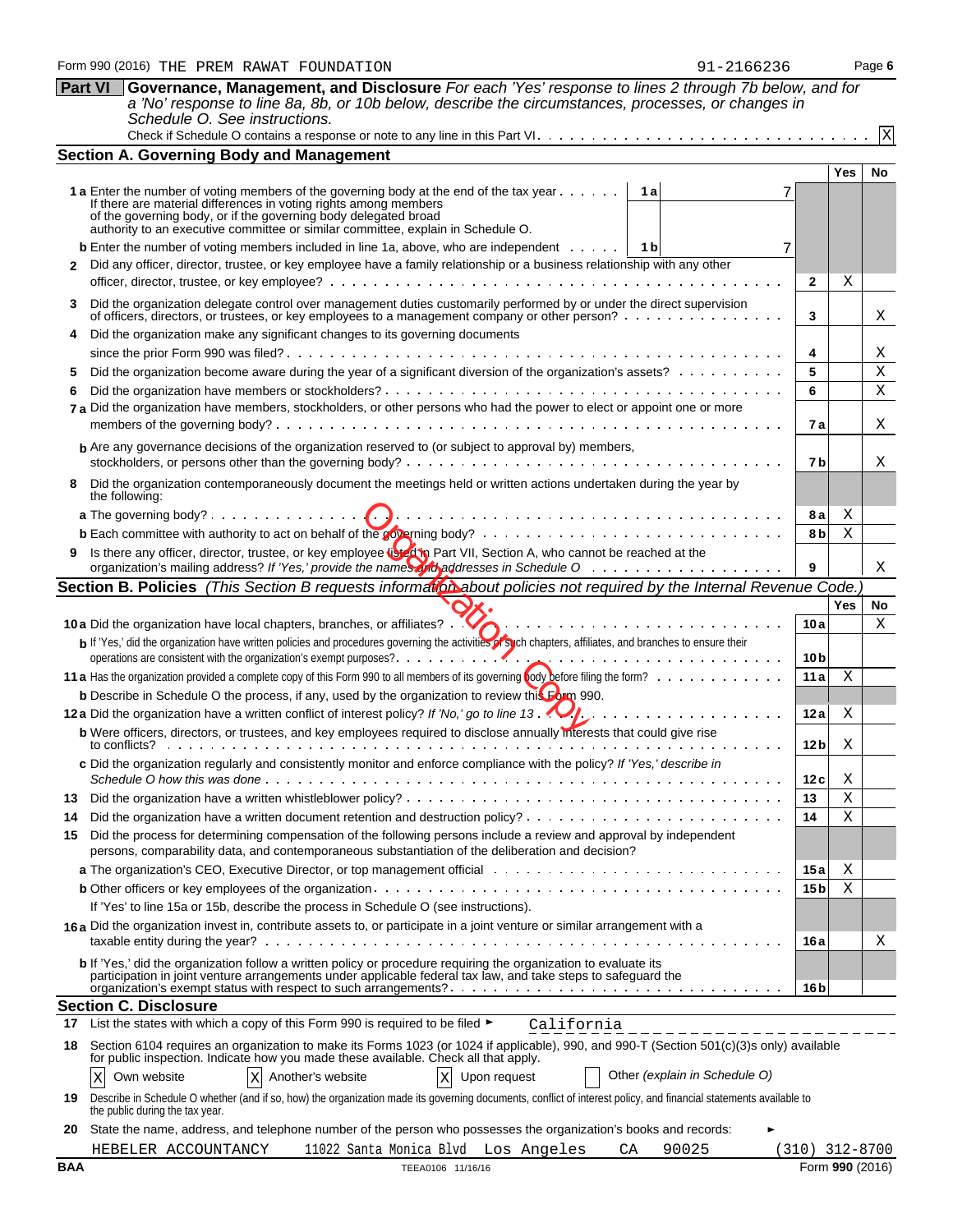| Form 990 (2016)<br>THE PREM RAWAT FOUNDATION                                                                                                                                                                                                                                                               |                                                                                                                                                                                                                        |                        |                      |                   |          |                                                                                        |        |                                                            | 91-2166236                                                      | Page 7                                              |
|------------------------------------------------------------------------------------------------------------------------------------------------------------------------------------------------------------------------------------------------------------------------------------------------------------|------------------------------------------------------------------------------------------------------------------------------------------------------------------------------------------------------------------------|------------------------|----------------------|-------------------|----------|----------------------------------------------------------------------------------------|--------|------------------------------------------------------------|-----------------------------------------------------------------|-----------------------------------------------------|
| Part VII Compensation of Officers, Directors, Trustees, Key Employees, Highest Compensated Employees, and                                                                                                                                                                                                  |                                                                                                                                                                                                                        |                        |                      |                   |          |                                                                                        |        |                                                            |                                                                 |                                                     |
| <b>Independent Contractors</b>                                                                                                                                                                                                                                                                             |                                                                                                                                                                                                                        |                        |                      |                   |          |                                                                                        |        |                                                            |                                                                 |                                                     |
| Section A. Officers, Directors, Trustees, Key Employees, and Highest Compensated Employees                                                                                                                                                                                                                 |                                                                                                                                                                                                                        |                        |                      |                   |          |                                                                                        |        |                                                            |                                                                 |                                                     |
| 1 a Complete this table for all persons required to be listed. Report compensation for the calendar year ending with or within the                                                                                                                                                                         |                                                                                                                                                                                                                        |                        |                      |                   |          |                                                                                        |        |                                                            |                                                                 |                                                     |
| organization's tax year.<br>• List all of the organization's current officers, directors, trustees (whether individuals or organizations), regardless of amount of                                                                                                                                         |                                                                                                                                                                                                                        |                        |                      |                   |          |                                                                                        |        |                                                            |                                                                 |                                                     |
| compensation. Enter -0- in columns (D), (E), and (F) if no compensation was paid.                                                                                                                                                                                                                          |                                                                                                                                                                                                                        |                        |                      |                   |          |                                                                                        |        |                                                            |                                                                 |                                                     |
| • List all of the organization's current key employees, if any. See instructions for definition of 'key employee.'                                                                                                                                                                                         |                                                                                                                                                                                                                        |                        |                      |                   |          |                                                                                        |        |                                                            |                                                                 |                                                     |
| • List the organization's five current highest compensated employees (other than an officer, director, trustee, or key employee)<br>who received reportable compensation (Box 5 of Form W-2 and/or Box 7 of Form 1099-MISC) of more than \$100,000 from the<br>organization and any related organizations. |                                                                                                                                                                                                                        |                        |                      |                   |          |                                                                                        |        |                                                            |                                                                 |                                                     |
|                                                                                                                                                                                                                                                                                                            | • List all of the organization's former officers, key employees, and highest compensated employees who received more than \$100,000<br>of reportable compensation from the organization and any related organizations. |                        |                      |                   |          |                                                                                        |        |                                                            |                                                                 |                                                     |
| • List all of the organization's former directors or trustees that received, in the capacity as a former director or trustee of the<br>organization, more than \$10,000 of reportable compensation from the organization and any related organizations.                                                    |                                                                                                                                                                                                                        |                        |                      |                   |          |                                                                                        |        |                                                            |                                                                 |                                                     |
| List persons in the following order: individual trustees or directors; institutional trustees; officers; key employees; highest compensated<br>employees; and former such persons.                                                                                                                         |                                                                                                                                                                                                                        |                        |                      |                   |          |                                                                                        |        |                                                            |                                                                 |                                                     |
| X<br>Check this box if neither the organization nor any related organization compensated any current officer, director, or trustee.                                                                                                                                                                        |                                                                                                                                                                                                                        |                        |                      |                   |          |                                                                                        |        |                                                            |                                                                 |                                                     |
|                                                                                                                                                                                                                                                                                                            |                                                                                                                                                                                                                        |                        |                      | (C)               |          |                                                                                        |        |                                                            |                                                                 |                                                     |
| (A)<br>Name and Title                                                                                                                                                                                                                                                                                      | (B)<br>Average<br>hours<br>per                                                                                                                                                                                         |                        |                      | director/trustee) |          | Position (do not check more<br>than one box, unless person<br>is both an officer and a |        | (D)<br>Reportable<br>compensation from<br>the organization | (E)<br>Reportable<br>compensation from<br>related organizations | (F)<br>Estimated<br>amount of other<br>compensation |
|                                                                                                                                                                                                                                                                                                            | week<br>(list any                                                                                                                                                                                                      |                        |                      | Officer           | Š,       | Highest compensated<br>employee                                                        | Former | (W-2/1099-MISC)                                            | (W-2/1099-MISC)                                                 | from the<br>organization                            |
|                                                                                                                                                                                                                                                                                                            | hours for<br>related                                                                                                                                                                                                   | ridividual<br>director |                      |                   |          |                                                                                        |        |                                                            |                                                                 | and related<br>organizations                        |
|                                                                                                                                                                                                                                                                                                            | organiza-<br>tions<br>below                                                                                                                                                                                            | trustee                | nstitutional trustee |                   | employee |                                                                                        |        |                                                            |                                                                 |                                                     |
|                                                                                                                                                                                                                                                                                                            | dotted<br>$\ln e$ )                                                                                                                                                                                                    |                        |                      |                   |          |                                                                                        |        |                                                            |                                                                 |                                                     |
|                                                                                                                                                                                                                                                                                                            |                                                                                                                                                                                                                        |                        |                      |                   |          |                                                                                        |        |                                                            |                                                                 |                                                     |
| (1) Linda Pascotto                                                                                                                                                                                                                                                                                         | 20.00                                                                                                                                                                                                                  |                        |                      | Χ                 |          |                                                                                        |        |                                                            |                                                                 |                                                     |
| Chairperson                                                                                                                                                                                                                                                                                                | 25.00                                                                                                                                                                                                                  |                        |                      |                   |          |                                                                                        |        |                                                            |                                                                 |                                                     |
| (2) Daya Rawat<br>President                                                                                                                                                                                                                                                                                |                                                                                                                                                                                                                        | Χ                      |                      |                   |          |                                                                                        |        |                                                            |                                                                 |                                                     |
| (3) Amar Rawat                                                                                                                                                                                                                                                                                             | 5.00                                                                                                                                                                                                                   |                        |                      |                   |          |                                                                                        |        |                                                            |                                                                 |                                                     |
| Vice President                                                                                                                                                                                                                                                                                             |                                                                                                                                                                                                                        | Χ                      |                      |                   |          |                                                                                        |        |                                                            |                                                                 |                                                     |
| <u> (4) Bruce Keenan </u>                                                                                                                                                                                                                                                                                  | 25.00                                                                                                                                                                                                                  |                        |                      |                   |          |                                                                                        |        |                                                            |                                                                 |                                                     |
| Treasurer                                                                                                                                                                                                                                                                                                  |                                                                                                                                                                                                                        | Χ                      |                      | Χ                 |          |                                                                                        |        |                                                            |                                                                 |                                                     |
| (5) Edd Hanzelik                                                                                                                                                                                                                                                                                           | 1.00                                                                                                                                                                                                                   |                        |                      |                   |          |                                                                                        |        |                                                            |                                                                 |                                                     |
| Director                                                                                                                                                                                                                                                                                                   |                                                                                                                                                                                                                        | Χ                      |                      |                   |          |                                                                                        |        |                                                            |                                                                 |                                                     |
| (6) Stephen Sordoni                                                                                                                                                                                                                                                                                        | 1.00                                                                                                                                                                                                                   | Χ                      |                      |                   |          |                                                                                        |        |                                                            |                                                                 |                                                     |
| Director<br>(7) Matthew Altman                                                                                                                                                                                                                                                                             | 20.00                                                                                                                                                                                                                  |                        |                      |                   |          |                                                                                        |        |                                                            |                                                                 |                                                     |
| Secretary                                                                                                                                                                                                                                                                                                  |                                                                                                                                                                                                                        | Χ                      |                      | Χ                 |          |                                                                                        |        |                                                            |                                                                 |                                                     |
| (8)                                                                                                                                                                                                                                                                                                        |                                                                                                                                                                                                                        |                        |                      |                   |          |                                                                                        |        |                                                            |                                                                 |                                                     |
| (9)                                                                                                                                                                                                                                                                                                        |                                                                                                                                                                                                                        |                        |                      |                   |          |                                                                                        |        |                                                            |                                                                 |                                                     |
| (10)                                                                                                                                                                                                                                                                                                       |                                                                                                                                                                                                                        |                        |                      |                   |          |                                                                                        |        |                                                            |                                                                 |                                                     |
|                                                                                                                                                                                                                                                                                                            |                                                                                                                                                                                                                        |                        |                      |                   |          |                                                                                        |        |                                                            |                                                                 |                                                     |
| (11)                                                                                                                                                                                                                                                                                                       |                                                                                                                                                                                                                        |                        |                      |                   |          |                                                                                        |        |                                                            |                                                                 |                                                     |
| (12)                                                                                                                                                                                                                                                                                                       |                                                                                                                                                                                                                        |                        |                      |                   |          |                                                                                        |        |                                                            |                                                                 |                                                     |
| (13)                                                                                                                                                                                                                                                                                                       |                                                                                                                                                                                                                        |                        |                      |                   |          |                                                                                        |        |                                                            |                                                                 |                                                     |
| (14)                                                                                                                                                                                                                                                                                                       |                                                                                                                                                                                                                        |                        |                      |                   |          |                                                                                        |        |                                                            |                                                                 |                                                     |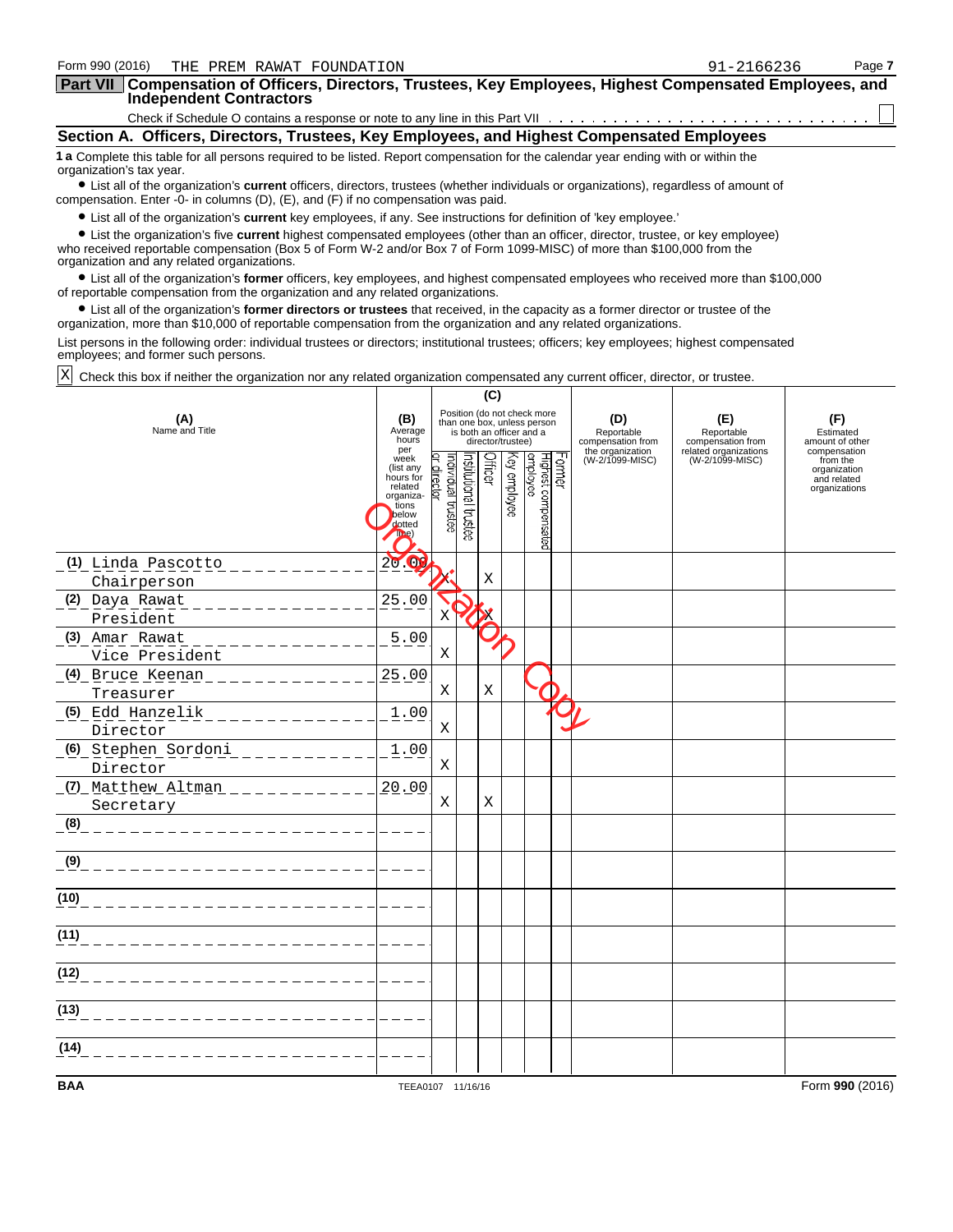|      | Part VII Section A. Officers, Directors, Trustees, Key Employees, and Highest Compensated Employees (continued)                                                                                                                                        |                              |                   |                      |         |                                                              |                                 |        |                                                     |                                                          |     |                                              |    |
|------|--------------------------------------------------------------------------------------------------------------------------------------------------------------------------------------------------------------------------------------------------------|------------------------------|-------------------|----------------------|---------|--------------------------------------------------------------|---------------------------------|--------|-----------------------------------------------------|----------------------------------------------------------|-----|----------------------------------------------|----|
|      |                                                                                                                                                                                                                                                        | (B)                          |                   |                      | (C)     |                                                              |                                 |        |                                                     |                                                          |     |                                              |    |
|      | (A)                                                                                                                                                                                                                                                    | Average<br>hours             |                   | Position             |         | (do not check more than one<br>box, unless person is both an |                                 | (D)    | (E)                                                 |                                                          | (F) |                                              |    |
|      | Name and title                                                                                                                                                                                                                                         | per<br>week                  |                   |                      |         |                                                              | officer and a director/trustee) |        | Reportable<br>compensation from<br>the organization | Reportable<br>compensation from<br>related organizations |     | Estimated<br>amount of other<br>compensation |    |
|      |                                                                                                                                                                                                                                                        | (list any<br>hours           |                   |                      | Officer |                                                              |                                 | Former | (W-2/1099-MISC)                                     | (W-2/1099-MISC)                                          |     | from the<br>organization                     |    |
|      |                                                                                                                                                                                                                                                        | for<br>related               | ər director       |                      |         |                                                              |                                 |        |                                                     |                                                          |     | and related<br>organizations                 |    |
|      |                                                                                                                                                                                                                                                        | organiza<br>- tions<br>below | ndividual trustee |                      |         | Key employee                                                 |                                 |        |                                                     |                                                          |     |                                              |    |
|      |                                                                                                                                                                                                                                                        | dotted<br>line)              |                   | nstitutional trustee |         |                                                              | Highest compensated<br>employee |        |                                                     |                                                          |     |                                              |    |
|      |                                                                                                                                                                                                                                                        |                              |                   |                      |         |                                                              |                                 |        |                                                     |                                                          |     |                                              |    |
| (15) |                                                                                                                                                                                                                                                        |                              |                   |                      |         |                                                              |                                 |        |                                                     |                                                          |     |                                              |    |
|      |                                                                                                                                                                                                                                                        |                              |                   |                      |         |                                                              |                                 |        |                                                     |                                                          |     |                                              |    |
| (16) |                                                                                                                                                                                                                                                        |                              |                   |                      |         |                                                              |                                 |        |                                                     |                                                          |     |                                              |    |
| (17) |                                                                                                                                                                                                                                                        |                              |                   |                      |         |                                                              |                                 |        |                                                     |                                                          |     |                                              |    |
|      |                                                                                                                                                                                                                                                        |                              |                   |                      |         |                                                              |                                 |        |                                                     |                                                          |     |                                              |    |
| (18) |                                                                                                                                                                                                                                                        |                              |                   |                      |         |                                                              |                                 |        |                                                     |                                                          |     |                                              |    |
|      |                                                                                                                                                                                                                                                        |                              |                   |                      |         |                                                              |                                 |        |                                                     |                                                          |     |                                              |    |
| (19) |                                                                                                                                                                                                                                                        |                              |                   |                      |         |                                                              |                                 |        |                                                     |                                                          |     |                                              |    |
|      |                                                                                                                                                                                                                                                        |                              |                   |                      |         |                                                              |                                 |        |                                                     |                                                          |     |                                              |    |
| (20) |                                                                                                                                                                                                                                                        |                              |                   |                      |         |                                                              |                                 |        |                                                     |                                                          |     |                                              |    |
| (21) |                                                                                                                                                                                                                                                        |                              |                   |                      |         |                                                              |                                 |        |                                                     |                                                          |     |                                              |    |
|      |                                                                                                                                                                                                                                                        |                              |                   |                      |         |                                                              |                                 |        |                                                     |                                                          |     |                                              |    |
| (22) |                                                                                                                                                                                                                                                        |                              |                   |                      |         |                                                              |                                 |        |                                                     |                                                          |     |                                              |    |
|      |                                                                                                                                                                                                                                                        |                              |                   |                      |         |                                                              |                                 |        |                                                     |                                                          |     |                                              |    |
| (23) |                                                                                                                                                                                                                                                        |                              |                   |                      |         |                                                              |                                 |        |                                                     |                                                          |     |                                              |    |
| (24) |                                                                                                                                                                                                                                                        |                              |                   |                      |         |                                                              |                                 |        |                                                     |                                                          |     |                                              |    |
|      |                                                                                                                                                                                                                                                        |                              |                   |                      |         |                                                              |                                 |        |                                                     |                                                          |     |                                              |    |
| (25) |                                                                                                                                                                                                                                                        |                              |                   |                      |         |                                                              |                                 |        |                                                     |                                                          |     |                                              |    |
|      |                                                                                                                                                                                                                                                        |                              |                   |                      |         |                                                              |                                 |        |                                                     |                                                          |     |                                              |    |
|      | 1 b Sub-total to the series of the series of the series of the series of the series of the series o<br>c Total from continuation sheets to Part VII, Section A                                                                                         |                              |                   |                      |         |                                                              |                                 |        |                                                     |                                                          |     |                                              |    |
|      |                                                                                                                                                                                                                                                        |                              |                   |                      |         |                                                              |                                 |        |                                                     |                                                          |     |                                              |    |
|      | 2 Total number of individuals (including but not limited to those listed above) who received more than \$100,000 of reportable compensation                                                                                                            |                              |                   |                      |         |                                                              |                                 |        |                                                     |                                                          |     |                                              |    |
|      | from the organization $\blacktriangleright$                                                                                                                                                                                                            |                              |                   |                      |         |                                                              |                                 |        |                                                     |                                                          |     |                                              |    |
|      |                                                                                                                                                                                                                                                        |                              |                   |                      |         |                                                              |                                 |        |                                                     |                                                          |     | Yes                                          | No |
| 3    | Did the organization list any <b>former</b> officer, director, or trustee, key employee, or highest compensated employee                                                                                                                               |                              |                   |                      |         |                                                              |                                 |        |                                                     |                                                          | 3   |                                              | Χ  |
|      |                                                                                                                                                                                                                                                        |                              |                   |                      |         |                                                              |                                 |        |                                                     |                                                          |     |                                              |    |
| 4    | For any individual listed on line 1a, is the sum of reportable compensation and other compensation from<br>the organization and related organizations greater than \$150,000? If 'Yes,' complete Schedule J for                                        |                              |                   |                      |         |                                                              |                                 |        |                                                     |                                                          |     |                                              |    |
|      |                                                                                                                                                                                                                                                        |                              |                   |                      |         |                                                              |                                 |        |                                                     |                                                          | 4   |                                              | Χ  |
| 5    | Did any person listed on line 1a receive or accrue compensation from any unrelated organization or individual                                                                                                                                          |                              |                   |                      |         |                                                              |                                 |        |                                                     |                                                          | 5   |                                              | Χ  |
|      | <b>Section B. Independent Contractors</b>                                                                                                                                                                                                              |                              |                   |                      |         |                                                              |                                 |        |                                                     |                                                          |     |                                              |    |
| 1.   | Complete this table for your five highest compensated independent contractors that received more than \$100,000 of<br>compensation from the organization. Report compensation for the calendar year ending with or within the organization's tax year. |                              |                   |                      |         |                                                              |                                 |        |                                                     |                                                          |     |                                              |    |
|      | (A)                                                                                                                                                                                                                                                    |                              |                   |                      |         |                                                              |                                 |        | (B)                                                 |                                                          |     | (C)                                          |    |
|      | Name and business address                                                                                                                                                                                                                              |                              |                   |                      |         |                                                              |                                 |        | Description of services                             |                                                          |     | Compensation                                 |    |
|      |                                                                                                                                                                                                                                                        |                              |                   |                      |         |                                                              |                                 |        |                                                     |                                                          |     |                                              |    |
|      |                                                                                                                                                                                                                                                        |                              |                   |                      |         |                                                              |                                 |        |                                                     |                                                          |     |                                              |    |
|      |                                                                                                                                                                                                                                                        |                              |                   |                      |         |                                                              |                                 |        |                                                     |                                                          |     |                                              |    |
|      |                                                                                                                                                                                                                                                        |                              |                   |                      |         |                                                              |                                 |        |                                                     |                                                          |     |                                              |    |
|      | 2 Total number of independent contractors (including but not limited to those listed above) who received more than                                                                                                                                     |                              |                   |                      |         |                                                              |                                 |        |                                                     |                                                          |     |                                              |    |
|      | \$100,000 of compensation from the organization                                                                                                                                                                                                        |                              |                   |                      |         |                                                              |                                 |        |                                                     |                                                          |     |                                              |    |
| BAA  |                                                                                                                                                                                                                                                        |                              | TEEA0108 11/16/16 |                      |         |                                                              |                                 |        |                                                     |                                                          |     | Form 990 (2016)                              |    |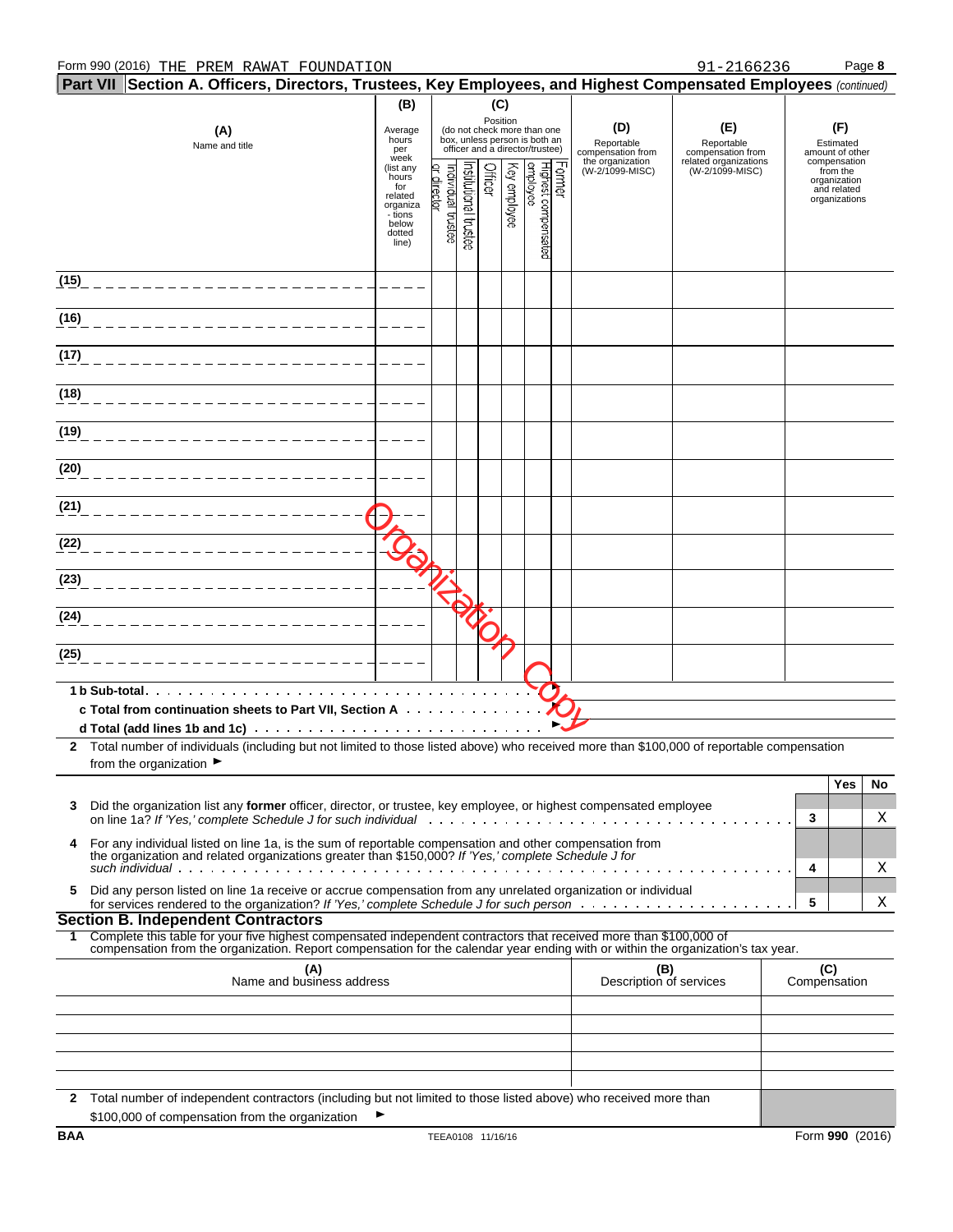|                                                           |      | ופווופוון טו ולפגפווטפ                                                                      |                      |                      |                                                    |                                         |                                                                  |
|-----------------------------------------------------------|------|---------------------------------------------------------------------------------------------|----------------------|----------------------|----------------------------------------------------|-----------------------------------------|------------------------------------------------------------------|
|                                                           |      |                                                                                             |                      | (A)<br>Total revenue | (B)<br>Related or<br>exempt<br>function<br>revenue | (C)<br>Unrelated<br>business<br>revenue | (D)<br>Revenue<br>excluded from tax<br>under sections<br>512-514 |
|                                                           |      | 1 a Federated campaigns<br>1а                                                               |                      |                      |                                                    |                                         |                                                                  |
|                                                           |      | <b>b</b> Membership dues<br>1 <sub>b</sub>                                                  |                      |                      |                                                    |                                         |                                                                  |
|                                                           |      | c Fundraising events<br>1 <sub>c</sub>                                                      |                      |                      |                                                    |                                         |                                                                  |
|                                                           |      | d Related organizations<br>1 <sub>d</sub>                                                   |                      |                      |                                                    |                                         |                                                                  |
|                                                           |      | e Government grants (contributions)<br>1e                                                   |                      |                      |                                                    |                                         |                                                                  |
| Contributions, Gifts, Grants<br>and Other Similar Amounts |      | f All other contributions, gifts, grants, and<br>similar amounts not included above.<br>1 f | <u>1,691,227.</u>    |                      |                                                    |                                         |                                                                  |
|                                                           |      | g Noncash contributions included in lines 1a-1f: \$                                         | 30,000.              |                      |                                                    |                                         |                                                                  |
|                                                           |      |                                                                                             |                      | 1,691,227.           |                                                    |                                         |                                                                  |
|                                                           |      |                                                                                             | <b>Business Code</b> |                      |                                                    |                                         |                                                                  |
| Program Service Revenue                                   | 2a   |                                                                                             |                      |                      |                                                    |                                         |                                                                  |
|                                                           | b    |                                                                                             |                      |                      |                                                    |                                         |                                                                  |
|                                                           |      |                                                                                             |                      |                      |                                                    |                                         |                                                                  |
|                                                           | d    |                                                                                             |                      |                      |                                                    |                                         |                                                                  |
|                                                           |      |                                                                                             |                      |                      |                                                    |                                         |                                                                  |
|                                                           |      | ________________<br>f All other program service revenue                                     |                      |                      |                                                    |                                         |                                                                  |
|                                                           |      |                                                                                             |                      |                      |                                                    |                                         |                                                                  |
|                                                           | 3    | Investment income (including dividends, interest and                                        |                      |                      |                                                    |                                         |                                                                  |
|                                                           |      |                                                                                             |                      | 12,842.              | 12,842.                                            | 0.                                      | $0_{.}$                                                          |
|                                                           | 4    | Income from investment of tax-exempt bond proceeds.                                         |                      |                      |                                                    |                                         |                                                                  |
|                                                           | 5    | Royalties                                                                                   |                      |                      |                                                    |                                         |                                                                  |
|                                                           |      | (i) Real                                                                                    | (ii) Personal        |                      |                                                    |                                         |                                                                  |
|                                                           |      | <b>6a Gross rents</b>                                                                       |                      |                      |                                                    |                                         |                                                                  |
|                                                           |      | <b>b</b> Less: rental expenses                                                              |                      |                      |                                                    |                                         |                                                                  |
|                                                           |      | <b>c</b> Rental income or (loss).                                                           |                      |                      |                                                    |                                         |                                                                  |
|                                                           |      | d Net rental income or (loss)                                                               |                      |                      |                                                    |                                         |                                                                  |
|                                                           |      | (i) Securities<br><b>7 a</b> Gross amount from sales of                                     | (ii) Other           |                      |                                                    |                                         |                                                                  |
|                                                           |      | assets other than inventory                                                                 |                      |                      |                                                    |                                         |                                                                  |
|                                                           |      | <b>b</b> Less: cost or other basis                                                          |                      |                      |                                                    |                                         |                                                                  |
|                                                           |      | and sales expenses                                                                          |                      |                      |                                                    |                                         |                                                                  |
|                                                           |      | <b>c</b> Gain or (loss) $\cdots$                                                            |                      |                      |                                                    |                                         |                                                                  |
|                                                           |      |                                                                                             |                      |                      |                                                    |                                         |                                                                  |
|                                                           |      | 8 a Gross income from fundraising events                                                    |                      |                      |                                                    |                                         |                                                                  |
|                                                           |      | (not including. $\therefore$ \$                                                             |                      |                      |                                                    |                                         |                                                                  |
|                                                           |      | of contributions reported on line 1c).                                                      |                      |                      |                                                    |                                         |                                                                  |
|                                                           |      | See Part IV, line 18. a                                                                     |                      |                      |                                                    |                                         |                                                                  |
| <b>Other Revenue</b>                                      |      | <b>b</b> Less: direct expenses                                                              | $\mathbf{b}$         |                      |                                                    |                                         |                                                                  |
|                                                           |      | c Net income or (loss) from fundraising events ►                                            |                      |                      |                                                    |                                         |                                                                  |
|                                                           |      | 9 a Gross income from gaming activities.<br>See Part IV, line 19. a                         |                      |                      |                                                    |                                         |                                                                  |
|                                                           |      | <b>b</b> Less: direct expenses                                                              | b                    |                      |                                                    |                                         |                                                                  |
|                                                           |      | c Net income or (loss) from gaming activities ▶                                             |                      |                      |                                                    |                                         |                                                                  |
|                                                           |      | 10a Gross sales of inventory, less returns                                                  |                      |                      |                                                    |                                         |                                                                  |
|                                                           |      | and allowances $\cdots$ a                                                                   |                      |                      |                                                    |                                         |                                                                  |
|                                                           |      | <b>b</b> Less: cost of goods sold $\cdots$                                                  | $\mathbf b$          |                      |                                                    |                                         |                                                                  |
|                                                           |      | <b>c</b> Net income or (loss) from sales of inventory $\cdots$                              |                      |                      |                                                    |                                         |                                                                  |
|                                                           |      | Miscellaneous Revenue                                                                       | <b>Business Code</b> |                      |                                                    |                                         |                                                                  |
|                                                           | 11 a |                                                                                             |                      |                      |                                                    |                                         |                                                                  |
|                                                           | b    |                                                                                             |                      |                      |                                                    |                                         |                                                                  |
|                                                           |      |                                                                                             |                      |                      |                                                    |                                         |                                                                  |
|                                                           |      | d All other revenue                                                                         |                      |                      |                                                    |                                         |                                                                  |
|                                                           |      | e Total. Add lines 11a-11d ▶                                                                |                      |                      |                                                    |                                         |                                                                  |
|                                                           |      | 12 Total revenue. See instructions $\cdots \cdots \cdots$ $\vert 1,704,069$ .               |                      |                      | 12,842.                                            | $0$ .                                   | 0.                                                               |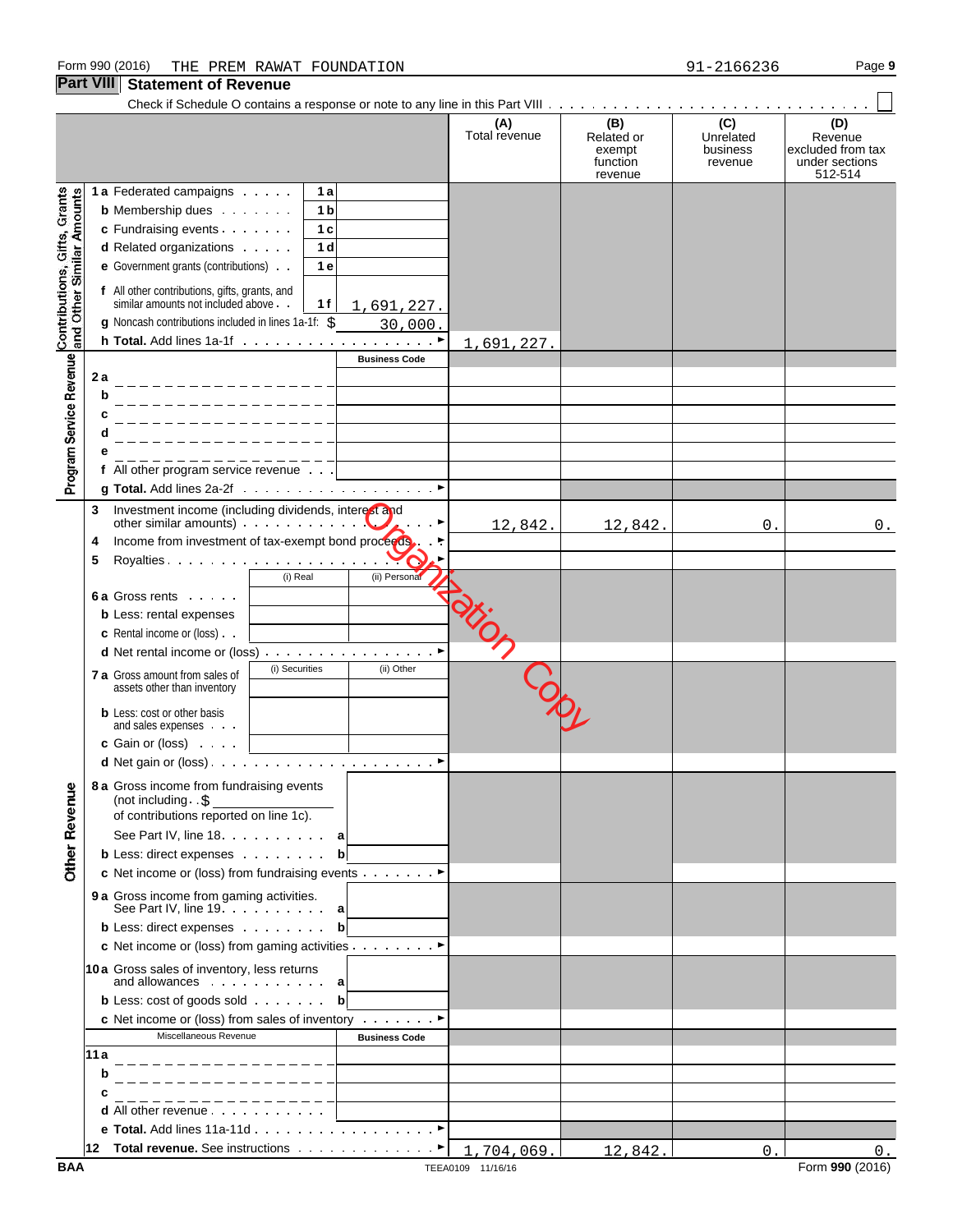| Section 501(c)(3) and 501(c)(4) organizations must complete all columns. All other organizations must complete column (A). |                                                                                                                                                                                                                  |                       |                                    |                                           |                                |  |  |  |  |  |
|----------------------------------------------------------------------------------------------------------------------------|------------------------------------------------------------------------------------------------------------------------------------------------------------------------------------------------------------------|-----------------------|------------------------------------|-------------------------------------------|--------------------------------|--|--|--|--|--|
|                                                                                                                            |                                                                                                                                                                                                                  |                       |                                    |                                           |                                |  |  |  |  |  |
|                                                                                                                            | Do not include amounts reported on lines<br>6b, 7b, 8b, 9b, and 10b of Part VIII.                                                                                                                                | (A)<br>Total expenses | (B)<br>Program service<br>expenses | (C)<br>Management and<br>general expenses | (D)<br>Fundraising<br>expenses |  |  |  |  |  |
| 1.                                                                                                                         | Grants and other assistance to domestic<br>organizations and domestic governments.<br>See Part IV, line $21 \cdot \cdot \cdot \cdot \cdot \cdot \cdot \cdot \cdot \cdot \cdot \cdot \cdot$                       |                       |                                    |                                           |                                |  |  |  |  |  |
| $\overline{2}$                                                                                                             | Grants and other assistance to domestic<br>individuals. See Part IV, line 22                                                                                                                                     |                       |                                    |                                           |                                |  |  |  |  |  |
|                                                                                                                            | 3 Grants and other assistance to foreign<br>organizations, foreign governments, and for-<br>eign individuals. See Part IV, lines 15 and 16                                                                       | <u>326,064.</u>       | 326,064.                           |                                           |                                |  |  |  |  |  |
| 4<br>5                                                                                                                     | Benefits paid to or for members<br>Compensation of current officers, directors,<br>trustees, and key employees                                                                                                   |                       |                                    |                                           |                                |  |  |  |  |  |
| 6                                                                                                                          | Compensation not included above, to<br>disqualified persons (as defined under<br>section $4958(f)(1)$ and persons described<br>in section $4958(c)(3)(B)$ .                                                      |                       |                                    |                                           |                                |  |  |  |  |  |
| 7                                                                                                                          | Other salaries and wages.                                                                                                                                                                                        | 314,170.              | 311,290.                           | 2,880.                                    | 0.                             |  |  |  |  |  |
| 8                                                                                                                          | Pension plan accruals and contributions<br>(include section $401(k)$ and $403(b)$<br>$\epsilon$ mployer contributions). $\ldots$ $\ldots$                                                                        |                       |                                    |                                           |                                |  |  |  |  |  |
| 9                                                                                                                          | Other employee benefits                                                                                                                                                                                          |                       |                                    |                                           |                                |  |  |  |  |  |
| 10                                                                                                                         | Payroll taxes                                                                                                                                                                                                    | 24,034.               | 23,813.                            | 221.                                      | $0$ .                          |  |  |  |  |  |
| 11                                                                                                                         | Fees for services (non-employees):                                                                                                                                                                               |                       |                                    |                                           |                                |  |  |  |  |  |
|                                                                                                                            |                                                                                                                                                                                                                  |                       |                                    |                                           |                                |  |  |  |  |  |
|                                                                                                                            | $b$ Legal                                                                                                                                                                                                        | 6,921.                | 0.                                 | 6,921.                                    | $0$ .                          |  |  |  |  |  |
|                                                                                                                            |                                                                                                                                                                                                                  | 48,150.               | 0.                                 | 48,150.                                   | $0$ .                          |  |  |  |  |  |
|                                                                                                                            |                                                                                                                                                                                                                  |                       |                                    |                                           |                                |  |  |  |  |  |
|                                                                                                                            | e Professional fundraising services. See Part IV, line 17.                                                                                                                                                       |                       |                                    |                                           |                                |  |  |  |  |  |
|                                                                                                                            | $f$ Investment management fees $\ldots$ ,                                                                                                                                                                        |                       |                                    |                                           |                                |  |  |  |  |  |
|                                                                                                                            | <b>q</b> Other. (If line 11g amount exceeds 10% of line 25, column<br>(A) amount, list line 11g expenses on Schedule O.)<br>12 Advertising and promotion                                                         |                       |                                    |                                           |                                |  |  |  |  |  |
|                                                                                                                            |                                                                                                                                                                                                                  |                       |                                    |                                           |                                |  |  |  |  |  |
| 13                                                                                                                         | Office expenses                                                                                                                                                                                                  | 9,147.                | 0.                                 | 8,993.                                    | 154.                           |  |  |  |  |  |
| 14                                                                                                                         | Information technology                                                                                                                                                                                           |                       |                                    |                                           |                                |  |  |  |  |  |
| 15                                                                                                                         |                                                                                                                                                                                                                  |                       |                                    |                                           |                                |  |  |  |  |  |
| 16                                                                                                                         |                                                                                                                                                                                                                  |                       |                                    |                                           |                                |  |  |  |  |  |
| 17                                                                                                                         |                                                                                                                                                                                                                  | 66,038.               | 61,044.                            | 4,994.                                    | $0$ .                          |  |  |  |  |  |
| 18                                                                                                                         | Payments of travel or entertainment<br>expenses for any federal, state, or local<br>public officials                                                                                                             |                       |                                    |                                           |                                |  |  |  |  |  |
| 19                                                                                                                         | Conferences, conventions, and meetings                                                                                                                                                                           |                       |                                    |                                           |                                |  |  |  |  |  |
| 20                                                                                                                         |                                                                                                                                                                                                                  |                       |                                    |                                           |                                |  |  |  |  |  |
| 21                                                                                                                         | Payments to affiliates.                                                                                                                                                                                          |                       |                                    |                                           |                                |  |  |  |  |  |
| 22                                                                                                                         | Depreciation, depletion, and amortization                                                                                                                                                                        | 11,924.               | 11,924.                            | $0$ .                                     | 0.                             |  |  |  |  |  |
| 23                                                                                                                         | $Insquare$ $\ldots$ $\ldots$ $\ldots$ $\ldots$ $\ldots$ $\ldots$ $\ldots$                                                                                                                                        | 10,622.               | 10,622.                            | $\Omega$ .                                | $0$ .                          |  |  |  |  |  |
|                                                                                                                            | 24 Other expenses. Itemize expenses not<br>covered above (List miscellaneous expenses<br>in line 24e. If line 24e amount exceeds 10%<br>of line 25, column (A) amount, list line 24e<br>expenses on Schedule O.) |                       |                                    |                                           |                                |  |  |  |  |  |
| a                                                                                                                          |                                                                                                                                                                                                                  |                       |                                    |                                           |                                |  |  |  |  |  |
| b                                                                                                                          |                                                                                                                                                                                                                  |                       |                                    |                                           |                                |  |  |  |  |  |
| с                                                                                                                          |                                                                                                                                                                                                                  |                       |                                    |                                           |                                |  |  |  |  |  |
| d                                                                                                                          |                                                                                                                                                                                                                  |                       |                                    |                                           |                                |  |  |  |  |  |
|                                                                                                                            | e All other expenses                                                                                                                                                                                             | 632,867.              | 532,067.                           | 38,285.                                   | 62,515.                        |  |  |  |  |  |
| 25                                                                                                                         | Total functional expenses. Add lines 1 through 24e                                                                                                                                                               | 1,449,937.            | 1,276,824.                         | 110,444.                                  | 62,669.                        |  |  |  |  |  |
| 26                                                                                                                         | Joint costs. Complete this line only if<br>the organization reported in column (B)<br>joint costs from a combined educational<br>campaign and fundraising solicitation.<br>Check here ►<br>if following          |                       |                                    |                                           |                                |  |  |  |  |  |

SOP 98-2 (ASC 958-720)

 $\sim 100$  km s  $^{-1}$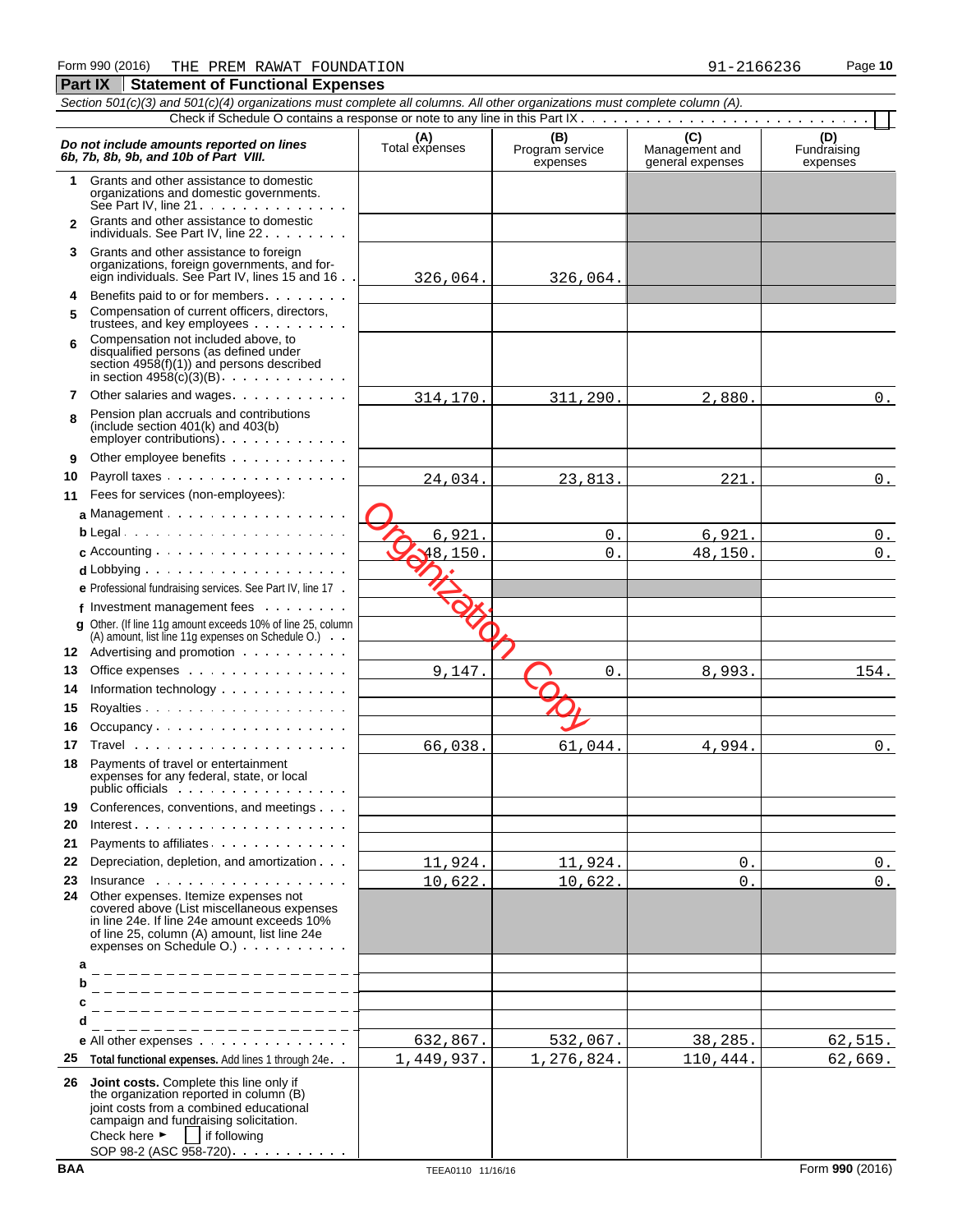#### Form 990 (2016) Page **11** THE PREM RAWAT FOUNDATION 91-2166236

#### **Part X** Balance Sheet Check if Schedule O contains a response or note to any line in this Part X and the control **(A) (B)** Beginning of year | Find of year **1** Cash ' non-interest-bearing **1** 1,250,860. **2** Savings and temporary cash investments **2** 833,928. **3** Pledges and grants receivable, net **3** 56,820. 42,534. **4** Accounts receivable, net **Accounts** receivable, net **Accounts** received by **4 4 5** Loans and other receivables from current and former officers, directors, trustees, key employees, and highest compensated employees. Complete Part II of Schedule L **5 6** Loans and other receivables from other disqualified persons (as defined under section 4958(f)(1)), persons described in section 4958(c)(3)(B), and contributing employers and sponsoring organizations of section 501(c)(9) voluntary employees' beneficiary organizations (see instructions). Complete Part II of Schedule L **6 7** Notes and loans receivable, net **7** Assets **8** Inventories for sale or use **8 9** Prepaid expenses and deferred charges **9 10a** Land, buildings, and equipment: cost or other basis. Complete Part VI of Schedule D **10a** 306,317. **b** Less: accumulated depreciation **10c 10c 10c 10c 10c 10c 10c 10c 10c 10c 10c 11c 10c 11c 11c 11c 11c 12c 12c 12c 12c 12c 12c 12c 12c 12c 12c 12c 12c 12c 12c** 252,467. 32,015. **10c** 53,850 **11** Investments – publicly traded securities **11 11 11 11 11 11 11 12** Investments – other securities. See Part IV, line 11 **12 12 12 12 13** Investments – program-related. See Part IV, line  $11 \cdot \ldots \cdot \ldots \cdot \ldots \cdot \ldots$ Organization Contract Contract Contract Contract Contract Contract Contract Contract Copyright Contract Copyright Contract Copyright Contract Copyright Contract Copyright Contract Copyright Contract Copyright Copyright Cop **14** Intangible assets **14.14** Intangible assets **14.14** Intangible assets **14.14 15** Other assets. See Part IV, line 11 **15 16 Total assets.** Add lines 1 through 15 (must equal  $\left|\frac{\ln \varphi}{34}\right|$ , .............. | 1,945,446, 16 1,945,446. **16** 2,181,172. **17** Accounts payable and accrued expenses **17** Accounts payable and accrued expenses **17** Accounts payable and accrued expenses **17** <u>36,612.</u> 17 18,206 18 Grants payable **18** Grants payable **18 18** Grants payable **18 18** 31,200 **19** Deferred revenue **19 20** Tax-exempt bond liabilities **20 21** Escrow or custodial account liability. Complete Part IV of Schedule  $\nu_1$ , ...... Liabilities **22** Loans and other payables to current and former officers, directors, trustees, key employees, highest compensated employees, and disqualified persons. Complete Part II of Schedule L **22 23** Secured mortgages and notes payable to unrelated third parties **23** 23 **24** Unsecured notes and loans payable to unrelated third parties **24** Discovery **24** 24 **25** Other liabilities (including federal income tax, payables to related third parties, and other liabilities not included on lines 17-24). Complete Part X of Schedule D **25 26 Total liabilities.** Add lines 17 through 25 **26** 49,406 Organizations that follow SFAS 117 (ASC 958), check here ► <mark>X</mark> and complete **Balances lines 27 through 29, and lines 33 and 34. 27** Unrestricted net assets **27** 2,131,766. **28** Temporarily restricted net assets **28 29** Permanently restricted net assets **29** or Fund **Organizations that do not follow SFAS 117 (ASC 958), check here** G **and complete lines 30 through 34. 30** Capital stock or trust principal, or current funds **30 Net Assets 31** Paid-in or capital surplus, or land, building, or equipment fund **31** All **31 31 31 32** Retained earnings, endowment, accumulated income, or other funds  $\ldots$ ,  $\ldots$ ,  $\vdots$ **33** Total net assets or fund balances. **33** Total intervalsed and **33** Total intervalsed and **33** Total intervalsed and **33** 2,131,766 **34** Total liabilities and net assets/fund balances **34** 2,181,172

**BAA** Form **990** (2016)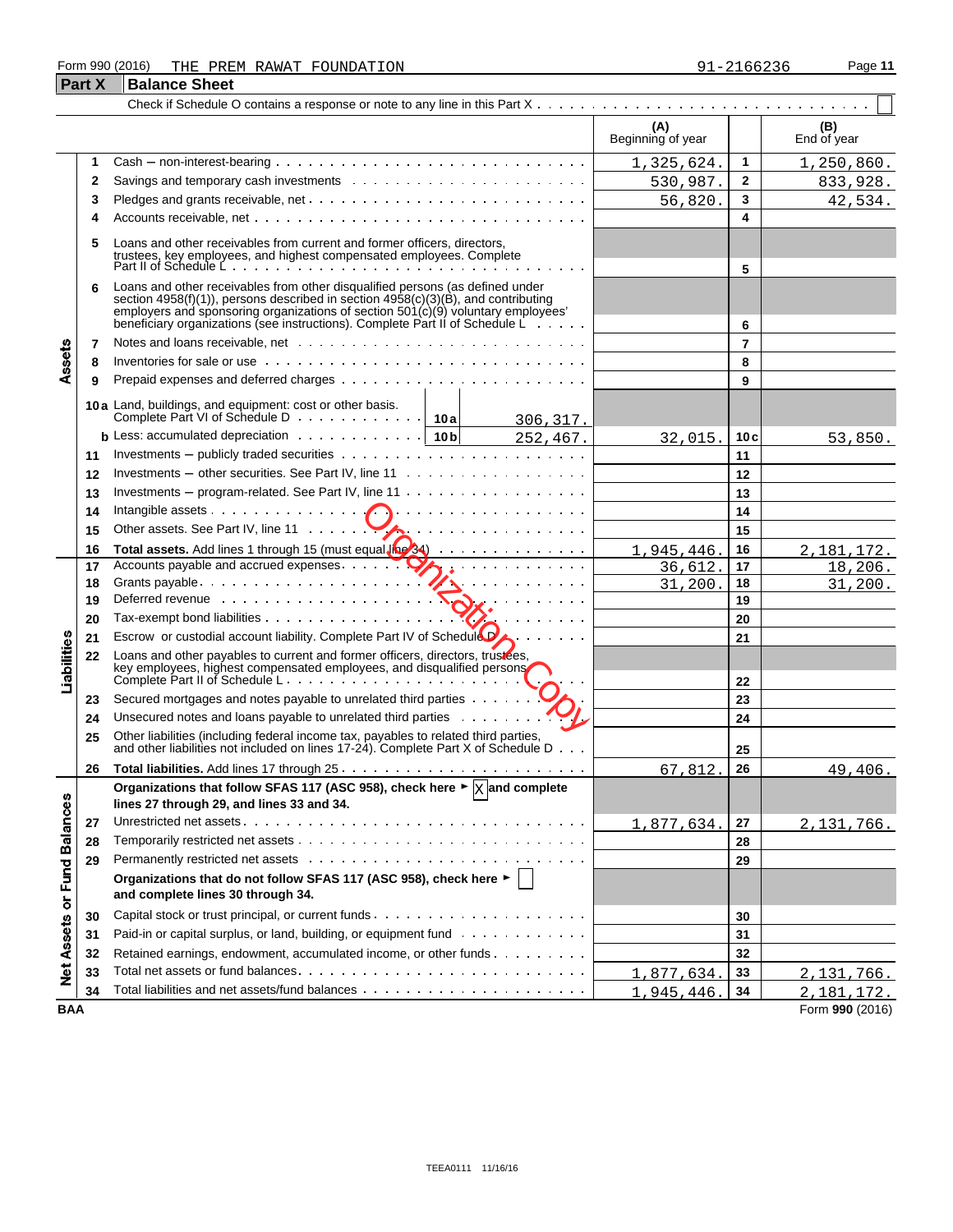|            | Form 990 (2016)<br>THE PREM RAWAT FOUNDATION                                                                                                                                                                                                           | 91-2166236     |                | Page 12          |  |
|------------|--------------------------------------------------------------------------------------------------------------------------------------------------------------------------------------------------------------------------------------------------------|----------------|----------------|------------------|--|
|            | <b>Part XI Reconciliation of Net Assets</b>                                                                                                                                                                                                            |                |                |                  |  |
|            |                                                                                                                                                                                                                                                        |                |                |                  |  |
| 1          |                                                                                                                                                                                                                                                        | $\mathbf{1}$   |                | 1,704,069.       |  |
| 2          |                                                                                                                                                                                                                                                        | $\mathbf{2}$   |                | 1,449,937.       |  |
| 3          |                                                                                                                                                                                                                                                        | 3              |                | 254, 132.        |  |
| 4          | Net assets or fund balances at beginning of year (must equal Part X, line 33, column (A)) $\ldots \ldots \ldots \ldots$                                                                                                                                | 4              |                | 1,877,634.       |  |
| 5          |                                                                                                                                                                                                                                                        | 5              |                |                  |  |
| 6          |                                                                                                                                                                                                                                                        | 6              |                |                  |  |
| 7          |                                                                                                                                                                                                                                                        | $\overline{7}$ |                |                  |  |
| 8          |                                                                                                                                                                                                                                                        | 8              |                |                  |  |
| 9          |                                                                                                                                                                                                                                                        | 9              |                |                  |  |
| 10         | Net assets or fund balances at end of year. Combine lines 3 through 9 (must equal Part X, line 33,                                                                                                                                                     |                |                |                  |  |
|            |                                                                                                                                                                                                                                                        | 10             |                | 2,131,766.       |  |
|            | <b>Part XII Financial Statements and Reporting</b>                                                                                                                                                                                                     |                |                |                  |  |
|            |                                                                                                                                                                                                                                                        |                |                |                  |  |
|            |                                                                                                                                                                                                                                                        |                |                | Yes<br><b>No</b> |  |
| 1          | Cash<br>Other<br>Accounting method used to prepare the Form 990:<br><b>X</b> Accrual                                                                                                                                                                   |                |                |                  |  |
|            | If the organization changed its method of accounting from a prior year or checked 'Other,' explain<br>in Schedule O.                                                                                                                                   |                |                |                  |  |
|            | 2 a Were the organization's financial statements compiled or reviewed by an independent accountant?                                                                                                                                                    |                | 2a             | Χ                |  |
|            | If 'Yes,' check a box below to indicate whether the financial statements for the year were compiled or reviewed on a<br>separate basis, consolidated basis, or both:<br>X Consolidated basis<br>Both consolidated and separate basis<br>Separate basis |                |                |                  |  |
|            | <b>b</b> Were the organization's financial statements audited by an independent accountant? $\cdots$                                                                                                                                                   |                | 2 <sub>b</sub> | Χ                |  |
|            | If 'Yes,' check a box below to indicate whether the finariojal statements for the year were audited on a separate<br>basis, consolidated basis, or both:<br>X Both consolidated and separate basis<br>Separate basis<br><b>Consolidated basis</b>      |                |                |                  |  |
|            | c If 'Yes' to line 2a or 2b, does the organization have a committe that assumes responsibility for oversight of the audit,<br>review, or compilation of its financial statements and selection of an-independent accountant?                           |                | 2 c            | Χ                |  |
|            | If the organization changed either its oversight process or selection process during the tax year, explain<br>in Schedule O.                                                                                                                           |                |                |                  |  |
|            | 3 a As a result of a federal award, was the organization required to undergo an audit or audits as set forth in the Single                                                                                                                             |                | 3a             | Χ                |  |
|            | b If 'Yes,' did the organization undergo the required audit or audits? If the organization did not undergo the required audit                                                                                                                          |                |                |                  |  |
|            |                                                                                                                                                                                                                                                        |                | 3 <sub>b</sub> |                  |  |
| <b>BAA</b> |                                                                                                                                                                                                                                                        |                |                | Form 990 (2016)  |  |
|            |                                                                                                                                                                                                                                                        |                |                |                  |  |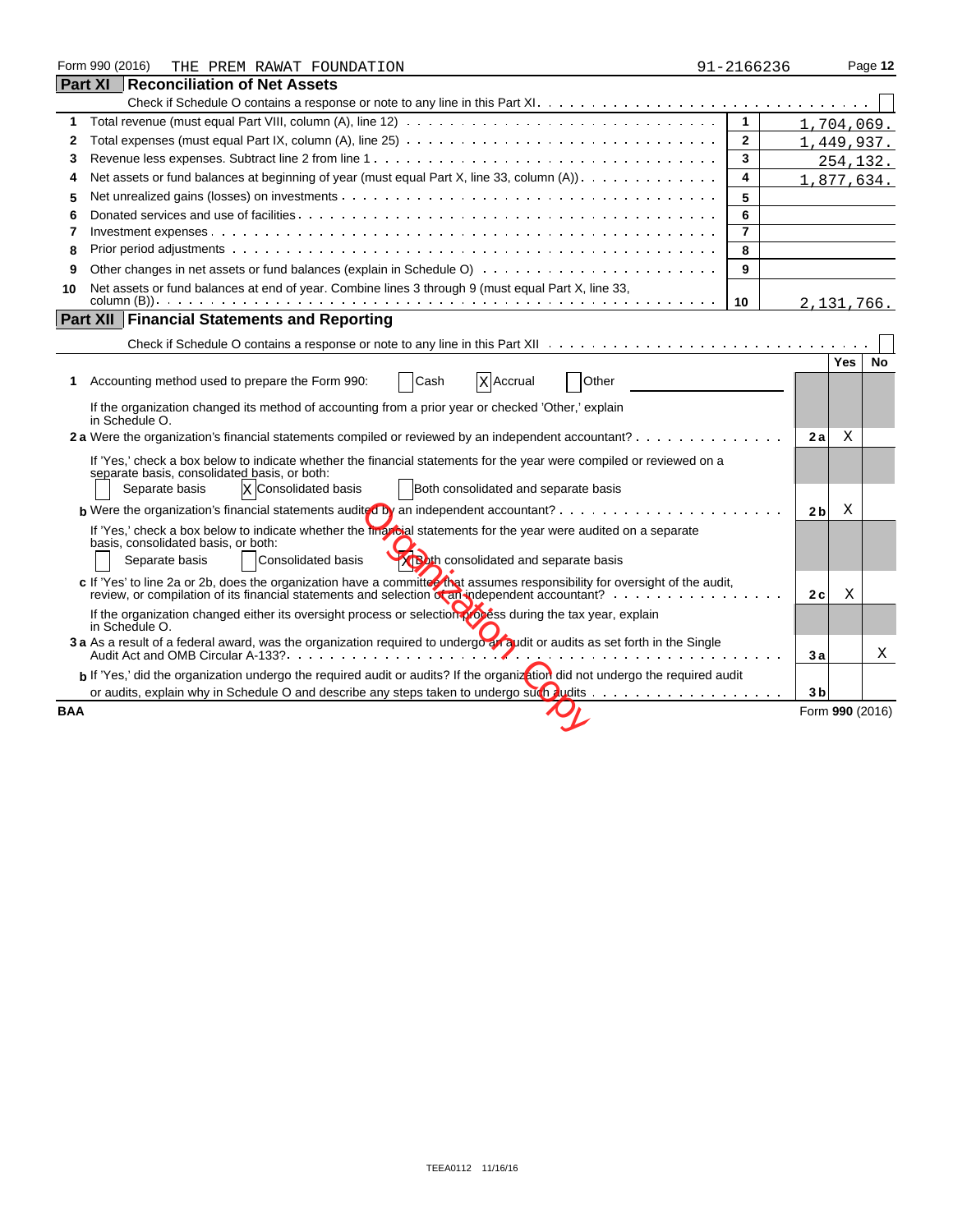| <b>SCHEDULE A</b>    |  |
|----------------------|--|
| (Form 990 or 990-EZ) |  |

# **Public Charity Status and Public Support**

**(Form 990 or 990-EZ) Complete if the organization is a section 501(c)(3) organization or a section 4947(a)(1) nonexempt charitable trust. 2016**

Attach to Form 990 or Form 990-EZ.

Department of the Treasury G **Information about Schedule A (Form 990 or 990-EZ) and its instructions is Inspection** Internal Revenue Service **at** *www.irs.gov/form990.*

|  | OMB No. 1545-0047 |  |
|--|-------------------|--|
|  |                   |  |

**Open to Public<br>Inspection** 

|               |   | internal Revenue Service                                                                                                                                                   |  |                                                                                                                     | at www.irs.gov/iorni990.                                                                                                                                                                                                                                                                                                                                                                                           |                                                                      |    |                                                      |                                                    |
|---------------|---|----------------------------------------------------------------------------------------------------------------------------------------------------------------------------|--|---------------------------------------------------------------------------------------------------------------------|--------------------------------------------------------------------------------------------------------------------------------------------------------------------------------------------------------------------------------------------------------------------------------------------------------------------------------------------------------------------------------------------------------------------|----------------------------------------------------------------------|----|------------------------------------------------------|----------------------------------------------------|
|               |   | Name of the organization                                                                                                                                                   |  |                                                                                                                     |                                                                                                                                                                                                                                                                                                                                                                                                                    |                                                                      |    | <b>Employer identification number</b>                |                                                    |
|               |   | THE PREM RAWAT FOUNDATION                                                                                                                                                  |  |                                                                                                                     |                                                                                                                                                                                                                                                                                                                                                                                                                    |                                                                      |    | 91-2166236                                           |                                                    |
| <b>Part I</b> |   |                                                                                                                                                                            |  |                                                                                                                     | Reason for Public Charity Status (All organizations must complete this part.) See instructions.                                                                                                                                                                                                                                                                                                                    |                                                                      |    |                                                      |                                                    |
|               |   |                                                                                                                                                                            |  |                                                                                                                     | The organization is not a private foundation because it is: (For lines 1 through 12, check only one box.)                                                                                                                                                                                                                                                                                                          |                                                                      |    |                                                      |                                                    |
| 1             |   |                                                                                                                                                                            |  |                                                                                                                     | A church, convention of churches, or association of churches described in <b>section 170(b)(1)(A)(i).</b>                                                                                                                                                                                                                                                                                                          |                                                                      |    |                                                      |                                                    |
| 2             |   |                                                                                                                                                                            |  |                                                                                                                     | A school described in section 170(b)(1)(A)(ii). (Attach Schedule E (Form 990 or 990-EZ).)                                                                                                                                                                                                                                                                                                                          |                                                                      |    |                                                      |                                                    |
| 3             |   |                                                                                                                                                                            |  |                                                                                                                     | A hospital or a cooperative hospital service organization described in section 170(b)(1)(A)(iii).                                                                                                                                                                                                                                                                                                                  |                                                                      |    |                                                      |                                                    |
| 4             |   |                                                                                                                                                                            |  |                                                                                                                     | A medical research organization operated in conjunction with a hospital described in section 170(b)(1)(A)(iii). Enter the hospital's                                                                                                                                                                                                                                                                               |                                                                      |    |                                                      |                                                    |
|               |   | name, city, and state:                                                                                                                                                     |  |                                                                                                                     |                                                                                                                                                                                                                                                                                                                                                                                                                    |                                                                      |    |                                                      |                                                    |
| 5             |   | An organization operated for the benefit of a college or university owned or operated by a governmental unit described in<br>section 170(b)(1)(A)(iv). (Complete Part II.) |  |                                                                                                                     |                                                                                                                                                                                                                                                                                                                                                                                                                    |                                                                      |    |                                                      |                                                    |
| 6<br>7        |   |                                                                                                                                                                            |  |                                                                                                                     | A federal, state, or local government or governmental unit described in section 170(b)(1)(A)(v).                                                                                                                                                                                                                                                                                                                   |                                                                      |    |                                                      |                                                    |
|               |   | in section 170(b)(1)(A)(vi). (Complete Part II.)                                                                                                                           |  |                                                                                                                     | An organization that normally receives a substantial part of its support from a governmental unit or from the general public described                                                                                                                                                                                                                                                                             |                                                                      |    |                                                      |                                                    |
| 8             |   |                                                                                                                                                                            |  |                                                                                                                     | A community trust described in section 170(b)(1)(A)(vi). (Complete Part II.)                                                                                                                                                                                                                                                                                                                                       |                                                                      |    |                                                      |                                                    |
| 9             |   |                                                                                                                                                                            |  |                                                                                                                     | An agricultural research organization described in section 170(b)(1)(A)(ix) operated in conjunction with a land-grant college<br>or university or a non-land-grant college of agriculture (see instructions). Enter the name, city, and state of the college or                                                                                                                                                    |                                                                      |    |                                                      |                                                    |
|               |   | university:                                                                                                                                                                |  | and the contract of the contract of the contract of the contract of the contract of the contract of the contract of |                                                                                                                                                                                                                                                                                                                                                                                                                    |                                                                      |    |                                                      |                                                    |
| 10            | Х |                                                                                                                                                                            |  | June 30, 1975. See section 509(a)(2). (Complete Part HJ.)                                                           | An organization that normally receives: (1) more than 33-1/3% of its support from contributions, membership fees, and gross receipts<br>from activities related to its exempt functions—subject to certain exceptions, and (2) no more than 33-1/3% of its support from gross<br>investment income and unrelated business taxable income (less section 511 tax) from businesses acquired by the organization after |                                                                      |    |                                                      |                                                    |
| 11            |   |                                                                                                                                                                            |  |                                                                                                                     | An organization organized and operated exclusively to rest for public safety. See section 509(a)(4).                                                                                                                                                                                                                                                                                                               |                                                                      |    |                                                      |                                                    |
| 12            |   |                                                                                                                                                                            |  |                                                                                                                     | An organization organized and operated exclusively for the benefit of, to perform the functions of, or to carry out the purposes of one<br>or more publicly supported organizations described in section 509(a)(1) or section 509(a)(2). See section 509(a)(3). Check the box in<br>lines 12a through 12d that describes the type of supporting organization and complete lines 12e, 12f, and 12g.                 |                                                                      |    |                                                      |                                                    |
| а             |   | complete Part IV, Sections A and B.                                                                                                                                        |  |                                                                                                                     | Type I. A supporting organization operated, supervised, or controlled by its supported organization(s), typically by giving the supported<br>organization(s) the power to regularly appoint or elect a majority of the directors or trustees of the supporting organization. You must                                                                                                                              |                                                                      |    |                                                      |                                                    |
| b             |   | must complete Part IV, Sections A and C.                                                                                                                                   |  |                                                                                                                     | Type II. A supporting organization supervised or controlled in connection with its supported organization(s), by having control or<br>management of the supporting organization vested in the same persons that control or manage the supported organization(s). You                                                                                                                                               |                                                                      |    |                                                      |                                                    |
| c             |   |                                                                                                                                                                            |  |                                                                                                                     | Type III functionally integrated. A supporting organization operated in connection/with, and functionally integrated with, its supported<br>organization(s) (see instructions). You must complete Part IV, Sections A, D, and E.                                                                                                                                                                                   |                                                                      |    |                                                      |                                                    |
| d             |   |                                                                                                                                                                            |  |                                                                                                                     | Type III non-functionally integrated. A supporting organization operated in connection with its supported organization(s) that is not<br>functionally integrated. The organization generally must satisfy a distribution requirement and an attentiveness requirement (see<br>instructions). You must complete Part IV, Sections A and D, and Part V.                                                              |                                                                      |    |                                                      |                                                    |
| е             |   |                                                                                                                                                                            |  | integrated, or Type III non-functionally integrated supporting organization.                                        | Check this box if the organization received a written determination from the IRS that it is a Type I, Type II, Type III functionally                                                                                                                                                                                                                                                                               |                                                                      |    |                                                      |                                                    |
| f             |   |                                                                                                                                                                            |  |                                                                                                                     | Enter the number of supported organizations enters in the content of the number of supported organizations of the content of the number of the number of supported or games and the number of the number of the number of the                                                                                                                                                                                      |                                                                      |    |                                                      |                                                    |
|               |   |                                                                                                                                                                            |  | q Provide the following information about the supported organization(s).                                            |                                                                                                                                                                                                                                                                                                                                                                                                                    |                                                                      |    |                                                      |                                                    |
|               |   | (i) Name of supported organization                                                                                                                                         |  | (ii) EIN                                                                                                            | (iii) Type of organization<br>(described on lines 1-10<br>above (see instructions))                                                                                                                                                                                                                                                                                                                                | (iv) Is the<br>organization listed<br>in your governing<br>document? |    | (v) Amount of monetary<br>support (see instructions) | (vi) Amount of other<br>support (see instructions) |
|               |   |                                                                                                                                                                            |  |                                                                                                                     |                                                                                                                                                                                                                                                                                                                                                                                                                    | Yes                                                                  | No |                                                      |                                                    |
| (A)           |   |                                                                                                                                                                            |  |                                                                                                                     |                                                                                                                                                                                                                                                                                                                                                                                                                    |                                                                      |    |                                                      |                                                    |
|               |   |                                                                                                                                                                            |  |                                                                                                                     |                                                                                                                                                                                                                                                                                                                                                                                                                    |                                                                      |    |                                                      |                                                    |
| (B)           |   |                                                                                                                                                                            |  |                                                                                                                     |                                                                                                                                                                                                                                                                                                                                                                                                                    |                                                                      |    |                                                      |                                                    |
| (C)           |   |                                                                                                                                                                            |  |                                                                                                                     |                                                                                                                                                                                                                                                                                                                                                                                                                    |                                                                      |    |                                                      |                                                    |
| (D)           |   |                                                                                                                                                                            |  |                                                                                                                     |                                                                                                                                                                                                                                                                                                                                                                                                                    |                                                                      |    |                                                      |                                                    |
| (E)           |   |                                                                                                                                                                            |  |                                                                                                                     |                                                                                                                                                                                                                                                                                                                                                                                                                    |                                                                      |    |                                                      |                                                    |
| <b>Total</b>  |   |                                                                                                                                                                            |  |                                                                                                                     |                                                                                                                                                                                                                                                                                                                                                                                                                    |                                                                      |    |                                                      |                                                    |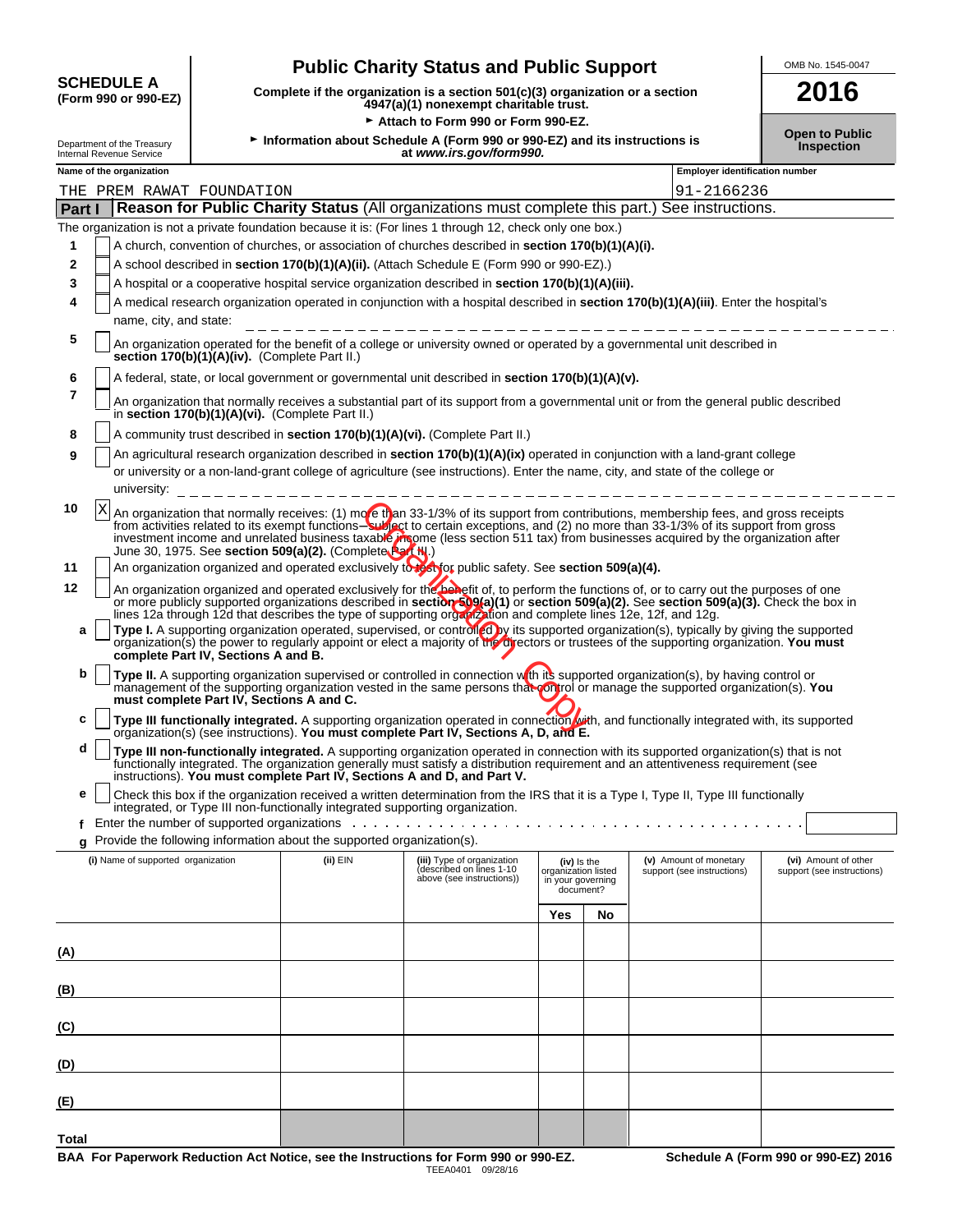**Part II** Support Schedule for Organizations Described in Sections 170(b)(1)(A)(iv) and 170(b)(1)(A)(vi) (Complete only if you checked the box on line 5, 7, or 8 of Part I or if the organization failed to qualify under Part III. If the organization fails to qualify under the tests listed below, please complete Part III.)

|              | <b>Section A. Public Support</b>                                                                                                                                                                                                                                                                                                                                                |          |          |            |            |            |           |
|--------------|---------------------------------------------------------------------------------------------------------------------------------------------------------------------------------------------------------------------------------------------------------------------------------------------------------------------------------------------------------------------------------|----------|----------|------------|------------|------------|-----------|
|              | Calendar year (or fiscal year<br>beginning in) $\rightarrow$                                                                                                                                                                                                                                                                                                                    | (a) 2012 | (b) 2013 | $(c)$ 2014 | $(d)$ 2015 | (e) $2016$ | (f) Total |
| $\mathbf{1}$ | Gifts, grants, contributions, and<br>membership fees received. (Do not<br>include any 'unusual grants.')                                                                                                                                                                                                                                                                        |          |          |            |            |            |           |
| 2            | Tax revenues levied for the<br>organization's benefit and<br>either paid to or expended<br>on its behalf                                                                                                                                                                                                                                                                        |          |          |            |            |            |           |
| 3            | The value of services or<br>facilities furnished by a<br>governmental unit to the<br>organization without charge                                                                                                                                                                                                                                                                |          |          |            |            |            |           |
| 4            | <b>Total.</b> Add lines 1 through 3                                                                                                                                                                                                                                                                                                                                             |          |          |            |            |            |           |
| 5            | The portion of total<br>contributions by each person<br>(other than a governmental<br>unit or publicly supported<br>organization) included on line 1<br>that exceeds 2% of the amount<br>shown on line 11, column (f) $\cdot$ .                                                                                                                                                 |          |          |            |            |            |           |
|              | <b>Public support.</b> Subtract line 5<br>from line $4$ , $\ldots$ , $\ldots$                                                                                                                                                                                                                                                                                                   |          |          |            |            |            |           |
|              | <b>Section B. Total Support</b>                                                                                                                                                                                                                                                                                                                                                 |          |          |            |            |            |           |
|              | Calendar year (or fiscal year<br>beginning in) $\rightarrow$                                                                                                                                                                                                                                                                                                                    | (a) 2012 | (b) 2013 | $(c)$ 2014 | $(d)$ 2015 | $(e)$ 2016 | (f) Total |
| 7            | Amounts from line 4                                                                                                                                                                                                                                                                                                                                                             |          |          |            |            |            |           |
| 8            | Gross income from interest,<br>dividends, payments received<br>on securities loans, rents,<br>royalties and income from<br>similar sources                                                                                                                                                                                                                                      |          |          |            |            |            |           |
| 9            | Net income from unrelated<br>business activities, whether or<br>not the business is regularly<br>carried on example and set of the set of the set of the set of the set of the set of the set of the set of the                                                                                                                                                                 |          |          |            |            |            |           |
|              | <b>10</b> Other income. Do not include<br>gain or loss from the sale of<br>capital assets (Explain in<br>Part VI.) $\cdots$ $\cdots$                                                                                                                                                                                                                                            |          |          |            |            |            |           |
|              | 11 Total support. Add lines 7<br>through $10$                                                                                                                                                                                                                                                                                                                                   |          |          |            |            |            |           |
|              |                                                                                                                                                                                                                                                                                                                                                                                 |          |          |            |            | 12         |           |
|              | First five years. If the Form 990 is for the organization's first, second, third, fourth, or fifth tax year as a section 501(c)(3)                                                                                                                                                                                                                                              |          |          |            |            |            |           |
|              | <b>Section C. Computation of Public Support Percentage</b>                                                                                                                                                                                                                                                                                                                      |          |          |            |            |            |           |
| 14           | Public support percentage for 2016 (line 6, column (f) divided by line 11, column (f) $\ldots \ldots \ldots \ldots \ldots$                                                                                                                                                                                                                                                      |          |          |            |            | 14         | %         |
| 15           |                                                                                                                                                                                                                                                                                                                                                                                 |          |          |            |            | 15         | %         |
|              | 16a 33-1/3% support test-2016. If the organization did not check the box on line 13, and line 14 is 33-1/3% or more, check this box                                                                                                                                                                                                                                             |          |          |            |            |            |           |
|              | <b>b</b> 33-1/3% support test-2015. If the organization did not check a box on line 13 or 16a, and line 15 is 33-1/3% or more, check this box<br>and stop here. The organization qualifies as a publicly supported organization with the content of the content of the content of the content of the organization of the content of the content of the content of the content o |          |          |            |            |            |           |

| 17a 10%-facts-and-circumstances test-2016. If the organization did not check a box on line 13, 16a, or 16b, and line 14 is 10%  |
|---------------------------------------------------------------------------------------------------------------------------------|
| or more, and if the organization meets the 'facts-and-circumstances' test, check this box and stop here. Explain in Part VI how |
| the organization meets the 'facts-and-circumstances' test. The organization qualifies as a publicly supported organization      |

| <b>b 10%-facts-and-circumstances test-2015.</b> If the organization did not check a box on line 13, 16a, 16b, or 17a, and line 15 is 10%<br>or more, and if the organization meets the 'facts-and-circumstances' test, check this box and <b>stop here.</b> Explain in Part VI how the |  |
|----------------------------------------------------------------------------------------------------------------------------------------------------------------------------------------------------------------------------------------------------------------------------------------|--|
| organization meets the 'facts-and-circumstances' test. The organization qualifies as a publicly supported organization $\dots \dots \dots \dots$                                                                                                                                       |  |
| 18 Private foundation. If the organization did not check a box on line 13, 16a, 16b, 17a, or 17b, check this box and see instructions •                                                                                                                                                |  |

**BAA Schedule A (Form 990 or 990-EZ) 2016**

 $\ldots$   $\blacktriangleright$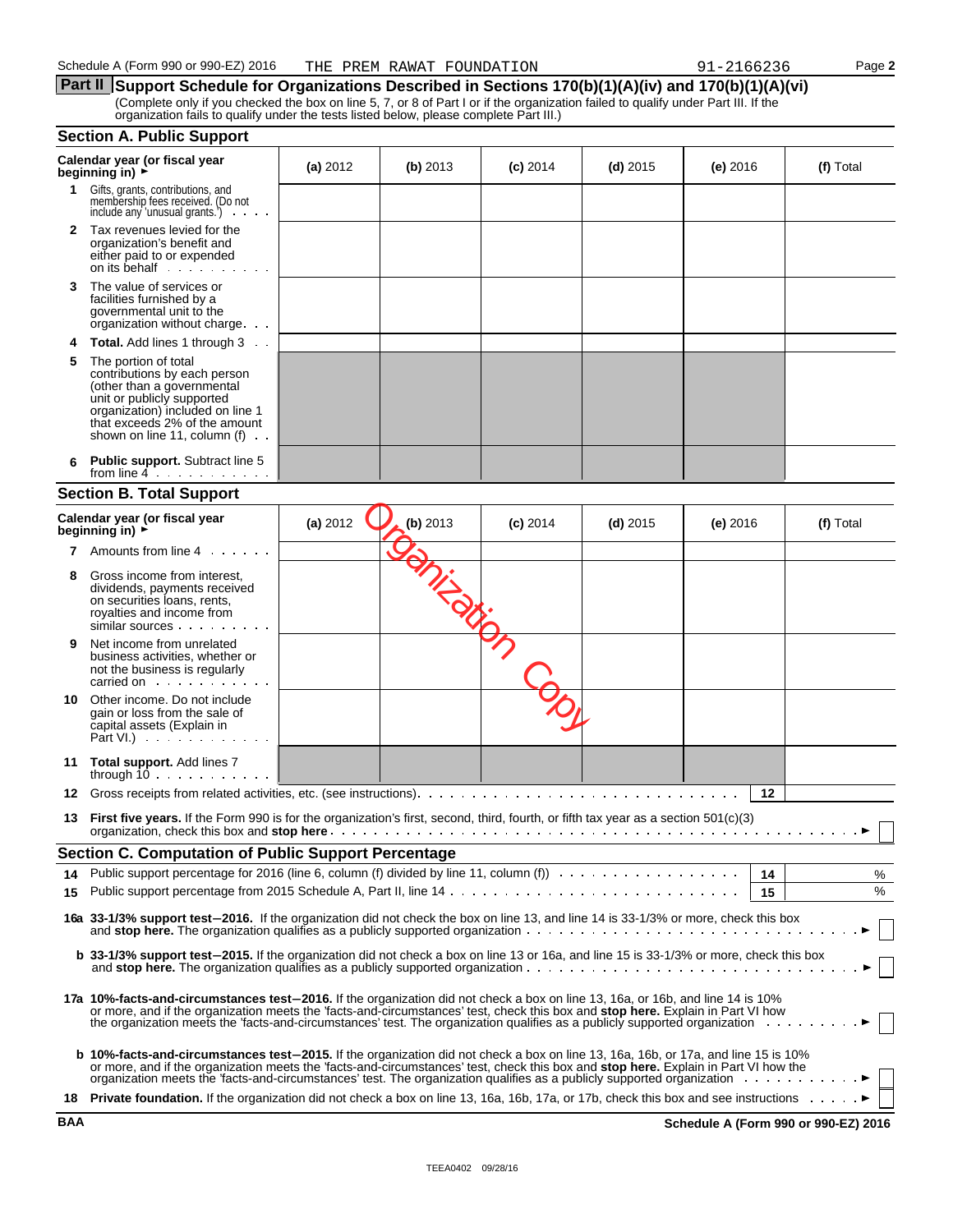# **Part III** Support Schedule for Organizations Described in Section 509(a)(2)

(Complete only if you checked the box on line 10 of Part I or if the organization failed to qualify under Part II. If the organization fails to qualify under the tests listed below, please complete Part II.)

|      | <b>Section A. Public Support</b>                                                                                                                                                                                                          |            |            |                                                        |            |            |             |
|------|-------------------------------------------------------------------------------------------------------------------------------------------------------------------------------------------------------------------------------------------|------------|------------|--------------------------------------------------------|------------|------------|-------------|
|      | Calendar year (or fiscal year beginning in) ►                                                                                                                                                                                             | (a) 2012   | (b) 2013   | $(c)$ 2014                                             | $(d)$ 2015 | $(e)$ 2016 | (f) Total   |
|      | 1 Gifts, grants, contributions,                                                                                                                                                                                                           |            |            |                                                        |            |            |             |
|      | and membership fees<br>received. (Do not include                                                                                                                                                                                          |            |            |                                                        |            |            |             |
|      | any 'unusual grants.') $\ldots$<br>2 Gross receipts from admissions,                                                                                                                                                                      |            |            | 1,654,909. 1,587,630. 2,114,901. 1,970,723. 1,691,227. |            |            | 9,019,390.  |
|      | merchandise sold or services                                                                                                                                                                                                              |            |            |                                                        |            |            |             |
|      | performed, or facilities                                                                                                                                                                                                                  |            |            |                                                        |            |            |             |
|      | furnished in any activity that is<br>related to the organization's                                                                                                                                                                        |            |            |                                                        |            |            |             |
|      | $tax$ -exempt purpose $\ldots$                                                                                                                                                                                                            | 927.       | 172        | 164.                                                   | 7,060.     | 0.         | 8,323.      |
| 3    | Gross receipts from activities                                                                                                                                                                                                            |            |            |                                                        |            |            |             |
|      | that are not an unrelated trade<br>or business under section 513.                                                                                                                                                                         |            |            |                                                        |            |            |             |
|      | 4 Tax revenues levied for the                                                                                                                                                                                                             |            |            |                                                        |            |            |             |
|      | organization's benefit and                                                                                                                                                                                                                |            |            |                                                        |            |            |             |
|      | either paid to or expended on<br>its behalf                                                                                                                                                                                               |            |            |                                                        |            |            |             |
|      | 5 The value of services or                                                                                                                                                                                                                |            |            |                                                        |            |            |             |
|      | facilities furnished by a                                                                                                                                                                                                                 |            |            |                                                        |            |            |             |
|      | governmental unit to the<br>organization without charge.                                                                                                                                                                                  |            |            |                                                        |            |            |             |
|      | 6 Total. Add lines 1 through 5                                                                                                                                                                                                            | 1,655,836. | 1,587,802. | 2, 115, 065.                                           | 1,977,783. |            |             |
|      | <b>7a</b> Amounts included on lines 1,                                                                                                                                                                                                    |            |            |                                                        |            | 1,691,227. | 9,027,713.  |
|      | 2, and 3 received from                                                                                                                                                                                                                    |            |            |                                                        |            |            |             |
|      | disqualified persons                                                                                                                                                                                                                      | 251,000.   | 225,000    | 720,979.                                               | 152,600.   | 35,050.    | 1,384,629.  |
|      | <b>b</b> Amounts included on lines 2<br>and 3 received from other than                                                                                                                                                                    |            |            |                                                        |            |            |             |
|      | disqualified persons that                                                                                                                                                                                                                 |            |            |                                                        |            |            |             |
|      | exceed the greater of \$5,000 or                                                                                                                                                                                                          |            |            |                                                        |            |            |             |
|      | 1% of the amount on line 13<br>for the year                                                                                                                                                                                               |            |            |                                                        |            |            |             |
|      | c Add lines $7a$ and $7b$ $\cdots$ $\cdots$                                                                                                                                                                                               | 251,000    | 225/000    | 720,979                                                | 152,600    | 35,050     | 1,384,629.  |
| 8    | Public support. (Subtract line                                                                                                                                                                                                            |            |            |                                                        |            |            |             |
|      | $7c$ from line 6.) $\ldots$ $\ldots$ $\ldots$                                                                                                                                                                                             |            |            |                                                        |            |            | 7,643,084.  |
|      | <b>Section B. Total Support</b>                                                                                                                                                                                                           |            |            |                                                        |            |            |             |
|      | Calendar year (or fiscal year beginning in) ►                                                                                                                                                                                             | (a) 2012   | (b) 2013   | $\sqrt{c}$ ) 2014                                      | $(d)$ 2015 | (e) 2016   | (f) Total   |
| 9    | Amounts from line 6                                                                                                                                                                                                                       | 1,655,836. | 1,587,802. | 2,115,065.                                             | 1,977,783. | 1,691,227. | 9,027,713.  |
|      | <b>10a</b> Gross income from interest, dividends,                                                                                                                                                                                         |            |            |                                                        |            |            |             |
|      | payments received on securities loans,                                                                                                                                                                                                    |            |            |                                                        |            |            |             |
|      | rents, royalties and income from<br>similar sources                                                                                                                                                                                       | 8,533      | 4,967.     | 5.432                                                  | 7,870.     | 12,842.    | 39,649.     |
|      | <b>b</b> Unrelated business taxable                                                                                                                                                                                                       |            |            |                                                        |            |            |             |
|      | income (less section 511<br>taxes) from businesses                                                                                                                                                                                        |            |            |                                                        |            |            |             |
|      | acquired after June 30, 1975.                                                                                                                                                                                                             |            |            |                                                        |            |            |             |
|      | c Add lines 10a and 10b $\cdots$                                                                                                                                                                                                          | 8,533.     | 4,967.     | 5,437.                                                 | 7,870.     | 12,842.    | 39,649.     |
|      | <b>11</b> Net income from unrelated business                                                                                                                                                                                              |            |            |                                                        |            |            |             |
|      | activities not included in line 10b,<br>whether or not the business is                                                                                                                                                                    |            |            |                                                        |            |            |             |
|      | regularly carried on                                                                                                                                                                                                                      |            |            |                                                        |            |            |             |
|      | 12 Other income. Do not include                                                                                                                                                                                                           |            |            |                                                        |            |            |             |
|      | gain or loss from the sale of<br>capital assets (Explain in                                                                                                                                                                               |            |            |                                                        |            |            |             |
|      | Part VI.) $\cdots$                                                                                                                                                                                                                        |            |            |                                                        |            |            |             |
|      | 13 Total support. (Add lines 9,                                                                                                                                                                                                           |            |            |                                                        |            |            |             |
|      | 10c, 11, and 12.) $\ldots$ 1., 664, 369. 1, 592, 769. 2, 120, 502. 11, 985, 653. 11, 704, 069. 1<br>14 First five years. If the Form 990 is for the organization's first, second, third, fourth, or fifth tax year as a section 501(c)(3) |            |            |                                                        |            |            | 9,067,362.  |
|      |                                                                                                                                                                                                                                           |            |            |                                                        |            |            |             |
|      | <b>Section C. Computation of Public Support Percentage</b>                                                                                                                                                                                |            |            |                                                        |            |            |             |
| 15   | Public support percentage for 2016 (line 8, column (f) divided by line 13, column (f))                                                                                                                                                    |            |            |                                                        |            | 15         | $84.29$ $8$ |
| 16   |                                                                                                                                                                                                                                           |            |            |                                                        |            | 16         | $83.29$ $%$ |
|      | Section D. Computation of Investment Income Percentage                                                                                                                                                                                    |            |            |                                                        |            |            |             |
| 17   | Investment income percentage for 2016 (line 10c, column (f) divided by line 13, column (f) $\dots \dots \dots \dots$                                                                                                                      |            |            |                                                        |            | 17         | $0.44$ $8$  |
| 18   |                                                                                                                                                                                                                                           |            |            |                                                        |            | 18         | ႜ<br>0.34   |
|      | 19a 33-1/3% support tests-2016. If the organization did not check the box on line 14, and line 15 is more than 33-1/3%, and line 17                                                                                                       |            |            |                                                        |            |            |             |
|      | is not more than 33-1/3%, check this box and stop here. The organization qualifies as a publicly supported organization                                                                                                                   |            |            |                                                        |            |            | X           |
|      | b 33-1/3% support tests-2015. If the organization did not check a box on line 14 or line 19a, and line 16 is more than 33-1/3%, and                                                                                                       |            |            |                                                        |            |            |             |
|      | line 18 is not more than 33-1/3%, check this box and stop here. The organization qualifies as a publicly supported organization $\dots \dots$                                                                                             |            |            |                                                        |            |            |             |
| 20 - |                                                                                                                                                                                                                                           |            |            |                                                        |            |            |             |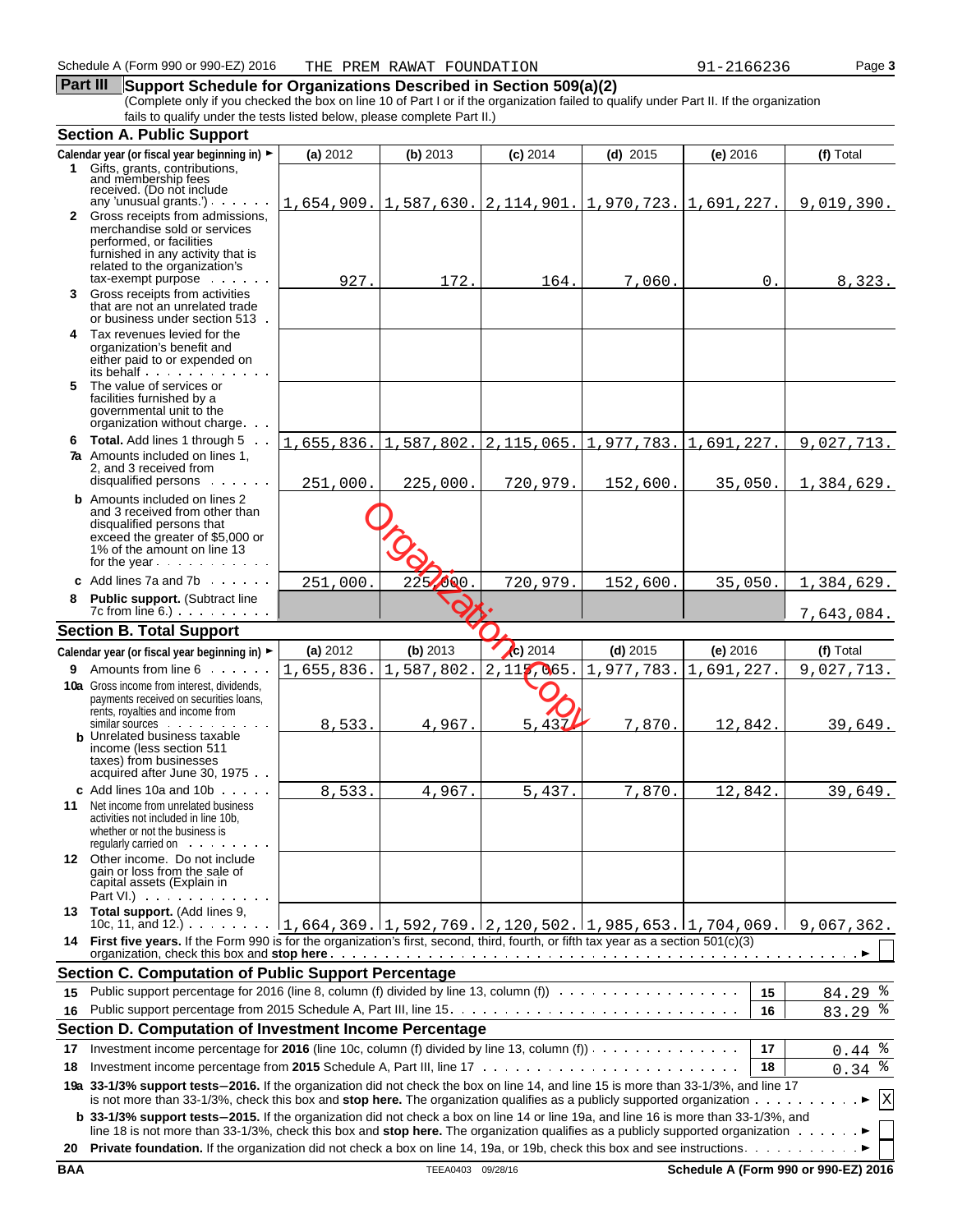#### **Part IV Supporting Organizations**

(Complete only if you checked a box in line 12 on Part I. If you checked 12a of Part I, complete Sections A and B. If you checked 12b of Part I, complete Sections A and C. If you checked 12c of Part I, complete Sections A, D, and E. If you checked 12d of Part I, complete Sections A and D, and complete Part V.)

#### **Section A. All Supporting Organizations**

- **1** Are all of the organization's supported organizations listed by name in the organization's governing documents? *If 'No,' describe in Part VI how the supported organizations are designated. If designated by class or purpose, describe the designation. If historic and continuing relationship, explain.* **1 2** Did the organization have any supported organization that does not have an IRS determination of status under section 509(a)(1) or (2)? *If 'Yes,' explain in Part VI how the organization determined that the supported organization was*
- *described in section 509(a)(1) or (2).* **2 a3** Did the organization have a supported organization described in section 501(c)(4), (5), or (6)? *If 'Yes,' answer (b) and (c) below.* **3a**
- **b** Did the organization confirm that each supported organization qualified under section 501(c)(4), (5), or (6) and satisfied the public support tests under section 509(a)(2)? *If 'Yes,' describe in Part VI when and how the organization made the determination.* **3b 3b**
- **c** Did the organization ensure that all support to such organizations was used exclusively for section 170(c)(2)(B) purposes? *If 'Yes,' explain in Part VI* what controls the organization put in place to ensure such use.
- **a4** Was any supported organization not organized in the United States ('foreign supported organization')? *If 'Yes' and if you checked 12a or 12b in Part I, answer (b) and (c) below.* **a4**
- **b** Did the organization have ultimate control and discretion in deciding whether to make grants to the foreign supported organization? *If 'Yes,' describe in Part VI how the organization had such control and discretion despite being controlled or supervised by or in connection with its supported organizations.* **4b**
- **c** Did the organization support any foreign supported organization that does not have an IRS determination under sections 501(c)(3) and 509(a)(1) or (2)? *If 'Yes,' explain in Part VI what controls the organization used to ensure that all support to the foreign supported organization was used exclusively for section 170(c)(2)(B) purposes.* **4c**
- 5a Did the organization add, substitute, or remove any supported *o*rganizations during the tax year? *If 'Yes,' answer (b) and (c) below (if applicable). Also, provide detail in Part VI, including (i) the names and EIN numbers of the supported organizations added, substituted, or removed; (ii) the reasons for each such action; (iii) the authority under the organization's organizing document authorizing such action; and (iv) how the action was accomplished (such as by* amendment to the organizing document). **Assumed to the organizing document** (see the organizing document). ed organizations.<br>
Subsetigation that does not have an IRS<br>
Explain (m) Part VI what controls the organization<br>
was used exclusively for section 170(c)(2)<br>
my supported organizations during the tax<br>
the reasons for  $\frac{G}{G$
- **b Type I or Type II only.** Was any added or substituted supported organization part of a class already designated in the organization's organizing document? **b5**
- **c Substitutions only.** Was the substitution the result of an event beyond the organization's control? **c5**
- **6** Did the organization provide support (whether in the form of grants or the provision of services or facilities) to anyone other than (i) its supported organizations, (ii) individuals that are part of the charitable class benefited by one or more of its supported organizations, or (iii) other supporting organizations that also support or benefit one or more of the filing organization's supported organizations? *If 'Yes,' provide detail in Part VI.* **6**
- **7** Did the organization provide a grant, loan, compensation, or other similar payment to a substantial contributor (defined in section  $4958(c)(3)(\tilde{C})$ ), a family member of a substantial contributor, or a 35% controlled entity with regard to a substantial contributor? *If 'Yes,' complete Part I of Schedule L (Form 990 or 990-EZ).* **7**
- **8** Did the organization make a loan to a disqualified person (as defined in section 4958) not described in line 7? *If 'Yes,' complete Part I of Schedule L (Form 990 or 990-EZ).* **8**
- 9a Was the organization controlled directly or indirectly at any time during the tax year by one or more disqualified persons as defined in section 4946 (other than foundation managers and organizations described in section 509(a)(1) or (2))? *If 'Yes,' provide detail in Part VI*. **a**
- **b** Did one or more disqualified persons (as defined in line 9a) hold a controlling interest in any entity in which the supporting organization had an interest? *If 'Yes,' provide detail in Part VI*. **b9**
- **c** Did a disqualified person (as defined in line 9a) have an ownership interest in, or derive any personal benefit from, assets in which the supporting organization also had an interest? *If 'Yes,' provide detail in Part VI*. **c9**
- **10a** Was the organization subject to the excess business holdings rules of section 4943 because of section 4943(f) (regarding certain Type II supporting organizations, and all Type III non-functionally integrated supporting organizations)? *If 'Yes,' answer 10b below.* **10a**
	- **b** Did the organization have any excess business holdings in the tax year? *(Use Schedule C, Form 4720, to determine whether the organization had excess business holdings.)* **10b**

**Yes No**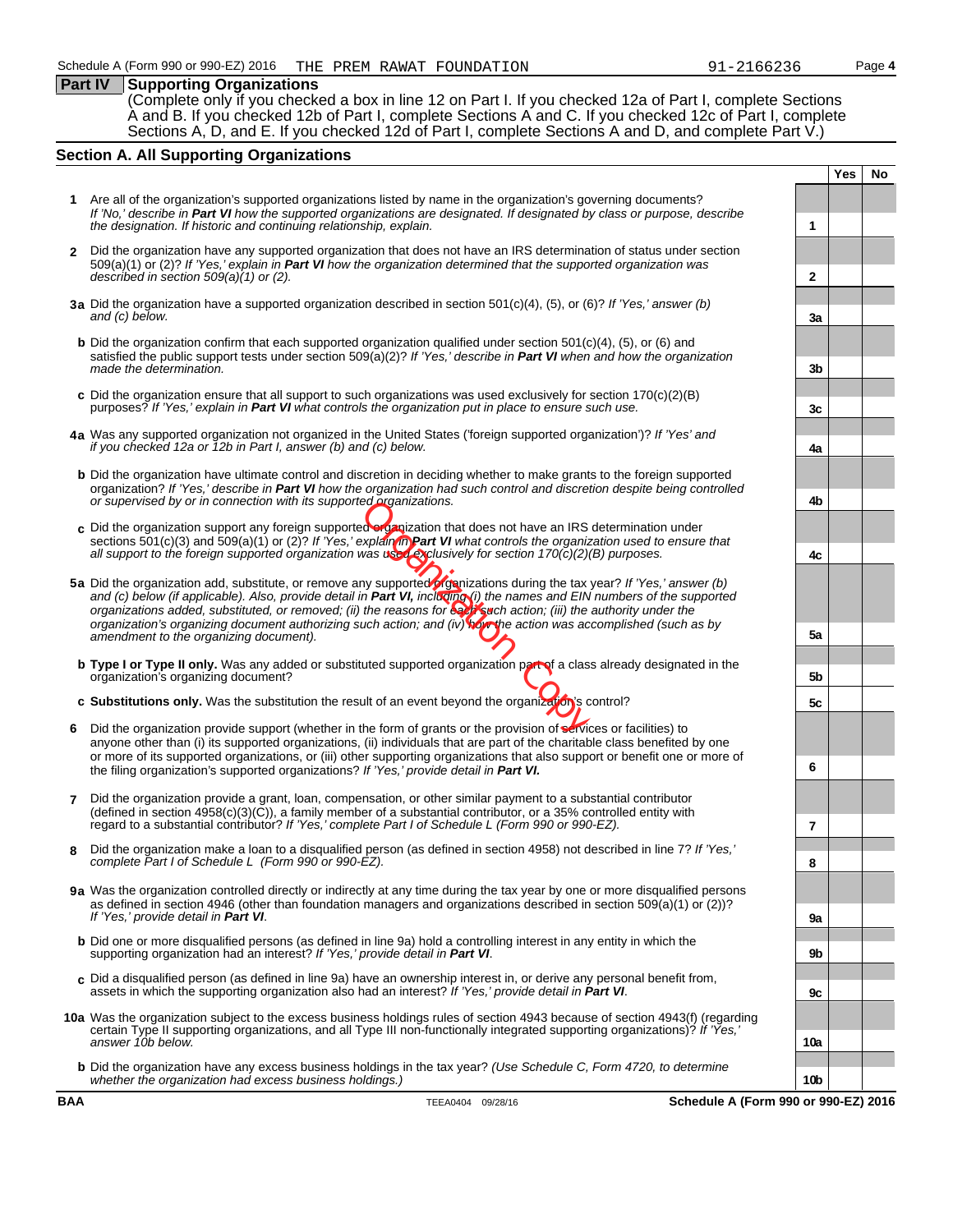| <b>Part IV</b> | <b>Supporting Organizations (continued)</b>                                                                               |                 |     |    |
|----------------|---------------------------------------------------------------------------------------------------------------------------|-----------------|-----|----|
|                |                                                                                                                           |                 | Yes | Nο |
| 11             | Has the organization accepted a gift or contribution from any of the following persons?                                   |                 |     |    |
|                | a A person who directly or indirectly controls, either alone or together with persons described in (b) and (c) below, the |                 |     |    |
|                | governing body of a supported organization?                                                                               | 11a             |     |    |
|                | <b>b</b> A family member of a person described in (a) above?                                                              | 11 <sub>b</sub> |     |    |
|                | c A 35% controlled entity of a person described in (a) or (b) above? If 'Yes' to a, b, or c, provide detail in Part VI.   | 11c             |     |    |
|                | Section R. Tyne I Supporting Organizations                                                                                |                 |     |    |

#### **Section B. Type I Supporting Organizations**

- **1** Did the directors, trustees, or membership of one or more supported organizations have the power to regularly appoint or elect at least a majority of the organization's directors or trustees at all times during the tax year? *If 'No,' describe in Part VI how the supported organization(s) effectively operated, supervised, or controlled the organization's activities. If the organization had more than one supported organization, describe how the powers to appoint and/or remove directors or trustees were allocated among the supported organizations and what conditions or restrictions, if any, applied to such powers during the tax* year. **1**
- **2** Did the organization operate for the benefit of any supported organization other than the supported organization(s) that operated, supervised, or controlled the supporting organization? *If 'Yes,' explain in Part VI how providing such benefit carried out the purposes of the supported organization(s) that operated, supervised, or controlled the supporting organization.* **2**

#### **Section C. Type II Supporting Organizations**

|                                                                                                                                                                                                                                                               | Yes | No |
|---------------------------------------------------------------------------------------------------------------------------------------------------------------------------------------------------------------------------------------------------------------|-----|----|
| Were a majority of the organization's directors or trustees during the tax year also a majority of the directors or trustees<br>of each of the organization's supported organization(s)? If 'No,' describe in <b>Part VI</b> how control or management of the |     |    |
| supporting organization was vested in the same persons that controlled or managed the supported organization(s).                                                                                                                                              |     |    |

#### **Section D. All Type III Supporting Organizations**

| Section D. All Type III Supporting Organizations                                                                                                                                                                                                                                                                                                                          |  |     |    |  |  |  |  |
|---------------------------------------------------------------------------------------------------------------------------------------------------------------------------------------------------------------------------------------------------------------------------------------------------------------------------------------------------------------------------|--|-----|----|--|--|--|--|
|                                                                                                                                                                                                                                                                                                                                                                           |  | Yes | No |  |  |  |  |
| Did the organization provide to each of its supported organizations, by the last day of the fifth month of the<br>organization's tax year, (i) a written notice describing the type and amount of support provided during the prior tax<br>year, (ii) a copy of the Form 990 that was most recently filed as of the date of notification, and (iii) copies of the         |  |     |    |  |  |  |  |
| organization's governing documents in effect on the date of notification, to the extent not previously provided?                                                                                                                                                                                                                                                          |  |     |    |  |  |  |  |
| Were any of the organization's officers, directors, or trustees either (i) appointed or elected by the supported<br>organization(s) or (ii) serving on the governing body of a supported organization? If 'No,' explain in Part VI how                                                                                                                                    |  |     |    |  |  |  |  |
| the organization maintained a close and continuous working relationship with the supported organization(s).                                                                                                                                                                                                                                                               |  |     |    |  |  |  |  |
| By reason of the relationship described in (2), did the organization's supported organizations have a significant<br>voice in the organization's investment policies and in directing the use of the organization's income or assets at<br>all times during the tax year? If 'Yes,' describe in <b>Part VI</b> the role the organization's supported organizations played |  |     |    |  |  |  |  |
| in this regard.                                                                                                                                                                                                                                                                                                                                                           |  |     |    |  |  |  |  |

#### **Section E. Type III Functionally Integrated Supporting Organizations**

- **1** Check the box next to the method that the organization used to satisfy the Integral Part Test during the year (see instructions).
	- **a** The organization satisfied the Activities Test. Complete **line 2** below.
	- **b** The organization is the parent of each of its supported organizations. *Complete line 3 below.*
	- **c** The organization supported a governmental entity. *Describe in Part VI how you supported a government entity (see instructions).*

#### **2** Activities Test. *Answer (a) and (b) below.* **Yes No Yes No**

- **a** Did substantially all of the organization's activities during the tax year directly further the exempt purposes of the supported organization(s) to which the organization was responsive? *If 'Yes,' then in Part VI identify those supported organizations and explain how these activities directly furthered their exempt purposes, how the organization was responsive to those supported organizations, and how the organization determined that these activities constituted substantially all of its activities.* **a2**
- **b** Did the activities described in (a) constitute activities that, but for the organization's involvement, one or more of the organization's supported organization(s) would have been engaged in? *If 'Yes,' explain in Part VI the reasons for the organization's position that its supported organization(s) would have engaged in these activities but for the organization's involvement.* **b2**
- **3** Parent of Supported Organizations. *Answer (a) and (b) below.*
- **a** Did the organization have the power to regularly appoint or elect a majority of the officers, directors, or trustees of each of the supported organizations? *Provide details in Part VI.* **a3**
- **b** Did the organization exercise a substantial degree of direction over the policies, programs, and activities of each of its supported organizations? *If 'Yes,' describe in Part VI the role played by the organization in this regard.* **3b**

**Yes No**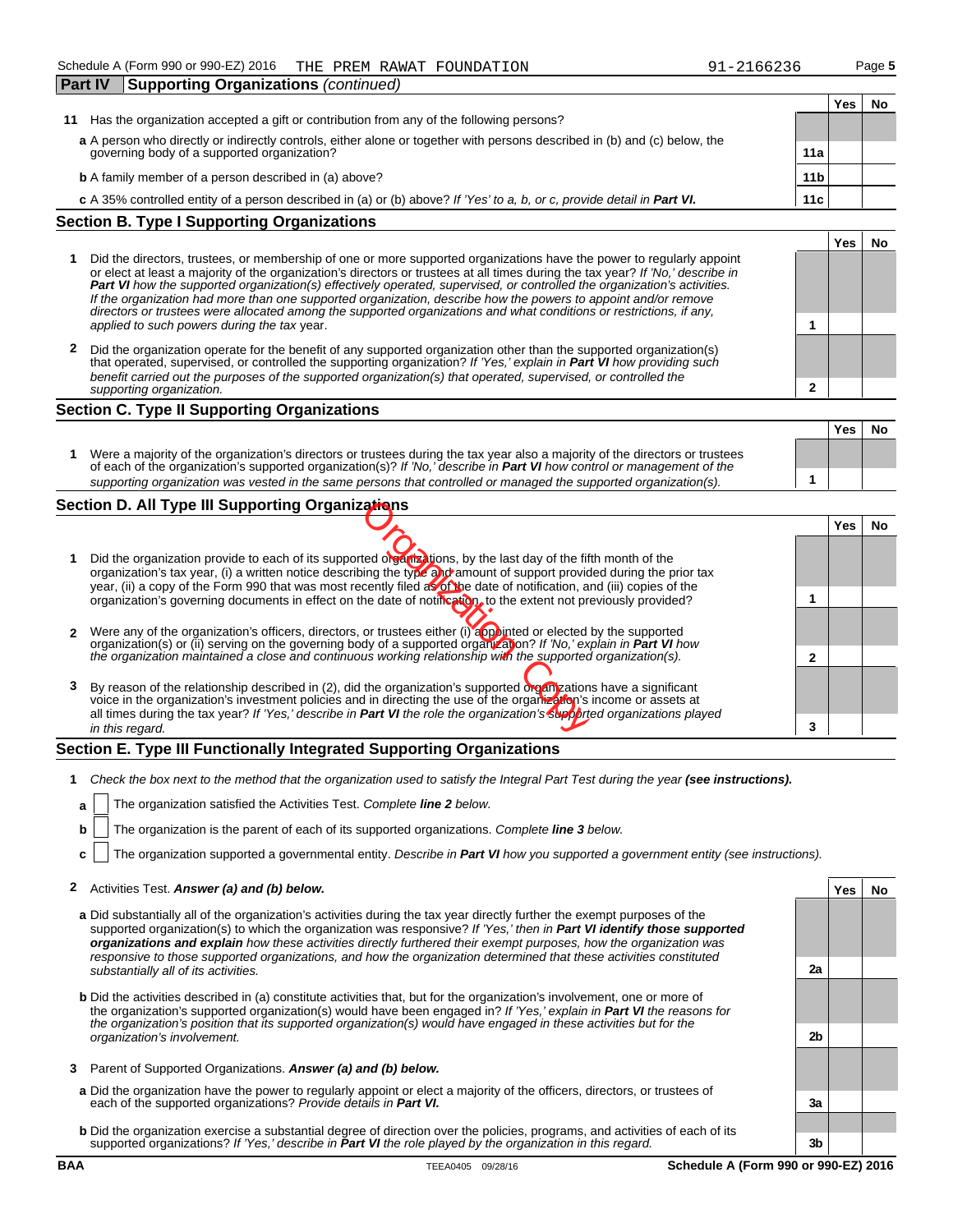| 1            | Check here if the organization satisfied the Integral Part Test as a qualifying trust on Nov. 20, 1970 (explain in Part VI). See<br>instructions. All other Type III non-functionally integrated supporting organizations must complete Sections A through E. |                |                |                                |
|--------------|---------------------------------------------------------------------------------------------------------------------------------------------------------------------------------------------------------------------------------------------------------------|----------------|----------------|--------------------------------|
|              | Section A - Adjusted Net Income                                                                                                                                                                                                                               |                | (A) Prior Year | (B) Current Year<br>(optional) |
| 1.           | Net short-term capital gain                                                                                                                                                                                                                                   | 1              |                |                                |
| $\mathbf{2}$ | Recoveries of prior-year distributions                                                                                                                                                                                                                        | $\mathbf{2}$   |                |                                |
| 3            | Other gross income (see instructions)                                                                                                                                                                                                                         | 3              |                |                                |
| 4            | Add lines 1 through 3.                                                                                                                                                                                                                                        | 4              |                |                                |
| 5            | Depreciation and depletion                                                                                                                                                                                                                                    | 5              |                |                                |
| 6            | Portion of operating expenses paid or incurred for production or collection of gross<br>income or for management, conservation, or maintenance of property held for<br>production of income (see instructions)                                                | 6              |                |                                |
| $\mathbf{7}$ | Other expenses (see instructions)                                                                                                                                                                                                                             | $\overline{7}$ |                |                                |
| 8            | Adjusted Net Income (subtract lines 5, 6, and 7 from line 4).                                                                                                                                                                                                 | 8              |                |                                |
|              | <b>Section B - Minimum Asset Amount</b>                                                                                                                                                                                                                       |                | (A) Prior Year | (B) Current Year<br>(optional) |
| 1            | Aggregate fair market value of all non-exempt-use assets (see instructions for short<br>tax year or assets held for part of year):                                                                                                                            |                |                |                                |
|              | a Average monthly value of securities                                                                                                                                                                                                                         | 1a             |                |                                |
|              | <b>b</b> Average monthly cash balances                                                                                                                                                                                                                        | 1 <sub>b</sub> |                |                                |
|              | c Fair market value of other non-exempt-use assets                                                                                                                                                                                                            | 1 <sub>c</sub> |                |                                |
|              | d Total (add lines 1a, 1b, and 1c)                                                                                                                                                                                                                            | 1 <sub>d</sub> |                |                                |
|              | e Discount claimed for blockage or other<br>factors (explain in detail in Part VI):                                                                                                                                                                           |                |                |                                |
|              | 2 Acquisition indebtedness applicable to non-exempt-use assets                                                                                                                                                                                                | $\overline{2}$ |                |                                |
| 3            | Subtract line 2 from line 1d.                                                                                                                                                                                                                                 | 3              |                |                                |
| 4            | Cash deemed held for exempt use. Enter 1-1/2% of line 3 (for greater amount,<br>see instructions).                                                                                                                                                            | 4              |                |                                |
| 5            | Net value of non-exempt-use assets (subtract line 4 from line 3)                                                                                                                                                                                              | 5              |                |                                |
| 6            | Multiply line 5 by .035.                                                                                                                                                                                                                                      | 6              |                |                                |
| 7            | Recoveries of prior-year distributions                                                                                                                                                                                                                        | $\overline{7}$ |                |                                |
| 8            | Minimum Asset Amount (add line 7 to line 6)                                                                                                                                                                                                                   | 8              |                |                                |
|              | Section C – Distributable Amount                                                                                                                                                                                                                              |                |                | <b>Current Year</b>            |
| 1            | Adjusted net income for prior year (from Section A, line 8, Column A)                                                                                                                                                                                         | 1              |                |                                |
| $\mathbf{2}$ | Enter 85% of line 1.                                                                                                                                                                                                                                          | $\overline{2}$ |                |                                |
| 3            | Minimum asset amount for prior year (from Section B, line 8, Column A)                                                                                                                                                                                        | 3              |                |                                |
| 4            | Enter greater of line 2 or line 3.                                                                                                                                                                                                                            | 4              |                |                                |
| 5            | Income tax imposed in prior year                                                                                                                                                                                                                              | 5              |                |                                |
| 6            | <b>Distributable Amount.</b> Subtract line 5 from line 4, unless subject to emergency<br>temporary reduction (see instructions).                                                                                                                              | 6              |                |                                |
|              |                                                                                                                                                                                                                                                               |                |                |                                |

**7** | Check here if the current year is the organization's first as a non-functionally integrated Type III supporting organization (see instructions).

**BAA Schedule A (Form 990 or 990-EZ) 2016**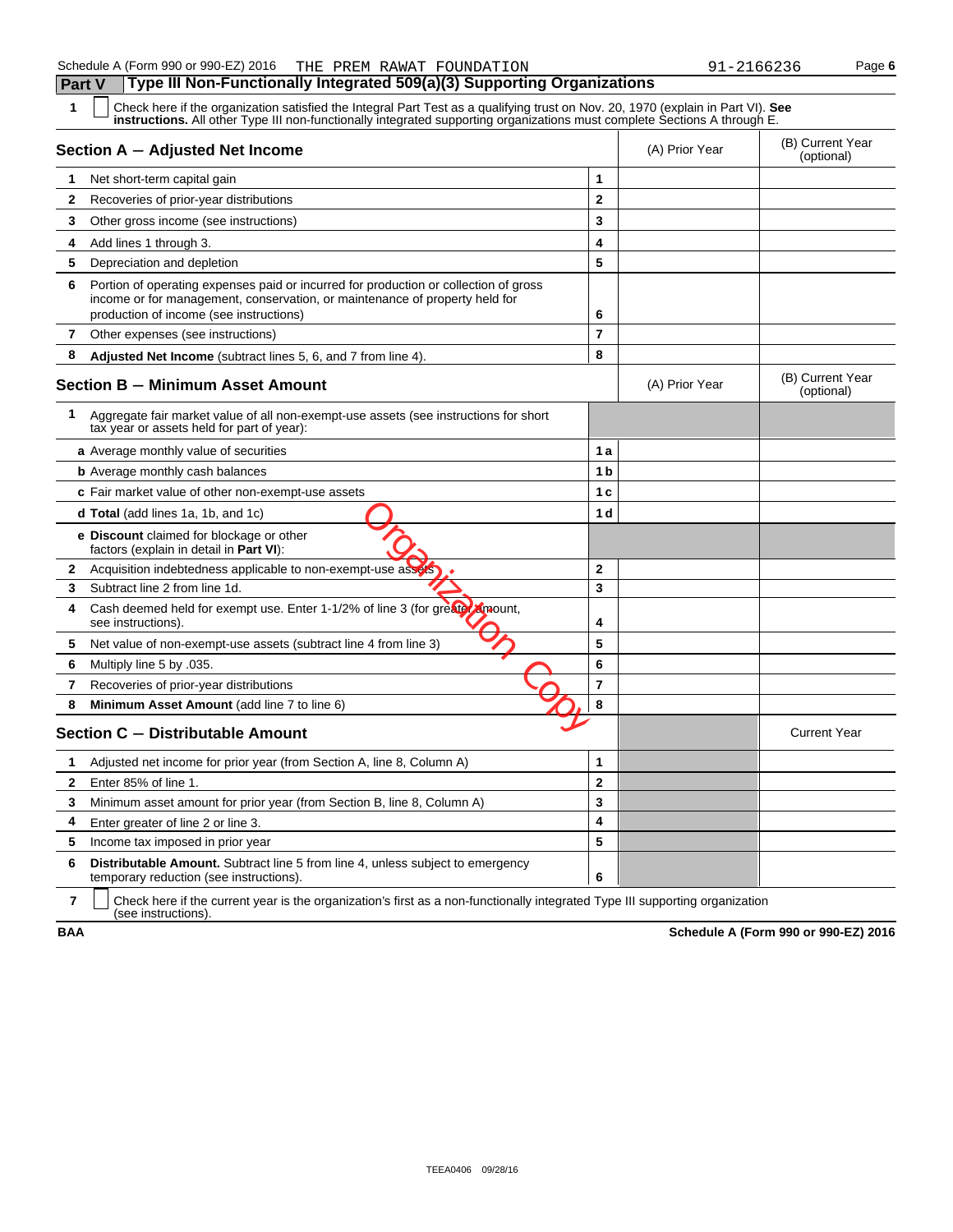| <b>Part V</b> | Type III Non-Functionally Integrated 509(a)(3) Supporting Organizations (continued)                                                                                           |                                                       |                                               |                                                  |  |  |  |  |
|---------------|-------------------------------------------------------------------------------------------------------------------------------------------------------------------------------|-------------------------------------------------------|-----------------------------------------------|--------------------------------------------------|--|--|--|--|
|               | <b>Section D - Distributions</b>                                                                                                                                              |                                                       |                                               | <b>Current Year</b>                              |  |  |  |  |
| 1             | Amounts paid to supported organizations to accomplish exempt purposes                                                                                                         |                                                       |                                               |                                                  |  |  |  |  |
| 2             | Amounts paid to perform activity that directly furthers exempt purposes of supported organizations,<br>in excess of income from activity                                      |                                                       |                                               |                                                  |  |  |  |  |
| 3             | Administrative expenses paid to accomplish exempt purposes of supported organizations                                                                                         |                                                       |                                               |                                                  |  |  |  |  |
| 4             | Amounts paid to acquire exempt-use assets                                                                                                                                     |                                                       |                                               |                                                  |  |  |  |  |
| 5             | Qualified set-aside amounts (prior IRS approval required)                                                                                                                     |                                                       |                                               |                                                  |  |  |  |  |
| 6             | Other distributions (describe in Part VI). See instructions.                                                                                                                  |                                                       |                                               |                                                  |  |  |  |  |
| 7             | Total annual distributions. Add lines 1 through 6.                                                                                                                            |                                                       |                                               |                                                  |  |  |  |  |
| 8             | Distributions to attentive supported organizations to which the organization is responsive (provide details<br>in Part VI). See instructions.                                 |                                                       |                                               |                                                  |  |  |  |  |
| 9             | Distributable amount for 2016 from Section C, line 6                                                                                                                          |                                                       |                                               |                                                  |  |  |  |  |
| 10            | Line 8 amount divided by Line 9 amount                                                                                                                                        |                                                       |                                               |                                                  |  |  |  |  |
|               | Section E - Distribution Allocations (see instructions)                                                                                                                       | $\mathbf{u}$<br><b>Excess</b><br><b>Distributions</b> | (ii)<br><b>Underdistributions</b><br>Pre-2016 | (iii)<br><b>Distributable</b><br>Amount for 2016 |  |  |  |  |
| 1             | Distributable amount for 2016 from Section C, line 6                                                                                                                          |                                                       |                                               |                                                  |  |  |  |  |
| $\mathbf{2}$  | Underdistributions, if any, for years prior to 2016 (reasonable<br>cause required - explain in Part VI). See instructions.                                                    |                                                       |                                               |                                                  |  |  |  |  |
| 3             | Excess distributions carryover, if any, to 2016:                                                                                                                              |                                                       |                                               |                                                  |  |  |  |  |
| a             |                                                                                                                                                                               |                                                       |                                               |                                                  |  |  |  |  |
| b             |                                                                                                                                                                               |                                                       |                                               |                                                  |  |  |  |  |
|               | <b>c</b> From 2013                                                                                                                                                            |                                                       |                                               |                                                  |  |  |  |  |
|               | d From 2014                                                                                                                                                                   |                                                       |                                               |                                                  |  |  |  |  |
|               | $e$ From 2015 $\ldots$                                                                                                                                                        |                                                       |                                               |                                                  |  |  |  |  |
|               | f Total of lines 3a through e                                                                                                                                                 |                                                       |                                               |                                                  |  |  |  |  |
|               | <b>g</b> Applied to underdistributions of prior years                                                                                                                         |                                                       |                                               |                                                  |  |  |  |  |
|               | h Applied to 2016 distributable amount                                                                                                                                        |                                                       |                                               |                                                  |  |  |  |  |
|               | <i>i</i> Carryover from 2011 not applied (see instructions)                                                                                                                   |                                                       |                                               |                                                  |  |  |  |  |
|               | Remainder. Subtract lines 3g, 3h, and 3i from 3f.                                                                                                                             |                                                       |                                               |                                                  |  |  |  |  |
| 4             | Distributions for 2016 from Section D,<br>line $7:$<br>\$                                                                                                                     |                                                       |                                               |                                                  |  |  |  |  |
|               | a Applied to underdistributions of prior years                                                                                                                                |                                                       |                                               |                                                  |  |  |  |  |
|               | <b>b</b> Applied to 2016 distributable amount                                                                                                                                 |                                                       |                                               |                                                  |  |  |  |  |
|               | c Remainder. Subtract lines 4a and 4b from 4.                                                                                                                                 |                                                       |                                               |                                                  |  |  |  |  |
| 5             | Remaining underdistributions for years prior to 2016, if any.<br>Subtract lines 3g and 4a from line 2. For result greater than<br>zero, explain in Part VI. See instructions. |                                                       |                                               |                                                  |  |  |  |  |
| 6             | Remaining underdistributions for 2016. Subtract lines 3h and 4b<br>from line 1. For result greater than zero, explain in Part VI. See<br>instructions.                        |                                                       |                                               |                                                  |  |  |  |  |
| $\mathbf{7}$  | Excess distributions carryover to 2017. Add lines 3j and 4c.                                                                                                                  |                                                       |                                               |                                                  |  |  |  |  |
| 8             | Breakdown of line 7:                                                                                                                                                          |                                                       |                                               |                                                  |  |  |  |  |
| a             |                                                                                                                                                                               |                                                       |                                               |                                                  |  |  |  |  |
|               | <b>b</b> Excess from $2013$ $\ldots$                                                                                                                                          |                                                       |                                               |                                                  |  |  |  |  |
|               | $C$ Excess from 2014 $\ldots$                                                                                                                                                 |                                                       |                                               |                                                  |  |  |  |  |
|               | <b>d</b> Excess from 2015 $\ldots$                                                                                                                                            |                                                       |                                               |                                                  |  |  |  |  |
|               | <b>e</b> Excess from 2016 $\ldots$                                                                                                                                            |                                                       |                                               |                                                  |  |  |  |  |

**BAA Schedule A (Form 990 or 990-EZ) 2016**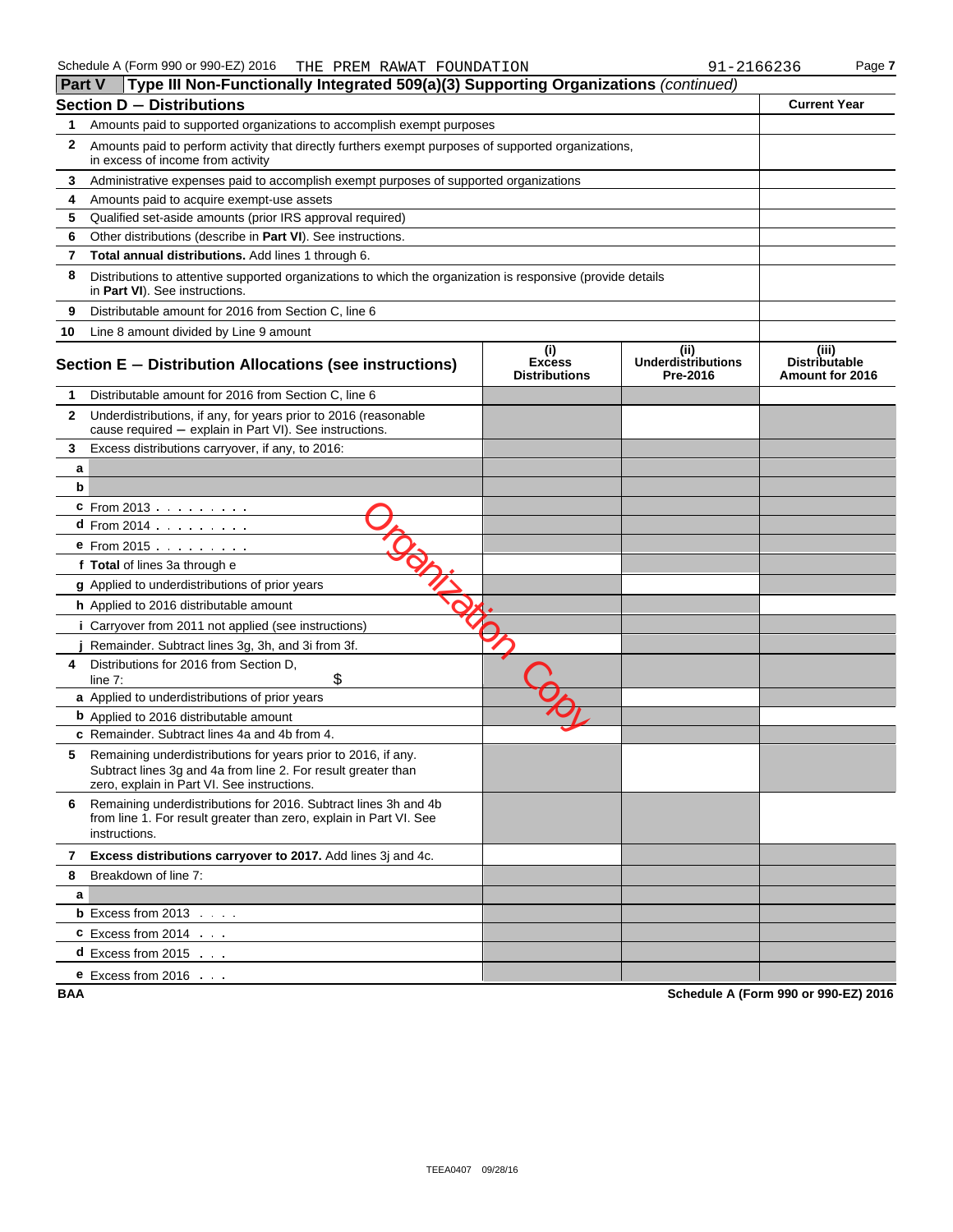**Part VI Supplemental Information.** Provide the explanations required by Part II, line 10; Part II, line 17a or 17b;Part III, line 12; Part IV, Section A, lines 1, 2, 3b, 3c, 4b, 4c, 5a, 6, 9a, 9b, 9c, 11a, 11b, and 11c; Part IV, Section B, lines 1 and 2; Part IV, Section C, line 1; Part IV, Section D, lines 2 and 3; Part IV, Section E, lines 1c, 2a, 2b, 3a, and 3b; Part V, line 1; Part V, Section B, line 1e; Part V, Section D, lines 5, 6, and 8; and Part V, Section E, lines 2, 5, and 6. Also complete this part for any additional information. (See instructions.)

Organization Copy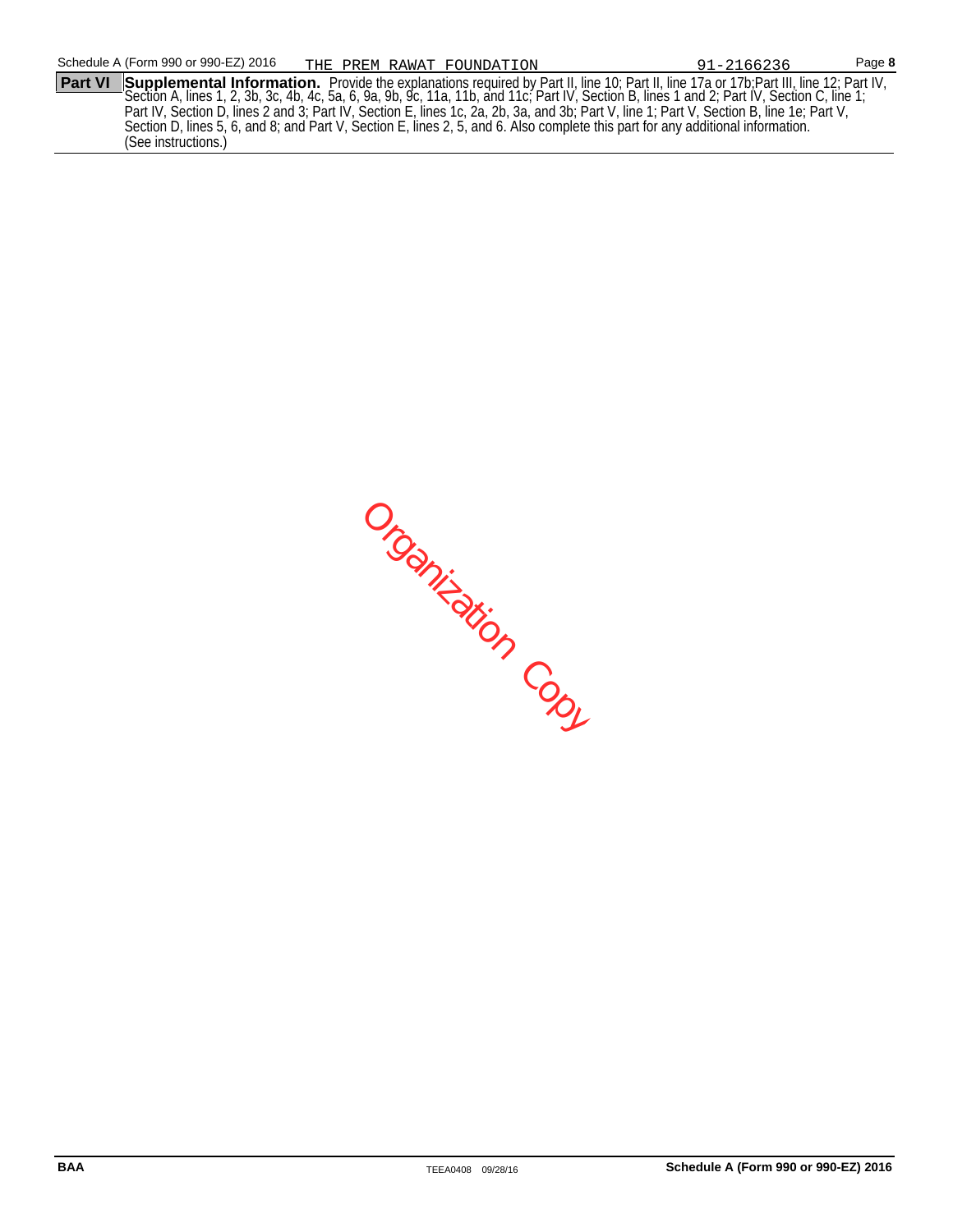Department of the Treasury<br>Internal Revenue Service

# **(Form 990, 990-EZ, Schedule of Contributors or 990-PF)**

| OUNUMUD OF OUNING TO                                                                               | 2016 |
|----------------------------------------------------------------------------------------------------|------|
| Attach to Form 990, Form 990-EZ, or Form 990-PF.                                                   |      |
| estion about Cabedule D (Form 000,000 F7,000 DF) and its instructions is at unusu ins max/form000. |      |

Information about Schedule B (Form 990, 990-EZ, 990-PF) and its instructions is at *www.irs.gov/form990.* 

| Name of the organization              |                                                                                                                                                                     | <b>Employer identification number</b> |
|---------------------------------------|---------------------------------------------------------------------------------------------------------------------------------------------------------------------|---------------------------------------|
| THE PREM RAWAT FOUNDATION             |                                                                                                                                                                     | 91-2166236                            |
| <b>Organization type (check one):</b> |                                                                                                                                                                     |                                       |
| Filers of:                            | Section:                                                                                                                                                            |                                       |
| Form 990 or 990-EZ                    | $X$ 501(c)(<br>3 ) (enter number) organization<br>$ 4947(a)(1)$ nonexempt charitable trust <b>not</b> treated as a private foundation<br>527 political organization |                                       |
| Form 990-PF                           | $\vert$ 501(c)(3) exempt private foundation<br>4947(a)(1) nonexempt charitable trust treated as a private foundation                                                |                                       |

Check if your organization is covered by the **General Rule** or a **Special Rule.**

**Note.** Only a section 501(c)(7), (8), or (10) organization can check boxes for both the General Rule and a Special Rule. See instructions.

#### **General Rule**

For an organization filing Form 990, 990-EZ, or 990-PF that received, during the year, contributions totaling \$5,000 or more (in money or property) from any one contributor. Complete Parts I and II. See instructions for determining a contributor's total contributions.

501(c)(3) taxable private foundation

| <b>Special Rules</b>                                                                                                                                                                                                                                                                                                                                                                                                                                                                                                                                                                                                                                          |
|---------------------------------------------------------------------------------------------------------------------------------------------------------------------------------------------------------------------------------------------------------------------------------------------------------------------------------------------------------------------------------------------------------------------------------------------------------------------------------------------------------------------------------------------------------------------------------------------------------------------------------------------------------------|
| $\vert X \vert$ For an organization described in section 501(c)(3) filing Form 990 or 990-EZ that met the 33-1/3% support test of the regulations<br>under sections 509(a)(1) and 170(b)(1)(A)(vi), that checked Schedule A (Form 990 or 990-EZ), Part II, line 13, 16a, or 16b, and that<br>received from any one contributor, during the year, total contributions of the greater of (1) \$5,000 or (2) 2% of the amount on (i)<br>Form 990, Part VIII, line 1h, or (ii) Form 990-EZ, line 1. Complete Parts I and II.                                                                                                                                      |
| For an organization described in section 501(c)(7), (8), or (10) filing Form 990 FZ that received from any one contributor,<br>during the year, total contributions of more than \$1,000 exclusively for feirgious, charitable, scientific, literary, or educational<br>purposes, or for the prevention of cruelty to children or animals. Complete Parts I, II, and III.                                                                                                                                                                                                                                                                                     |
| For an organization described in section 501(c)(7), (8), or (10) filing Form 990 or 990-EZ that received from any one contributor,<br>during the year, contributions exclusively for religious, charitable, etc., purposes, but posuch contributions totaled more than<br>\$1,000. If this box is checked, enter here the total contributions that were received during the year for an exclusively religious,<br>charitable, etc., purpose. Don't complete any of the parts unless the General Rule applies to this organization because<br>it received nonexclusively religious, charitable, etc., contributions totaling \$5,000 or more during the year ▶ |

**Caution.** An organization that isn't covered by the General Rule and/or the Special Rules doesn't file Schedule B (Form 990, 990-EZ, or 990-PF), but it **must** answer 'No' on Part IV, line 2, of its Form 990; or check the box on line H of its Form 990-EZ or on its Form 990-PF, Part I, line 2, to certify that it doesn't meet the filing requirements of Schedule B (Form 990, 990-EZ, or 990-PF).

**BAA For Paperwork Reduction Act Notice, see the Instructions for Form 990, 990-EZ, or 990-PF. Schedule B (Form 990, 990-EZ, or 990-PF) (2016)**

CONTRIBUTORS LISTED ON IRS SUBMITTED COPY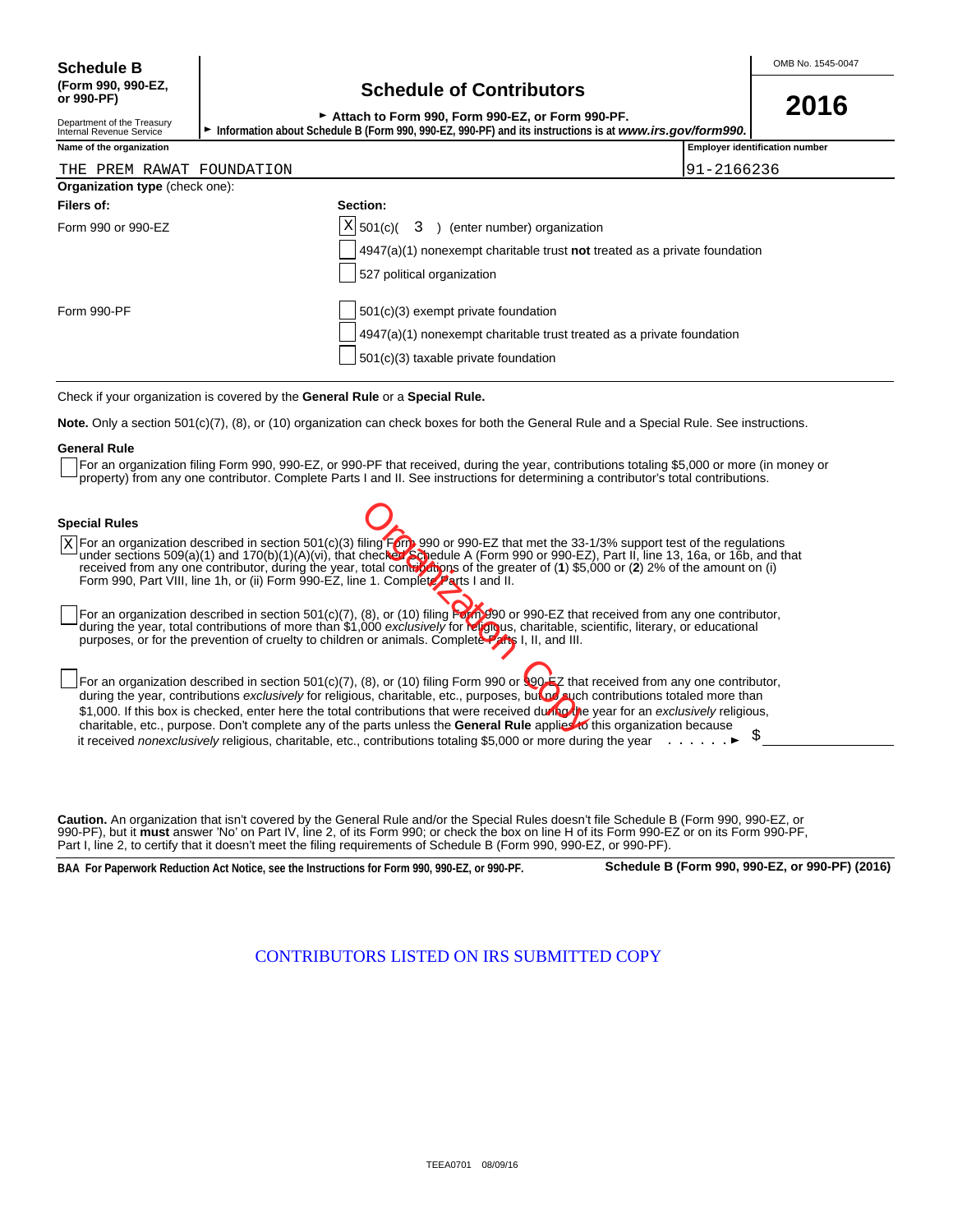| <b>SCHEDULE D</b><br>(Form 990) |                                                        |                                                                                                                                                                                    | OMB No. 1545-0047                                                                                                                                                                                                                                                                                                                                                                               |                                                    |                |                                   |                                            |
|---------------------------------|--------------------------------------------------------|------------------------------------------------------------------------------------------------------------------------------------------------------------------------------------|-------------------------------------------------------------------------------------------------------------------------------------------------------------------------------------------------------------------------------------------------------------------------------------------------------------------------------------------------------------------------------------------------|----------------------------------------------------|----------------|-----------------------------------|--------------------------------------------|
|                                 |                                                        | <b>Supplemental Financial Statements</b><br>► Complete if the organization answered 'Yes' on Form 990,<br>Part IV, line 6, 7, 8, 9, 10, 11a, 11b, 11c, 11d, 11e, 11f, 12a, or 12b. |                                                                                                                                                                                                                                                                                                                                                                                                 |                                                    |                |                                   | 2016                                       |
|                                 | Department of the Treasury<br>Internal Revenue Service |                                                                                                                                                                                    | Attach to Form 990.<br>Information about Schedule D (Form 990) and its instructions is at www.irs.gov/form990.                                                                                                                                                                                                                                                                                  |                                                    |                |                                   | <b>Open to Public</b><br><b>Inspection</b> |
|                                 | Name of the organization                               |                                                                                                                                                                                    |                                                                                                                                                                                                                                                                                                                                                                                                 |                                                    |                |                                   | <b>Employer identification number</b>      |
|                                 |                                                        |                                                                                                                                                                                    |                                                                                                                                                                                                                                                                                                                                                                                                 |                                                    |                |                                   |                                            |
|                                 |                                                        | THE PREM RAWAT FOUNDATION                                                                                                                                                          | Organizations Maintaining Donor Advised Funds or Other Similar Funds or Accounts.                                                                                                                                                                                                                                                                                                               |                                                    |                | 91-2166236                        |                                            |
| Part I                          |                                                        |                                                                                                                                                                                    | Complete if the organization answered 'Yes' on Form 990, Part IV, line 6.                                                                                                                                                                                                                                                                                                                       |                                                    |                |                                   |                                            |
|                                 |                                                        |                                                                                                                                                                                    | (a) Donor advised funds                                                                                                                                                                                                                                                                                                                                                                         |                                                    |                |                                   | (b) Funds and other accounts               |
| 1.<br>2                         |                                                        | Total number at end of year<br>Aggregate value of contributions to (during year)                                                                                                   |                                                                                                                                                                                                                                                                                                                                                                                                 |                                                    |                |                                   |                                            |
| 3                               |                                                        | Aggregate value of grants from (during year)                                                                                                                                       |                                                                                                                                                                                                                                                                                                                                                                                                 |                                                    |                |                                   |                                            |
|                                 |                                                        | Aggregate value at end of year                                                                                                                                                     |                                                                                                                                                                                                                                                                                                                                                                                                 |                                                    |                |                                   |                                            |
| 5                               |                                                        |                                                                                                                                                                                    | Did the organization inform all donors and donor advisors in writing that the assets held in donor advised funds<br>are the organization's property, subject to the organization's exclusive legal control? $\ldots \ldots \ldots \ldots \ldots$                                                                                                                                                |                                                    |                |                                   | Yes<br>No                                  |
| 6                               |                                                        |                                                                                                                                                                                    | Did the organization inform all grantees, donors, and donor advisors in writing that grant funds can be used only<br>for charitable purposes and not for the benefit of the donor or donor advisor, or for any other purpose conferring                                                                                                                                                         |                                                    |                |                                   |                                            |
|                                 |                                                        |                                                                                                                                                                                    |                                                                                                                                                                                                                                                                                                                                                                                                 |                                                    |                |                                   | Yes<br>No                                  |
| Part II                         |                                                        | <b>Conservation Easements.</b>                                                                                                                                                     | Complete if the organization answered 'Yes' on Form 990, Part IV, line 7.                                                                                                                                                                                                                                                                                                                       |                                                    |                |                                   |                                            |
| 1.                              |                                                        |                                                                                                                                                                                    | Purpose(s) of conservation easements held by the organization (check all that apply).                                                                                                                                                                                                                                                                                                           |                                                    |                |                                   |                                            |
|                                 |                                                        | Preservation of land for public use (e.g., recreation or education)                                                                                                                |                                                                                                                                                                                                                                                                                                                                                                                                 | Preservation of a historically important land area |                |                                   |                                            |
|                                 | Protection of natural habitat                          |                                                                                                                                                                                    |                                                                                                                                                                                                                                                                                                                                                                                                 | Preservation of a certified historic structure     |                |                                   |                                            |
|                                 | Preservation of open space                             |                                                                                                                                                                                    |                                                                                                                                                                                                                                                                                                                                                                                                 |                                                    |                |                                   |                                            |
| 2                               | last day of the tax year.                              |                                                                                                                                                                                    | Complete lines 2a through 2d if the organization held a gualified conservation contribution in the form of a conservation easement on the                                                                                                                                                                                                                                                       |                                                    |                |                                   |                                            |
|                                 |                                                        |                                                                                                                                                                                    |                                                                                                                                                                                                                                                                                                                                                                                                 |                                                    |                |                                   | Held at the End of the Tax Year            |
|                                 |                                                        | <b>a</b> Total number of conservation easements                                                                                                                                    |                                                                                                                                                                                                                                                                                                                                                                                                 |                                                    | 2 a            |                                   |                                            |
|                                 |                                                        |                                                                                                                                                                                    | <b>b</b> Total acreage restricted by conservation easements $\ldots$ , $\bigcirc$ x, $\ldots$ ,                                                                                                                                                                                                                                                                                                 |                                                    | 2 <sub>b</sub> |                                   |                                            |
|                                 |                                                        |                                                                                                                                                                                    | <b>c</b> Number of conservation easements on a certified historic structure in $f(x)$ and $f(x)$                                                                                                                                                                                                                                                                                                |                                                    | 2c             |                                   |                                            |
|                                 |                                                        | structure listed in the National Register                                                                                                                                          | d Number of conservation easements included in (c) acquired after 8/17/06, and not on a historic                                                                                                                                                                                                                                                                                                |                                                    | 2 d            |                                   |                                            |
| 3                               | tax year $\blacktriangleright$                         |                                                                                                                                                                                    | Number of conservation easements modified, transferred, released, extinguished, or terminated by the organization during the                                                                                                                                                                                                                                                                    |                                                    |                |                                   |                                            |
|                                 |                                                        |                                                                                                                                                                                    | Number of states where property subject to conservation easement is located ▶                                                                                                                                                                                                                                                                                                                   |                                                    |                |                                   |                                            |
| 5                               |                                                        |                                                                                                                                                                                    | Does the organization have a written policy regarding the periodic monitoring, inspection, handling of violations,                                                                                                                                                                                                                                                                              |                                                    |                |                                   | Yes<br>No                                  |
| 6                               |                                                        |                                                                                                                                                                                    | Staff and volunteer hours devoted to monitoring, inspecting, handling of violations, and enforcing conservation easements during the year                                                                                                                                                                                                                                                       |                                                    |                |                                   |                                            |
| 7                               | ►\$                                                    |                                                                                                                                                                                    | Amount of expenses incurred in monitoring, inspecting, handling of violations, and enforcing conservation easements during the year                                                                                                                                                                                                                                                             |                                                    |                |                                   |                                            |
| 8                               |                                                        |                                                                                                                                                                                    | Does each conservation easement reported on line $2(d)$ above satisfy the requirements of section $170(h)(4)(B)(i)$                                                                                                                                                                                                                                                                             |                                                    |                |                                   | <b>No</b><br>Yes                           |
| 9                               | conservation easements.                                |                                                                                                                                                                                    | In Part XIII, describe how the organization reports conservation easements in its revenue and expense statement, and balance sheet, and<br>include, if applicable, the text of the footnote to the organization's financial statements that describes the organization's accounting for                                                                                                         |                                                    |                |                                   |                                            |
|                                 |                                                        |                                                                                                                                                                                    | Part III   Organizations Maintaining Collections of Art, Historical Treasures, or Other Similar Assets.<br>Complete if the organization answered 'Yes' on Form 990, Part IV, line 8.                                                                                                                                                                                                            |                                                    |                |                                   |                                            |
|                                 |                                                        |                                                                                                                                                                                    | 1 a If the organization elected, as permitted under SFAS 116 (ASC 958), not to report in its revenue statement and balance sheet works of<br>art, historical treasures, or other similar assets held for public exhibition, education, or research in furtherance of public service, provide,<br>in Part XIII, the text of the footnote to its financial statements that describes these items. |                                                    |                |                                   |                                            |
|                                 |                                                        | following amounts relating to these items:                                                                                                                                         | b If the organization elected, as permitted under SFAS 116 (ASC 958), to report in its revenue statement and balance sheet works of art,<br>historical treasures, or other similar assets held for public exhibition, education, or research in furtherance of public service, provide the                                                                                                      |                                                    |                |                                   |                                            |
|                                 |                                                        |                                                                                                                                                                                    |                                                                                                                                                                                                                                                                                                                                                                                                 |                                                    |                | $\triangleright$ $\triangleright$ |                                            |
|                                 |                                                        |                                                                                                                                                                                    |                                                                                                                                                                                                                                                                                                                                                                                                 |                                                    |                | ► \$                              |                                            |
| 2                               |                                                        |                                                                                                                                                                                    | If the organization received or held works of art, historical treasures, or other similar assets for financial gain, provide the following<br>amounts required to be reported under SFAS 116 (ASC 958) relating to these items:                                                                                                                                                                 |                                                    |                |                                   |                                            |
|                                 |                                                        |                                                                                                                                                                                    |                                                                                                                                                                                                                                                                                                                                                                                                 |                                                    |                | $\blacktriangleright$ $\Im$       |                                            |

| BAA For Paperwork Reduction Act Notice, see the Instructions for Form 990. | TEEA3301 08/15/16 | Schedule <b>D</b> (Form 990) 2016 |
|----------------------------------------------------------------------------|-------------------|-----------------------------------|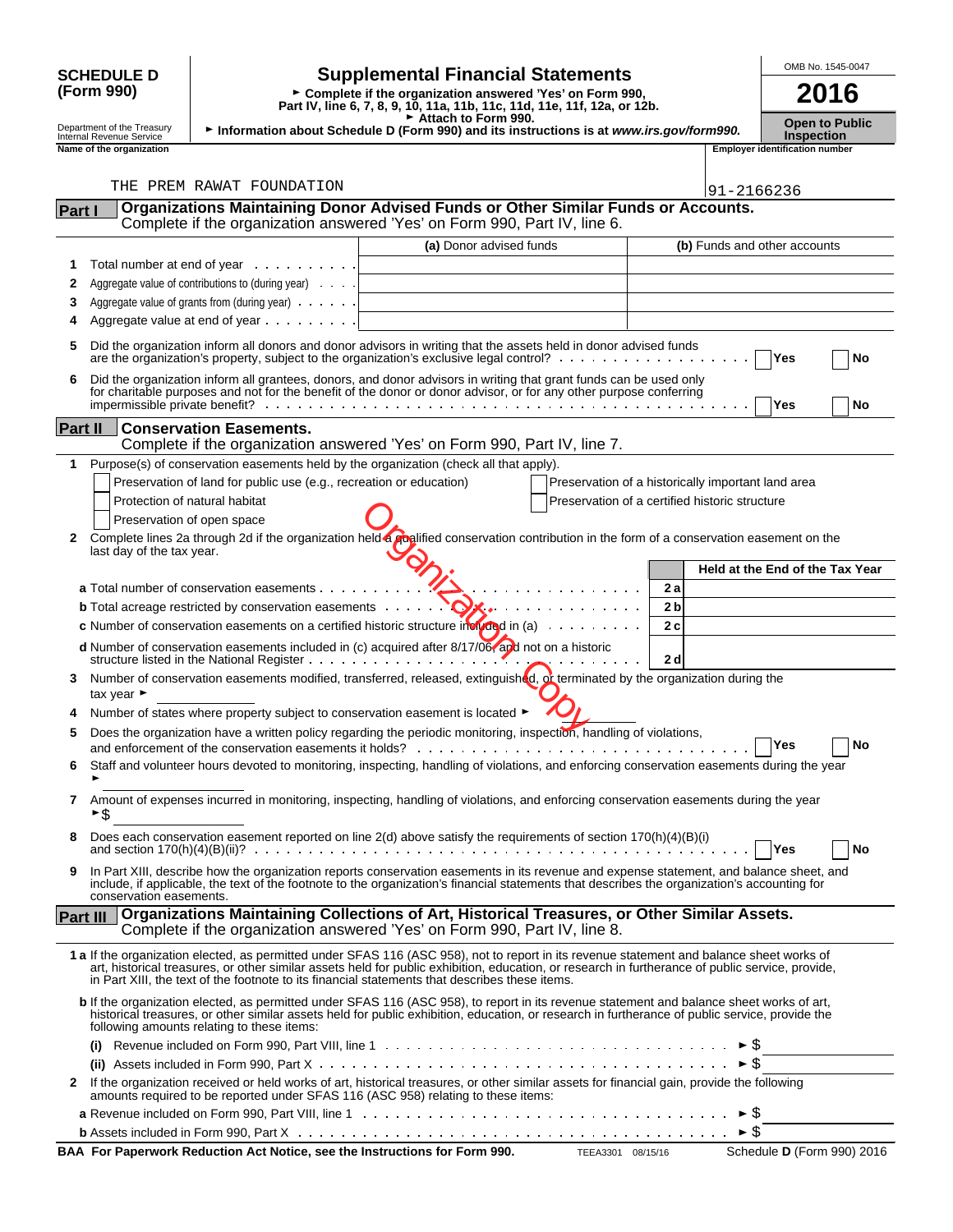| Schedule D (Form 990) 2016                                                                                                                                                                                                           | THE PREM RAWAT FOUNDATION |                                         |                                    | 91-2166236                      | Page 2                     |
|--------------------------------------------------------------------------------------------------------------------------------------------------------------------------------------------------------------------------------------|---------------------------|-----------------------------------------|------------------------------------|---------------------------------|----------------------------|
| Organizations Maintaining Collections of Art, Historical Treasures, or Other Similar Assets (continued)<br><b>Part III</b>                                                                                                           |                           |                                         |                                    |                                 |                            |
| Using the organization's acquisition, accession, and other records, check any of the following that are a significant use of its collection<br>3<br>items (check all that apply):                                                    |                           |                                         |                                    |                                 |                            |
| Public exhibition<br>a                                                                                                                                                                                                               |                           | d                                       | Loan or exchange programs          |                                 |                            |
| Scholarly research<br>b                                                                                                                                                                                                              |                           | Other<br>е                              |                                    |                                 |                            |
| Preservation for future generations<br>c                                                                                                                                                                                             |                           |                                         |                                    |                                 |                            |
| Provide a description of the organization's collections and explain how they further the organization's exempt purpose in<br>4<br>Part XIII.                                                                                         |                           |                                         |                                    |                                 |                            |
| During the year, did the organization solicit or receive donations of art, historical treasures, or other similar assets<br>5<br>to be sold to raise funds rather than to be maintained as part of the organization's collection?    |                           |                                         |                                    |                                 | <b>No</b><br>Yes           |
| <b>Escrow and Custodial Arrangements.</b> Complete if the organization answered 'Yes' on Form 990, Part IV,<br><b>Part IV</b><br>line 9, or reported an amount on Form 990, Part X, line 21.                                         |                           |                                         |                                    |                                 |                            |
| 1 a Is the organization an agent, trustee, custodian or other intermediary for contributions or other assets not included                                                                                                            |                           |                                         |                                    |                                 | Yes<br>No                  |
| b If 'Yes,' explain the arrangement in Part XIII and complete the following table:                                                                                                                                                   |                           |                                         |                                    |                                 | Amount                     |
| c Beginning balance by a series of the series of the series of the series of the series of the series of the series of the series of the series of the series of the series of the series of the series of the series of the s       |                           |                                         |                                    | 1 c                             |                            |
|                                                                                                                                                                                                                                      |                           |                                         |                                    | 1 d                             |                            |
|                                                                                                                                                                                                                                      |                           |                                         |                                    |                                 |                            |
|                                                                                                                                                                                                                                      |                           |                                         |                                    | 1 e<br>1f                       |                            |
|                                                                                                                                                                                                                                      |                           |                                         |                                    |                                 |                            |
| 2 a Did the organization include an amount on Form 990, Part X, line 21, for escrow or custodial account liability?                                                                                                                  |                           |                                         |                                    |                                 | Yes<br>No                  |
|                                                                                                                                                                                                                                      |                           |                                         |                                    |                                 |                            |
|                                                                                                                                                                                                                                      |                           |                                         |                                    |                                 |                            |
| <b>Part V</b><br><b>Endowment Funds.</b> Complete if the organization answered 'Yes' on Form 990, Part IV, line 10.                                                                                                                  |                           |                                         |                                    |                                 |                            |
|                                                                                                                                                                                                                                      | (a) Current year          | (b) Prior year                          | (c) Two years back                 | (d) Three years back            | (e) Four years back        |
| <b>1 a</b> Beginning of year balance                                                                                                                                                                                                 |                           |                                         |                                    |                                 |                            |
| <b>b</b> Contributions                                                                                                                                                                                                               |                           |                                         |                                    |                                 |                            |
| c Net investment earnings, gains,<br>and losses                                                                                                                                                                                      |                           |                                         |                                    |                                 |                            |
| <b>d</b> Grants or scholarships                                                                                                                                                                                                      |                           |                                         |                                    |                                 |                            |
| e Other expenditures for facilities<br>and programs                                                                                                                                                                                  |                           |                                         |                                    |                                 |                            |
| f Administrative expenses                                                                                                                                                                                                            |                           |                                         |                                    |                                 |                            |
| $g$ End of year balance $\cdots$                                                                                                                                                                                                     |                           |                                         |                                    |                                 |                            |
| Provide the estimated percentage of the current year end balance (line 1g, column (a) held as:<br>2.                                                                                                                                 |                           |                                         |                                    |                                 |                            |
| a Board designated or quasi-endowment $\blacktriangleright$                                                                                                                                                                          |                           |                                         |                                    |                                 |                            |
| <b>b</b> Permanent endowment ►                                                                                                                                                                                                       | ి                         |                                         |                                    |                                 |                            |
| <b>c</b> Temporarily restricted endowment $\blacktriangleright$                                                                                                                                                                      |                           |                                         |                                    |                                 |                            |
| The percentages on lines 2a, 2b, and 2c should equal 100%.                                                                                                                                                                           |                           |                                         |                                    |                                 |                            |
|                                                                                                                                                                                                                                      |                           |                                         |                                    |                                 |                            |
| 3 a Are there endowment funds not in the possession of the organization that are held and administered for the<br>organization by:                                                                                                   |                           |                                         |                                    |                                 | Yes<br>No                  |
| unrelated organizations experience in the control of the control of the control of the control of the control of the control of the control of the control of the control of the control of the control of the control of the<br>(i) |                           |                                         |                                    |                                 | 3a(i)                      |
|                                                                                                                                                                                                                                      |                           |                                         |                                    |                                 | 3a(ii)                     |
|                                                                                                                                                                                                                                      |                           |                                         |                                    |                                 | 3b                         |
|                                                                                                                                                                                                                                      |                           |                                         |                                    |                                 |                            |
| Describe in Part XIII the intended uses of the organization's endowment funds.<br>4                                                                                                                                                  |                           |                                         |                                    |                                 |                            |
| Part VI   Land, Buildings, and Equipment.                                                                                                                                                                                            |                           |                                         |                                    |                                 |                            |
| Complete if the organization answered 'Yes' on Form 990, Part IV, line 11a. See Form 990, Part X, line 10.                                                                                                                           |                           |                                         |                                    |                                 |                            |
| Description of property                                                                                                                                                                                                              |                           | (a) Cost or other basis<br>(investment) | (b) Cost or other<br>basis (other) | (c) Accumulated<br>depreciation | (d) Book value             |
|                                                                                                                                                                                                                                      |                           |                                         | 30,000.                            |                                 | 30,000.                    |
|                                                                                                                                                                                                                                      |                           |                                         |                                    |                                 |                            |
| c Leasehold improvements                                                                                                                                                                                                             |                           |                                         |                                    |                                 |                            |
|                                                                                                                                                                                                                                      |                           |                                         | 276, 317.                          | 252, 467.                       | 23,850.                    |
| $e$ Other $\cdots$ $\cdots$ $\cdots$ $\cdots$ $\cdots$ $\cdots$ $\cdots$ $\cdots$                                                                                                                                                    |                           |                                         |                                    |                                 |                            |
| Total. Add lines 1a through 1e. (Column (d) must equal Form 990, Part X, column (B), line 10c.)                                                                                                                                      |                           |                                         |                                    |                                 | 53,850.                    |
| <b>BAA</b>                                                                                                                                                                                                                           |                           |                                         |                                    |                                 | Schedule D (Form 990) 2016 |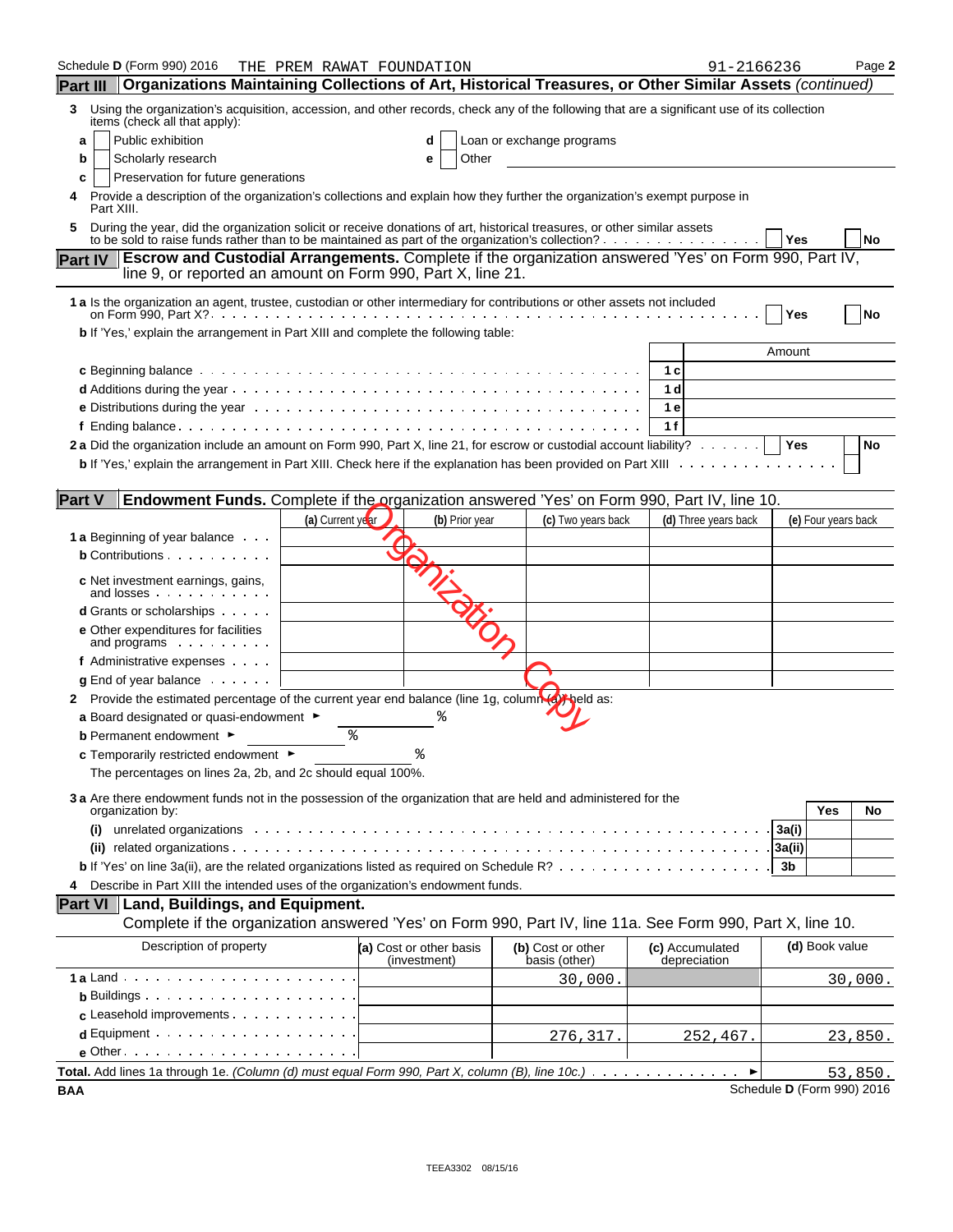|                  | (a) Description of security or category (including name of security)                                                                                | (b) Book value  | (c) Method of valuation: Cost or end-of-year market value |                |  |
|------------------|-----------------------------------------------------------------------------------------------------------------------------------------------------|-----------------|-----------------------------------------------------------|----------------|--|
|                  | (1) Financial derivatives $\overline{\cdots}$                                                                                                       |                 |                                                           |                |  |
|                  | (2) Closely-held equity interests                                                                                                                   |                 |                                                           |                |  |
| (3) Other        |                                                                                                                                                     |                 |                                                           |                |  |
| (A)              |                                                                                                                                                     |                 |                                                           |                |  |
| (B)              |                                                                                                                                                     |                 |                                                           |                |  |
| (C)              |                                                                                                                                                     |                 |                                                           |                |  |
| (D)              |                                                                                                                                                     |                 |                                                           |                |  |
|                  |                                                                                                                                                     |                 |                                                           |                |  |
| (E)              |                                                                                                                                                     |                 |                                                           |                |  |
| (F)              |                                                                                                                                                     |                 |                                                           |                |  |
| (G)              |                                                                                                                                                     |                 |                                                           |                |  |
| (H)              |                                                                                                                                                     |                 |                                                           |                |  |
| (1)              |                                                                                                                                                     |                 |                                                           |                |  |
|                  | Total. (Column (b) must equal Form 990, Part X, column (B) line 12.) $\rightarrow$                                                                  |                 |                                                           |                |  |
| <b>Part VIII</b> | <b>Investments - Program Related.</b><br>Complete if the organization answered 'Yes' on Form 990, Part IV, line 11c. See Form 990, Part X, line 13. |                 |                                                           |                |  |
|                  | (a) Description of investment                                                                                                                       | (b) Book value  | (c) Method of valuation: Cost or end-of-year market value |                |  |
| (1)              |                                                                                                                                                     |                 |                                                           |                |  |
| (2)              |                                                                                                                                                     |                 |                                                           |                |  |
| (3)              |                                                                                                                                                     |                 |                                                           |                |  |
| (4)              |                                                                                                                                                     |                 |                                                           |                |  |
| (5)              |                                                                                                                                                     |                 |                                                           |                |  |
| (6)              |                                                                                                                                                     |                 |                                                           |                |  |
| (7)              |                                                                                                                                                     |                 |                                                           |                |  |
| (8)              |                                                                                                                                                     |                 |                                                           |                |  |
| (9)              |                                                                                                                                                     |                 |                                                           |                |  |
| (10)             |                                                                                                                                                     |                 |                                                           |                |  |
|                  | Total. (Column (b) must equal Form 990, Part X, column (B) line $13$ .). $\blacktriangleright$                                                      |                 |                                                           |                |  |
| Part IX          | <b>Other Assets.</b>                                                                                                                                |                 |                                                           |                |  |
|                  | Complete if the organization answered 'Yes' on Form 990, Part IV, line 11d. See Form 990, Part X, line 15.                                          | (a) Description |                                                           | (b) Book value |  |
| (1)              |                                                                                                                                                     |                 |                                                           |                |  |
| (2)              |                                                                                                                                                     |                 |                                                           |                |  |
| (3)              |                                                                                                                                                     |                 |                                                           |                |  |
| (4)              |                                                                                                                                                     |                 |                                                           |                |  |
| (5)              |                                                                                                                                                     |                 |                                                           |                |  |
| (6)              |                                                                                                                                                     |                 |                                                           |                |  |
| (7)              |                                                                                                                                                     |                 |                                                           |                |  |
| (8)              |                                                                                                                                                     |                 |                                                           |                |  |
| (9)              |                                                                                                                                                     |                 |                                                           |                |  |
| (10)             |                                                                                                                                                     |                 |                                                           |                |  |
|                  |                                                                                                                                                     |                 | ▶                                                         |                |  |
| Part X           | <b>Other Liabilities.</b><br>Complete if the organization answered 'Yes' on Form 990, Part IV, line 11e or 11f. See Form 990, Part X, line 25       |                 |                                                           |                |  |
|                  | (a) Description of liability                                                                                                                        | (b) Book value  |                                                           |                |  |
|                  | (1) Federal income taxes                                                                                                                            |                 |                                                           |                |  |
| (2)              |                                                                                                                                                     |                 |                                                           |                |  |
| (3)              |                                                                                                                                                     |                 |                                                           |                |  |
| (4)              |                                                                                                                                                     |                 |                                                           |                |  |
| (5)              |                                                                                                                                                     |                 |                                                           |                |  |
| (6)              |                                                                                                                                                     |                 |                                                           |                |  |
| (7)              |                                                                                                                                                     |                 |                                                           |                |  |
| (8)              |                                                                                                                                                     |                 |                                                           |                |  |
| (9)              |                                                                                                                                                     |                 |                                                           |                |  |
| (10)             |                                                                                                                                                     |                 |                                                           |                |  |

Total. *(Column (b) must equal Form 990, Part X, column (B) line 25.)*  $\cdot \cdot \cdot$ **2.** Liability for uncertain tax positions. In Part XIII, provide the text of the footnote to the organization's financial statements that reports the organization's liability for uncertain

tax positions under FIN 48 (ASC 740). Check here if the text of the footnote has been provided in Part XIII

(11)

 $\mathbf{I}$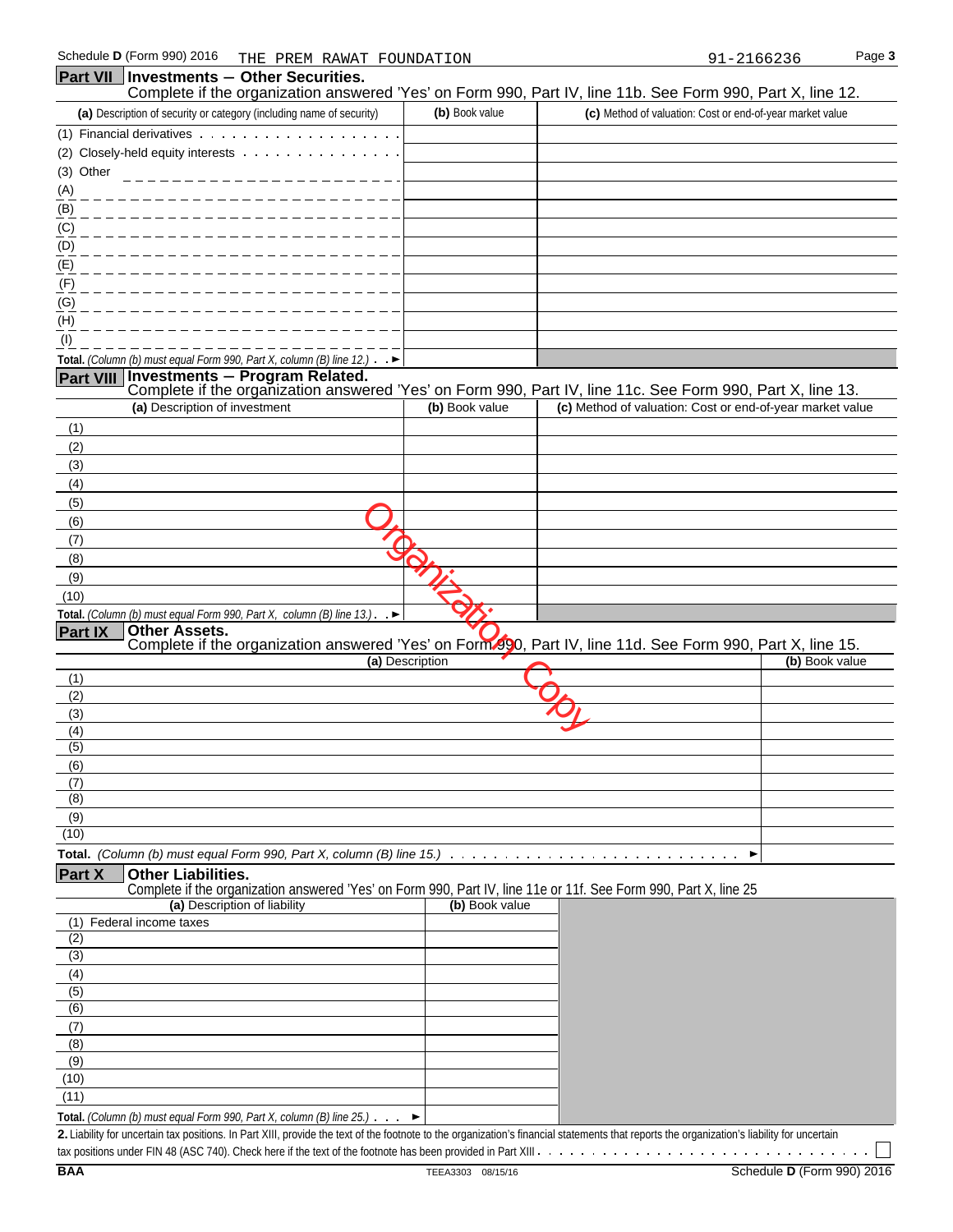| Schedule D (Form 990) 2016<br>THE PREM RAWAT FOUNDATION                                                                                                                                                                                                                          | 91-2166236 | Page 4 |
|----------------------------------------------------------------------------------------------------------------------------------------------------------------------------------------------------------------------------------------------------------------------------------|------------|--------|
| <b>Part XI</b><br>Reconciliation of Revenue per Audited Financial Statements With Revenue per Return.                                                                                                                                                                            |            |        |
| Complete if the organization answered 'Yes' on Form 990, Part IV, line 12a.                                                                                                                                                                                                      |            |        |
| 1                                                                                                                                                                                                                                                                                | 1          |        |
| Amounts included on line 1 but not on Form 990, Part VIII, line 12:<br>$\mathbf{2}$                                                                                                                                                                                              |            |        |
| 2a                                                                                                                                                                                                                                                                               |            |        |
| 2 <sub>b</sub>                                                                                                                                                                                                                                                                   |            |        |
| 2c                                                                                                                                                                                                                                                                               |            |        |
| <b>d</b> Other (Describe in Part XIII.) $\ldots \ldots \ldots \ldots \ldots \ldots \ldots \ldots \ldots \ldots \ldots$<br>2 d                                                                                                                                                    |            |        |
|                                                                                                                                                                                                                                                                                  | 2 e        |        |
| 3                                                                                                                                                                                                                                                                                | 3          |        |
| Amounts included on Form 990, Part VIII, line 12, but not on line 1:<br>4                                                                                                                                                                                                        |            |        |
| <b>a</b> Investment expenses not included on Form 990, Part VIII, line 7b.<br>- 4 a                                                                                                                                                                                              |            |        |
| 4 b                                                                                                                                                                                                                                                                              |            |        |
|                                                                                                                                                                                                                                                                                  | 4 c        |        |
| 5.                                                                                                                                                                                                                                                                               | -5         |        |
| Part XII Reconciliation of Expenses per Audited Financial Statements With Expenses per Return.                                                                                                                                                                                   |            |        |
| Complete if the organization answered 'Yes' on Form 990, Part IV, line 12a.                                                                                                                                                                                                      |            |        |
| Total expenses and losses per audited financial statements<br>1                                                                                                                                                                                                                  | 1          |        |
| Amounts included on line 1 but not on Form 990, Part IX, line 25:<br>$\mathbf{2}$                                                                                                                                                                                                |            |        |
| 2a                                                                                                                                                                                                                                                                               |            |        |
| 2 <sub>b</sub>                                                                                                                                                                                                                                                                   |            |        |
| 2 <sub>c</sub>                                                                                                                                                                                                                                                                   |            |        |
|                                                                                                                                                                                                                                                                                  |            |        |
|                                                                                                                                                                                                                                                                                  | <b>2e</b>  |        |
| Subtract line 2e from line 1 $\dots \dots \dots \dots \dots$                                                                                                                                                                                                                     | 3          |        |
| Amounts included on Form 990, Part IX, line 25, but not on the 1:                                                                                                                                                                                                                |            |        |
| <b>a</b> Investment expenses not included on Form 990, Part VIII, $\lim_{n \to \infty} \frac{1}{n}$ ,<br>- 4 a                                                                                                                                                                   |            |        |
| <b>b</b> Other (Describe in Part XIII.) $\cdots$ $\cdots$ $\cdots$ $\cdots$ $\cdots$ $\cdots$ $\cdots$ $\cdots$ $\cdots$ $\cdots$ $\cdots$ $\cdots$ $\cdots$ $\cdots$ $\cdots$                                                                                                   |            |        |
|                                                                                                                                                                                                                                                                                  | 4 c<br>5   |        |
| <b>Part XIII Supplemental Information.</b>                                                                                                                                                                                                                                       |            |        |
|                                                                                                                                                                                                                                                                                  |            |        |
| Provide the descriptions required for Part II, lines 3, 5, and 9; Part III, lines 1a and 4; Part IV, lines 1b and 2b; Part V,<br>line 4; Part X, line 2; Part XI, lines 2d and 4b; and Part XII, lines 2d and 4b. Also complete this part to provide any additional information. |            |        |
|                                                                                                                                                                                                                                                                                  |            |        |
|                                                                                                                                                                                                                                                                                  |            |        |
|                                                                                                                                                                                                                                                                                  |            |        |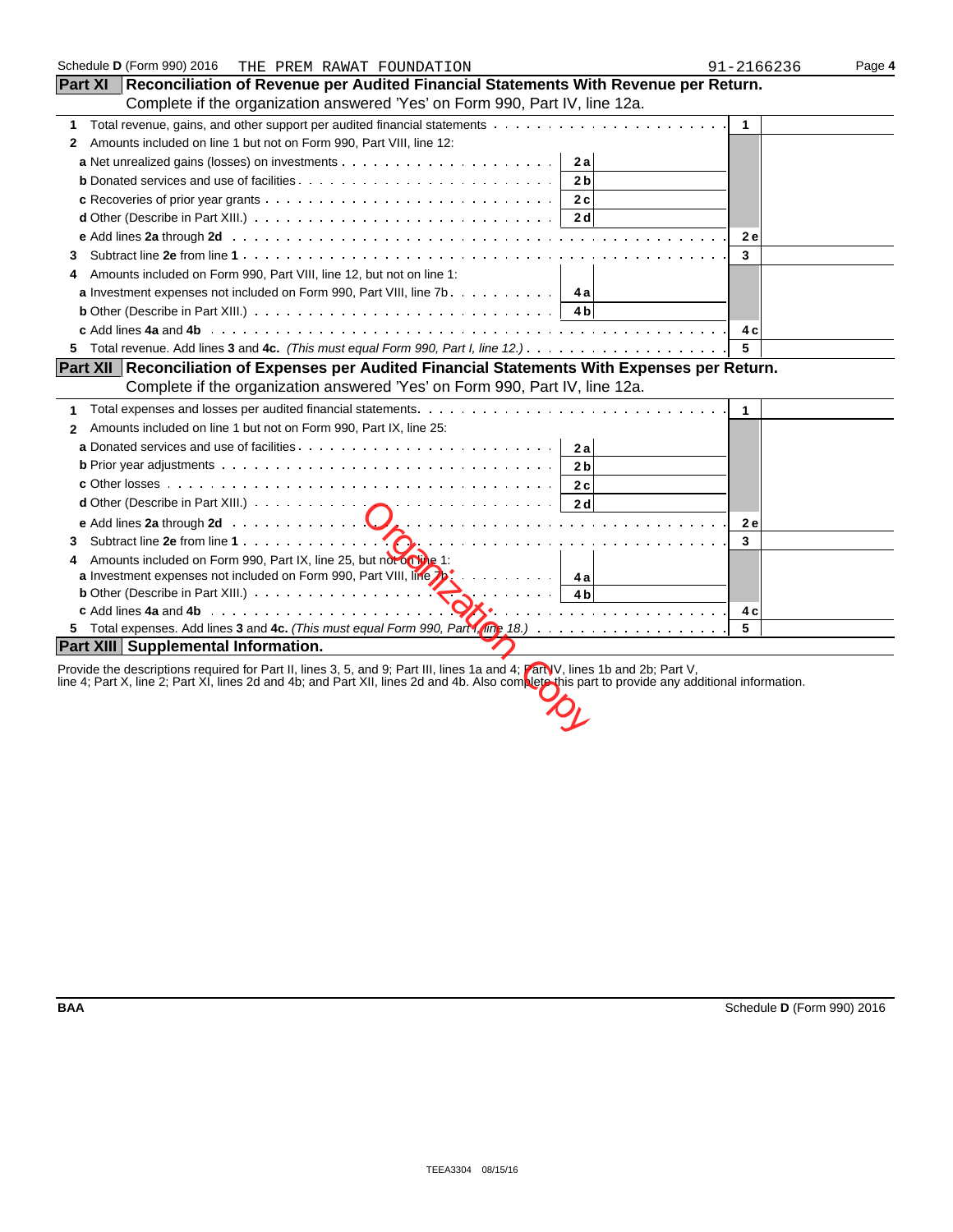| <b>SCHEDULE F</b>                                                             |                                           | OMB No. 1545-0047<br><b>Statement of Activities Outside the United States</b><br>Complete if the organization answered 'Yes' on Form 990, Part IV, line 14b, 15, or 16.<br>2016<br>Attach to Form 990.<br><b>Open to Public</b> |                                                                                                                                                                                                                                                         |                                                                                                                       |                                                                   |  |  |
|-------------------------------------------------------------------------------|-------------------------------------------|---------------------------------------------------------------------------------------------------------------------------------------------------------------------------------------------------------------------------------|---------------------------------------------------------------------------------------------------------------------------------------------------------------------------------------------------------------------------------------------------------|-----------------------------------------------------------------------------------------------------------------------|-------------------------------------------------------------------|--|--|
| (Form 990)                                                                    |                                           |                                                                                                                                                                                                                                 |                                                                                                                                                                                                                                                         |                                                                                                                       |                                                                   |  |  |
| Department of the Treasury<br>Internal Revenue Service                        |                                           | Information about Schedule F (Form 990) and its instructions is<br>at www.irs.gov/form990.                                                                                                                                      |                                                                                                                                                                                                                                                         |                                                                                                                       |                                                                   |  |  |
| Name of the organization                                                      |                                           |                                                                                                                                                                                                                                 |                                                                                                                                                                                                                                                         |                                                                                                                       | <b>Employer identification number</b>                             |  |  |
| THE PREM RAWAT FOUNDATION<br>Part I                                           |                                           |                                                                                                                                                                                                                                 | General Information on Activities Outside the United States. Complete if the organization answered 'Yes'                                                                                                                                                | 91-2166236                                                                                                            |                                                                   |  |  |
|                                                                               | on Form 990, Part IV, line 14b.           |                                                                                                                                                                                                                                 |                                                                                                                                                                                                                                                         |                                                                                                                       |                                                                   |  |  |
|                                                                               |                                           |                                                                                                                                                                                                                                 | 1 For grantmakers. Does the organization maintain records to substantiate the amount of its grants and other assistance,<br>the grantees' eligibility for the grants or assistance, and the selection criteria used to award the grants or assistance?. |                                                                                                                       | X Yes<br><b>No</b>                                                |  |  |
| United States.                                                                |                                           |                                                                                                                                                                                                                                 | 2 For grantmakers. Describe in Part V the organization's procedures for monitoring the use of its grants and other assistance outside the                                                                                                               |                                                                                                                       |                                                                   |  |  |
| 3.                                                                            |                                           |                                                                                                                                                                                                                                 | Activities per Region. (The following Part I, line 3 table can be duplicated if additional space is needed.)                                                                                                                                            |                                                                                                                       |                                                                   |  |  |
| (a) Region                                                                    | (b) Number of<br>offices in the<br>region | (c) Number of<br>employees,<br>agents, and<br>independent<br>contractors<br>in the region                                                                                                                                       | (d) Activities conducted in<br>the region (by type) (such<br>as, fundraising, program<br>services, investments,<br>grants to recipients<br>located in the region)                                                                                       | (e) If activity listed in<br>(d) is a program<br>service, describe<br>specific type of<br>service(s) in<br>the region | (f) Total<br>expenditures for<br>and investments<br>in the region |  |  |
| (1) Sub-Saharan Africa                                                        | 0                                         |                                                                                                                                                                                                                                 | 0 Program Services                                                                                                                                                                                                                                      | Food for People                                                                                                       | 145,000.                                                          |  |  |
| $(2)$ Europe                                                                  | 0                                         |                                                                                                                                                                                                                                 | 0 Program Services                                                                                                                                                                                                                                      | PEACE INITIATIVE                                                                                                      | 106,578.                                                          |  |  |
| $(3)$ Europe                                                                  | 0                                         | 0                                                                                                                                                                                                                               | PROGRAM SERVICES                                                                                                                                                                                                                                        | PEACE EDUCATION                                                                                                       | 5,000.                                                            |  |  |
| (4) South Asia                                                                | 0                                         | $\Omega$                                                                                                                                                                                                                        | PROGRAM SERVICES                                                                                                                                                                                                                                        | EYE CLINIC                                                                                                            | 7,000.                                                            |  |  |
| (5) South Asia                                                                | 0                                         |                                                                                                                                                                                                                                 | PROGRAM SERVICES                                                                                                                                                                                                                                        | DISASTER RELIEF                                                                                                       | 62,486.                                                           |  |  |
| (6)                                                                           |                                           |                                                                                                                                                                                                                                 |                                                                                                                                                                                                                                                         |                                                                                                                       |                                                                   |  |  |
| (7)                                                                           |                                           |                                                                                                                                                                                                                                 |                                                                                                                                                                                                                                                         |                                                                                                                       |                                                                   |  |  |
| (8)                                                                           |                                           |                                                                                                                                                                                                                                 |                                                                                                                                                                                                                                                         |                                                                                                                       |                                                                   |  |  |
| (9)                                                                           |                                           |                                                                                                                                                                                                                                 |                                                                                                                                                                                                                                                         |                                                                                                                       |                                                                   |  |  |
| (10)                                                                          |                                           |                                                                                                                                                                                                                                 |                                                                                                                                                                                                                                                         |                                                                                                                       |                                                                   |  |  |
| (11)                                                                          |                                           |                                                                                                                                                                                                                                 |                                                                                                                                                                                                                                                         |                                                                                                                       |                                                                   |  |  |
| (12)                                                                          |                                           |                                                                                                                                                                                                                                 |                                                                                                                                                                                                                                                         |                                                                                                                       |                                                                   |  |  |
| (13)                                                                          |                                           |                                                                                                                                                                                                                                 |                                                                                                                                                                                                                                                         |                                                                                                                       |                                                                   |  |  |
| (14)                                                                          |                                           |                                                                                                                                                                                                                                 |                                                                                                                                                                                                                                                         |                                                                                                                       |                                                                   |  |  |
| (15)                                                                          |                                           |                                                                                                                                                                                                                                 |                                                                                                                                                                                                                                                         |                                                                                                                       |                                                                   |  |  |
| (16)                                                                          |                                           |                                                                                                                                                                                                                                 |                                                                                                                                                                                                                                                         |                                                                                                                       |                                                                   |  |  |
| (17)                                                                          |                                           |                                                                                                                                                                                                                                 |                                                                                                                                                                                                                                                         |                                                                                                                       |                                                                   |  |  |
| <b>3 a</b> Sub-total<br><b>b</b> Total from continuation<br>sheets to Part I. | 0                                         | 0                                                                                                                                                                                                                               |                                                                                                                                                                                                                                                         |                                                                                                                       | 326,064.                                                          |  |  |
| <b>c</b> Totals (add lines 3a and 3b) .                                       | $\mathbf 0$                               | $\mathbf 0$                                                                                                                                                                                                                     |                                                                                                                                                                                                                                                         |                                                                                                                       | 326,064.                                                          |  |  |

**BAA For Paperwork Reduction Act Notice, see the Instructions for Form 990. Schedule F (Form 990) 2016**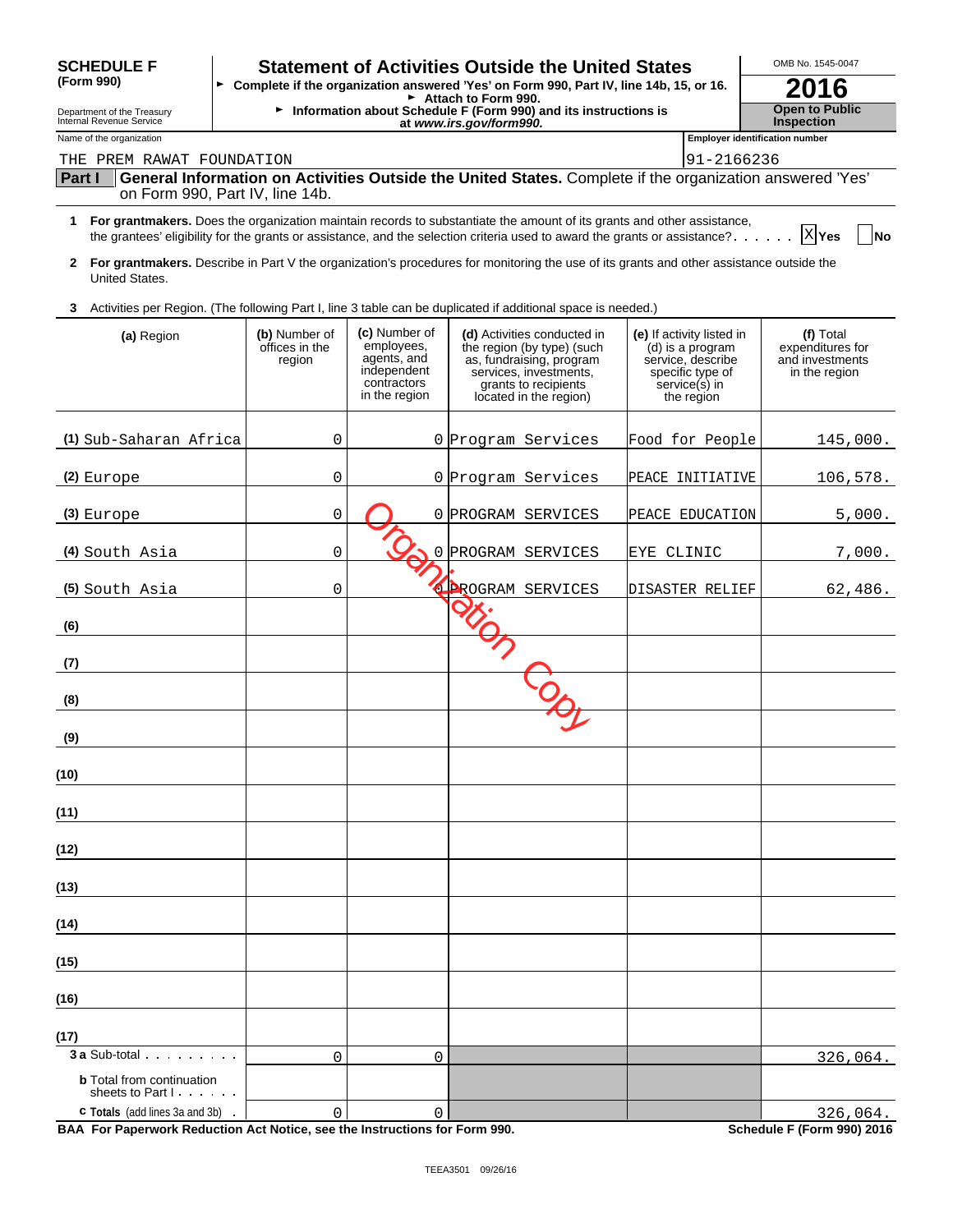**Part II Grants and Other Assistance to Organizations or Entities Outside the United States.** Complete if the organization answered 'Yes' on Form 990, Part IV, line 15, for any recipient who received more than \$5,000. Part II can be duplicated if additional space is needed.

| $\mathbf 1$                | (a) Name of organization                                                                                                                                                                                                      | (b) IRS code<br>section and EIN<br>(if applicable) | (c) Region | (d) Purpose<br>of grant | (e) Amount of<br>cash grant | (f) Manner of<br>cash<br>disbursement | (g) Amount of<br>noncash<br>assistance | (h) Description of<br>noncash<br>assistance | (i) Method of<br>valuation (book,<br>FMV, appraisal,<br>other) |
|----------------------------|-------------------------------------------------------------------------------------------------------------------------------------------------------------------------------------------------------------------------------|----------------------------------------------------|------------|-------------------------|-----------------------------|---------------------------------------|----------------------------------------|---------------------------------------------|----------------------------------------------------------------|
| (1)                        |                                                                                                                                                                                                                               |                                                    | South Asia | Humanitarian            |                             |                                       |                                        |                                             |                                                                |
| (2)                        |                                                                                                                                                                                                                               |                                                    | Europe     | Message                 |                             |                                       |                                        |                                             |                                                                |
| (3)                        |                                                                                                                                                                                                                               |                                                    |            |                         |                             |                                       |                                        |                                             |                                                                |
| (4)                        |                                                                                                                                                                                                                               |                                                    |            |                         |                             |                                       |                                        |                                             |                                                                |
| (5)                        |                                                                                                                                                                                                                               |                                                    |            |                         |                             |                                       |                                        |                                             |                                                                |
| (6)                        |                                                                                                                                                                                                                               |                                                    |            |                         |                             |                                       |                                        |                                             |                                                                |
| (7)                        |                                                                                                                                                                                                                               |                                                    |            |                         |                             |                                       |                                        |                                             |                                                                |
| (8)                        |                                                                                                                                                                                                                               |                                                    |            |                         |                             |                                       |                                        |                                             |                                                                |
| (9)                        |                                                                                                                                                                                                                               |                                                    |            |                         |                             |                                       |                                        |                                             |                                                                |
| (10)                       |                                                                                                                                                                                                                               |                                                    |            |                         |                             |                                       |                                        |                                             |                                                                |
| (11)                       |                                                                                                                                                                                                                               |                                                    |            |                         |                             |                                       |                                        |                                             |                                                                |
| (12)                       |                                                                                                                                                                                                                               |                                                    |            |                         |                             |                                       |                                        |                                             |                                                                |
| (13)                       |                                                                                                                                                                                                                               |                                                    |            |                         |                             |                                       |                                        |                                             |                                                                |
| (14)                       |                                                                                                                                                                                                                               |                                                    |            |                         |                             |                                       |                                        |                                             |                                                                |
| (15)                       |                                                                                                                                                                                                                               |                                                    |            |                         |                             |                                       |                                        |                                             |                                                                |
| (16)                       |                                                                                                                                                                                                                               |                                                    |            |                         |                             |                                       |                                        |                                             |                                                                |
|                            | 2 Enter total number of recipient organizations listed above that are recognized as charities by the foreign country, recognized as tax-exempt by the IRS, or for which the grantee or counsel has provided a section 501(c)( |                                                    |            |                         |                             |                                       |                                        |                                             | $\sqrt{2}$                                                     |
| $\mathbf{3}$<br><b>BAA</b> |                                                                                                                                                                                                                               |                                                    |            |                         |                             |                                       |                                        |                                             | Schedule F (Form 990) 2016                                     |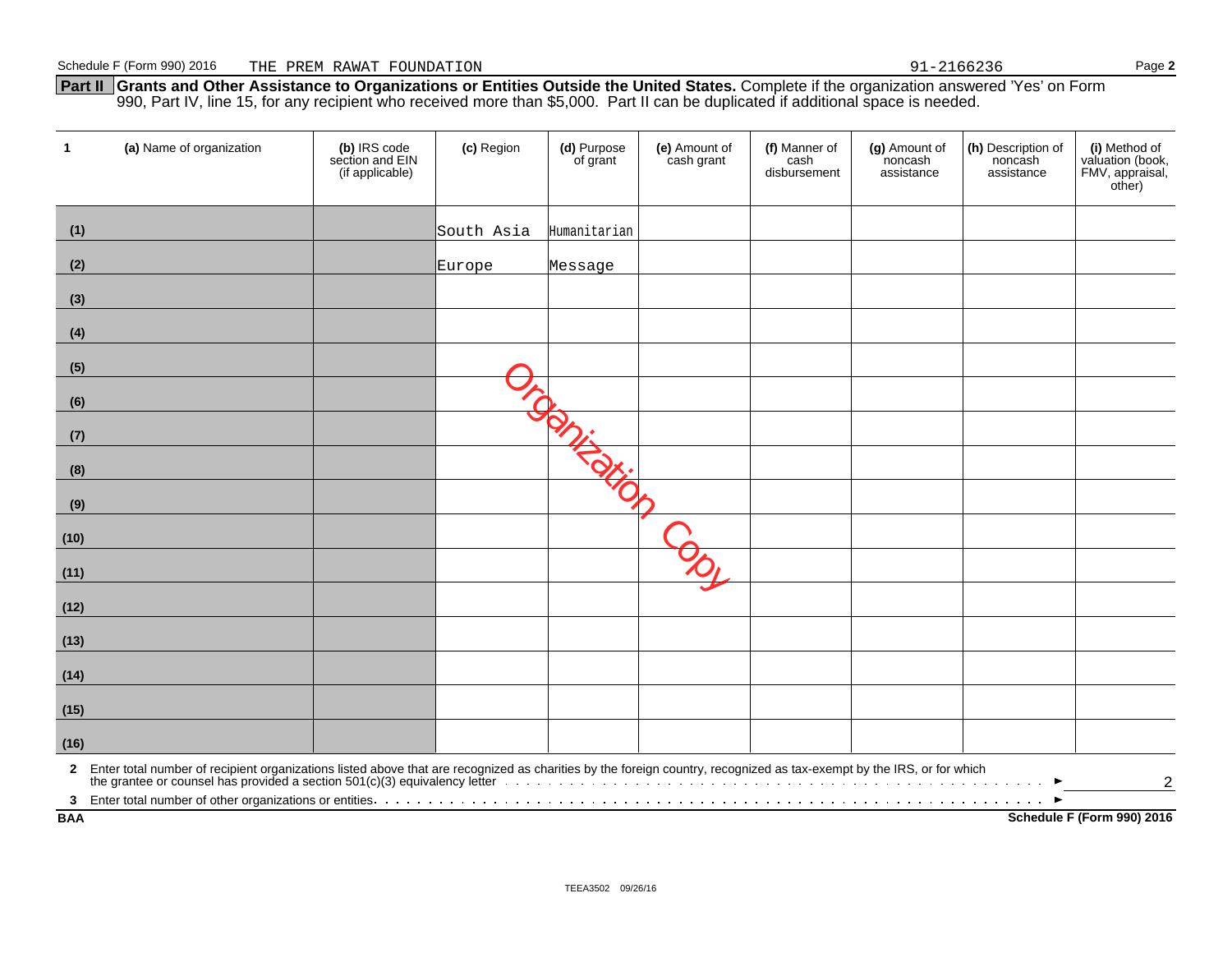**Part III Grants and Other Assistance to Individuals Outside the United States.** Complete if the organization answered 'Yes' on Form 990, Part IV, line 16. Part III can be duplicated if additional space is needed.

| (a) Type of grant or assistance | (b) Region | (c) Number<br>of recipients | (d) Amount of<br>cash grant       | (e) Manner of<br>cash<br>disbursement | (f) Amount of<br>noncash assistance | (g) Description of<br>noncash assistance | (h) Method of<br>valuation (book,<br>FMV, appraisal,<br>other) |
|---------------------------------|------------|-----------------------------|-----------------------------------|---------------------------------------|-------------------------------------|------------------------------------------|----------------------------------------------------------------|
| (1)                             |            |                             |                                   |                                       |                                     |                                          |                                                                |
| (2)                             |            |                             |                                   |                                       |                                     |                                          |                                                                |
| (3)                             |            |                             |                                   |                                       |                                     |                                          |                                                                |
| (4)                             |            |                             |                                   |                                       |                                     |                                          |                                                                |
| (5)                             |            |                             |                                   |                                       |                                     |                                          |                                                                |
| (6)                             |            | $\hat{\varphi}$             |                                   |                                       |                                     |                                          |                                                                |
| (7)                             |            |                             | Anis                              |                                       |                                     |                                          |                                                                |
| (8)                             |            |                             | $\overrightarrow{Q}_{\cancel{K}}$ |                                       |                                     |                                          |                                                                |
| (9)                             |            |                             |                                   |                                       |                                     |                                          |                                                                |
| (10)                            |            |                             |                                   |                                       |                                     |                                          |                                                                |
| (11)                            |            |                             |                                   |                                       |                                     |                                          |                                                                |
| (12)                            |            |                             |                                   |                                       |                                     |                                          |                                                                |
| (13)                            |            |                             |                                   |                                       |                                     |                                          |                                                                |
| (14)                            |            |                             |                                   |                                       |                                     |                                          |                                                                |
| (15)                            |            |                             |                                   |                                       |                                     |                                          |                                                                |
| (16)                            |            |                             |                                   |                                       |                                     |                                          |                                                                |
| (17)                            |            |                             |                                   |                                       |                                     |                                          |                                                                |
| (18)<br><b>BAA</b>              |            |                             |                                   |                                       |                                     |                                          | Schedule F (Form 990) 2016                                     |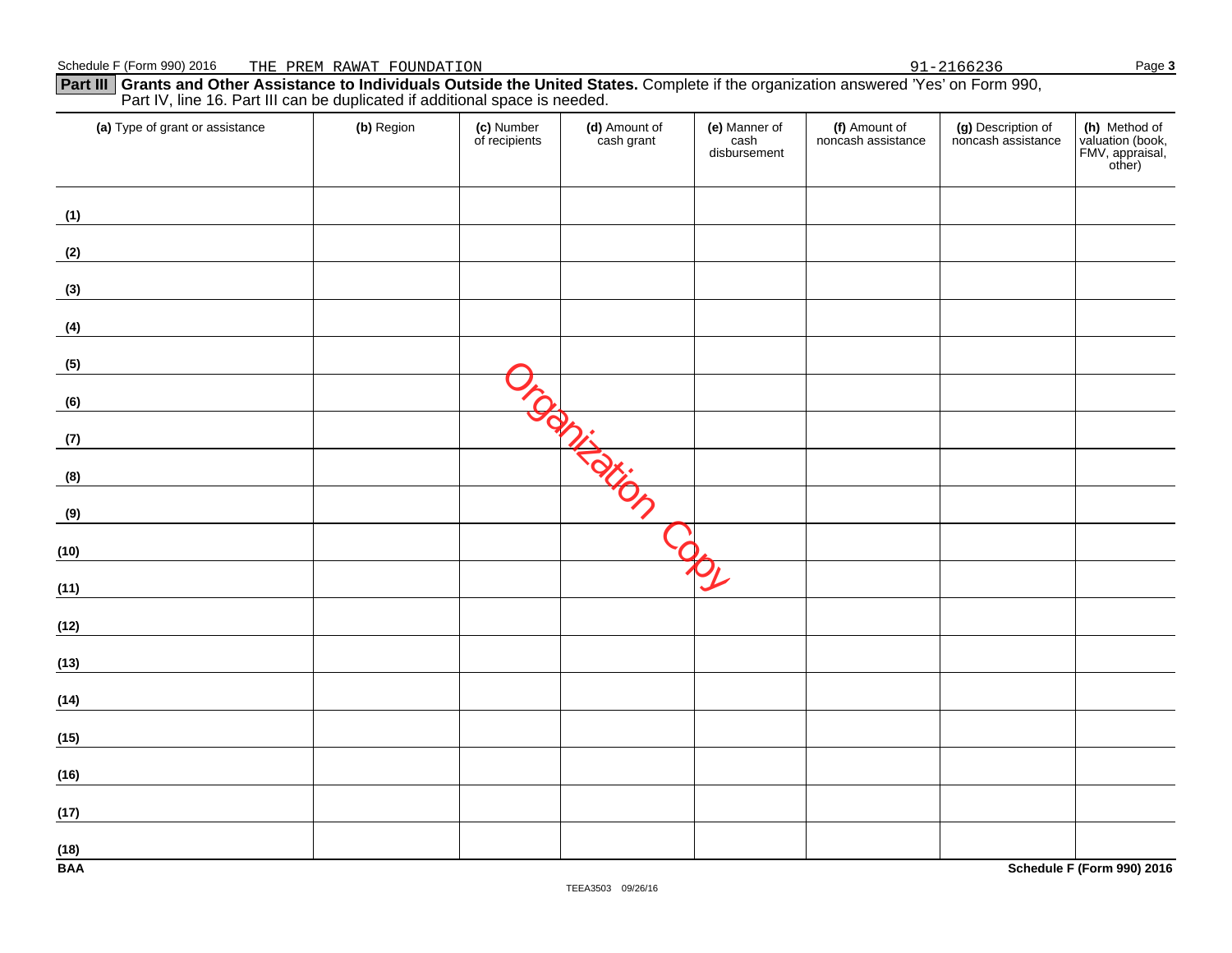|              | Was the organization a U.S. transferor of property to a foreign corporation during the tax year? If 'Yes,' the<br>organization may be required to file Form 926, Return by a U.S. Transferor of Property to a Foreign                                                                                                                                                                                                                                                                                                | $X$ No |
|--------------|----------------------------------------------------------------------------------------------------------------------------------------------------------------------------------------------------------------------------------------------------------------------------------------------------------------------------------------------------------------------------------------------------------------------------------------------------------------------------------------------------------------------|--------|
| $\mathbf{2}$ | Did the organization have an interest in a foreign trust during the tax year? If 'Yes,' the organization may be<br>required to separately file Form 3520, Annual Return To Report Transactions with Foreign Trusts and Receipt<br>of Certain Foreign Gifts, and/or Form 3520-A Annual Information Return of Foreign Trust With a U.S.<br>Owner (see Instructions for Forms 3520 and 3520-A; do not file with Form 990). $\ldots$ , $\ldots$ , $\ldots$ , $\ldots$ , $\ldots$ , $\lfloor$  Yes                        | $X$ No |
| 3            | Did the organization have an ownership interest in a foreign corporation during the tax year? If 'Yes,' the<br>organization may be required to file Form 5471, Information Return of U.S. Persons With Respect To Certain<br>  Yes                                                                                                                                                                                                                                                                                   | $X$ No |
|              | 4 Was the organization a direct or indirect shareholder of a passive foreign investment company or a qualified<br>electing fund during the tax year? If 'Yes,' the organization may be required to file Form 8621, Information<br>Return by a Shareholder of a Passive Foreign Investment Company or Qualified Electing Fund (see<br>Instructions for Form 8621) $\ldots$ $\ldots$ $\ldots$ $\ldots$ $\ldots$ $\ldots$ $\ldots$ $\ldots$ $\ldots$ $\ldots$ $\ldots$ $\ldots$ $\ldots$ $\ldots$ $\lceil$ $\rceil$ Yes | $X$ No |
| 5            | Did the organization have an ownership interest in a foreign partnership during the tax year? If 'Yes,' the<br>organization may be required to file Form 8865, Return of U.S. Persons With Respect to Certain Foreign<br><b>Yes</b>                                                                                                                                                                                                                                                                                  | $X$ No |
| 6            | Did the organization have any operations in or related to any boycotting countries during the tax year?<br>If 'Yes,' the organization may be required to separately file Form 5713, International Boycott Report (see<br>Yes                                                                                                                                                                                                                                                                                         | X No   |

**BAA** Schedule F (Form 990) 2016<br>
Contract Contract Contract Contract Contract Contract Contract Contract Contract Contract Contract Contract Contract Contract Contract Contract Contract Contract Contract Contract Contract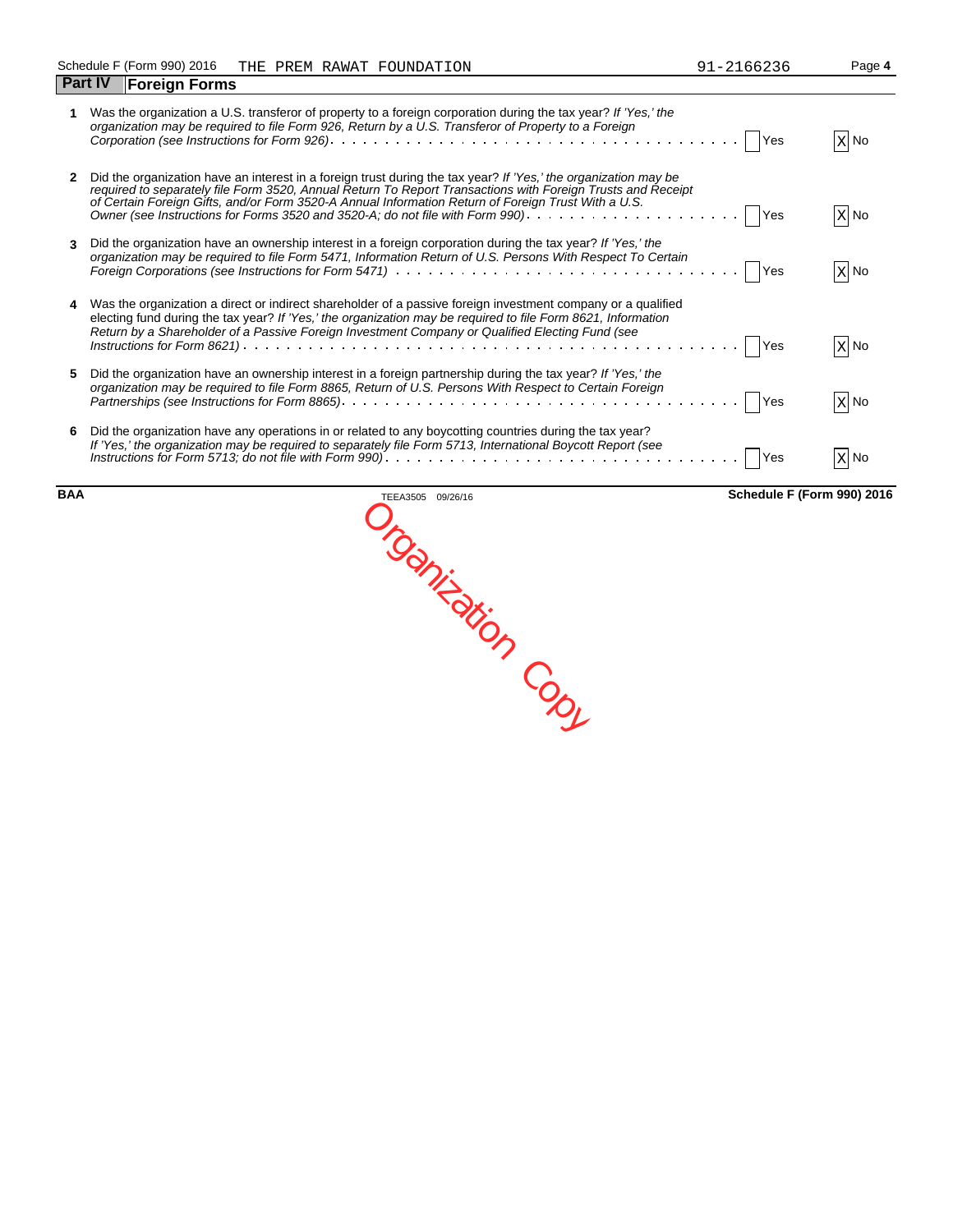#### **Part V Supplemental Information**

Provide the information required by Part I, line 2 (monitoring of funds); Part I, line 3, column (f) (accounting method; amounts of investments vs. expenditures per region); Part II, line 1 (accounting method); Part III (accounting method); and Part III, column (c) (estimated number of recipients), as applicable. Also complete this part to provide any additional information. See instructions.

| Pt I Line 2   | Grant Reporting Requirements from Recipient |
|---------------|---------------------------------------------|
| Pt II, Line 1 | accrual and paid                            |
| Pt II, Line 1 | accrual and paid                            |

Organization Copy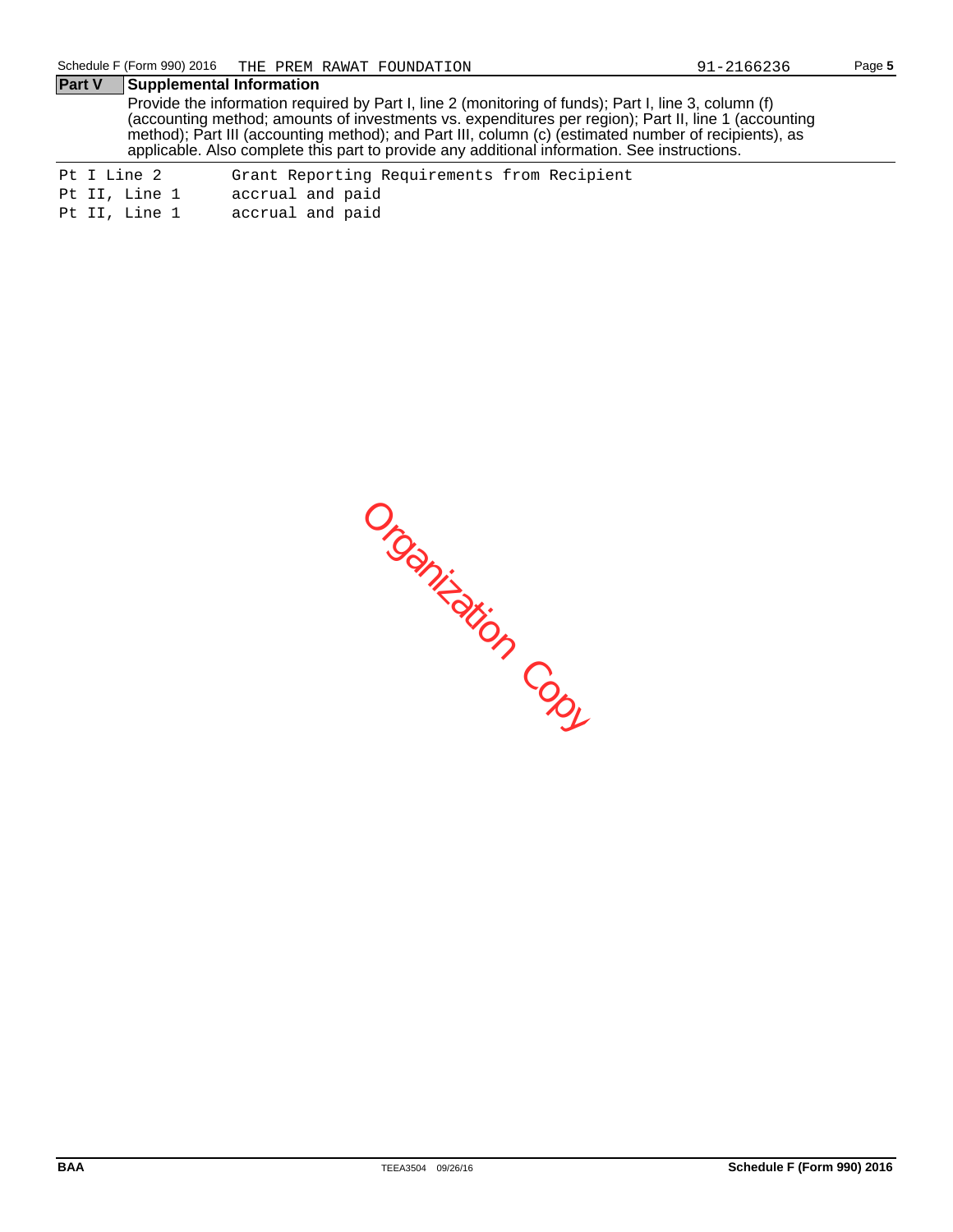# **(Form 990)**

| <b>SCHEDULE M</b> | <b>Noncash Contributions</b>                                                         | OMB No. 1545-0047 |  |  |
|-------------------|--------------------------------------------------------------------------------------|-------------------|--|--|
| (Form 990)        | ► Complete if the organizations answered 'Yes' on Form 990, Part IV, lines 29 or 30. | 2016              |  |  |
|                   |                                                                                      |                   |  |  |

Department of the Treasury **► Attach to Form 990.**<br>Information about Schedule M (Form 990) and its instructions is at *www.irs.gov/form990.* Inspection Inspection

Name of the organization **Name of the organization Employer identification number** 

#### **Part I Types of Property** THE PREM RAWAT FOUNDATION 91-2166236

|          |                                                                                                                                                                                                                                                     | (a)<br>Check if<br>applicable | (b)<br>Number of<br>contributions or<br>items contributed | (c)<br>Noncash contribution<br>amounts reported<br>on Form 990,<br>Part VIII, line 1g | noncash contribution amounts        | (d) | Method of determining |    |
|----------|-----------------------------------------------------------------------------------------------------------------------------------------------------------------------------------------------------------------------------------------------------|-------------------------------|-----------------------------------------------------------|---------------------------------------------------------------------------------------|-------------------------------------|-----|-----------------------|----|
|          | Art - Works of art                                                                                                                                                                                                                                  |                               |                                                           |                                                                                       |                                     |     |                       |    |
| 2        | Art - Historical treasures                                                                                                                                                                                                                          |                               |                                                           |                                                                                       |                                     |     |                       |    |
| 3        | Art - Fractional interests                                                                                                                                                                                                                          |                               |                                                           |                                                                                       |                                     |     |                       |    |
| 4        | Books and publications                                                                                                                                                                                                                              |                               |                                                           |                                                                                       |                                     |     |                       |    |
| 5        | Clothing and household goods                                                                                                                                                                                                                        |                               |                                                           |                                                                                       |                                     |     |                       |    |
| 6        | Cars and other vehicles                                                                                                                                                                                                                             |                               |                                                           |                                                                                       |                                     |     |                       |    |
| 7        | Boats and planes                                                                                                                                                                                                                                    |                               |                                                           |                                                                                       |                                     |     |                       |    |
| 8        | Intellectual property.                                                                                                                                                                                                                              |                               |                                                           |                                                                                       |                                     |     |                       |    |
| 9        | Securities - Publicly traded                                                                                                                                                                                                                        |                               |                                                           |                                                                                       |                                     |     |                       |    |
| 10       | Securities - Closely held stock                                                                                                                                                                                                                     |                               |                                                           |                                                                                       |                                     |     |                       |    |
| 11       | Securities - Partnership, LLC, or trust interests. .                                                                                                                                                                                                |                               |                                                           |                                                                                       |                                     |     |                       |    |
| 12       | Securities - Miscellaneous                                                                                                                                                                                                                          |                               |                                                           |                                                                                       |                                     |     |                       |    |
| 13       | Qualified conservation contribution -<br>Historic structures                                                                                                                                                                                        |                               |                                                           |                                                                                       |                                     |     |                       |    |
|          | Qualified conservation contribution - Other                                                                                                                                                                                                         |                               |                                                           |                                                                                       |                                     |     |                       |    |
| 14       | Real estate – Residential et al., and a set al.                                                                                                                                                                                                     |                               |                                                           |                                                                                       |                                     |     |                       |    |
| 15       | Real estate - Commercial                                                                                                                                                                                                                            |                               |                                                           |                                                                                       |                                     |     |                       |    |
| 16       | Real estate – Other and a state of the state of the state of the state of the state of the state of the state o                                                                                                                                     | Χ                             | 1                                                         | 30,000. APPRAISAL                                                                     |                                     |     |                       |    |
| 17       |                                                                                                                                                                                                                                                     |                               |                                                           |                                                                                       |                                     |     |                       |    |
| 18       |                                                                                                                                                                                                                                                     |                               |                                                           |                                                                                       |                                     |     |                       |    |
| 19       |                                                                                                                                                                                                                                                     |                               |                                                           |                                                                                       |                                     |     |                       |    |
| 20       | Drugs and medical supplies                                                                                                                                                                                                                          |                               |                                                           |                                                                                       |                                     |     |                       |    |
| 21       | Historical artifacts experience and the set of the set of the set of the set of the set of the set of the set o                                                                                                                                     |                               |                                                           |                                                                                       |                                     |     |                       |    |
| 22       | Scientific specimens                                                                                                                                                                                                                                |                               |                                                           |                                                                                       |                                     |     |                       |    |
| 23       | Archeological artifacts                                                                                                                                                                                                                             |                               |                                                           |                                                                                       |                                     |     |                       |    |
| 24       |                                                                                                                                                                                                                                                     |                               |                                                           |                                                                                       |                                     |     |                       |    |
| 25       | Other $\blacktriangleright$<br>(_ _ _ _ _ _ _ _ _ _ _ _ _ _ _ _                                                                                                                                                                                     |                               |                                                           |                                                                                       |                                     |     |                       |    |
| 26       | Other $\blacktriangleright$<br>_______________                                                                                                                                                                                                      |                               |                                                           |                                                                                       |                                     |     |                       |    |
| 27<br>28 | Other $\blacktriangleright$<br>_______________                                                                                                                                                                                                      |                               |                                                           |                                                                                       |                                     |     |                       |    |
|          | Other $\blacktriangleright$                                                                                                                                                                                                                         |                               |                                                           |                                                                                       |                                     |     |                       |    |
| 29       | Number of Forms 8283 received by the organization during the tax year for contributions for which the                                                                                                                                               |                               |                                                           |                                                                                       | 29                                  |     |                       |    |
|          |                                                                                                                                                                                                                                                     |                               |                                                           |                                                                                       |                                     |     | Yes                   | No |
|          |                                                                                                                                                                                                                                                     |                               |                                                           |                                                                                       |                                     |     |                       |    |
|          | 30a During the year, did the organization receive by contribution any property reported in Part I, lines 1 through 28, that<br>it must hold for at least three years from the date of the initial contribution, and which isn't required to be used |                               |                                                           |                                                                                       |                                     |     |                       |    |
|          |                                                                                                                                                                                                                                                     |                               |                                                           |                                                                                       |                                     | 30a |                       | Χ  |
|          | <b>b</b> If 'Yes,' describe the arrangement in Part II.                                                                                                                                                                                             |                               |                                                           |                                                                                       |                                     |     |                       |    |
| 31       | Does the organization have a gift acceptance policy that requires the review of any nonstandard contributions?                                                                                                                                      |                               |                                                           |                                                                                       |                                     | 31  |                       | Χ  |
|          | 32a Does the organization hire or use third parties or related organizations to solicit, process, or sell                                                                                                                                           |                               |                                                           |                                                                                       |                                     | 32a |                       | Χ  |
|          | <b>b</b> If 'Yes,' describe in Part II.                                                                                                                                                                                                             |                               |                                                           |                                                                                       |                                     |     |                       |    |
| 33       | If the organization didn't report an amount in column (c) for a type of property for which column (a) is checked,<br>describe in Part II.                                                                                                           |                               |                                                           |                                                                                       |                                     |     |                       |    |
|          | BAA For Paperwork Reduction Act Notice, see the Instructions for Form 990.                                                                                                                                                                          |                               |                                                           |                                                                                       | <b>Schedule M (Form 990) (2016)</b> |     |                       |    |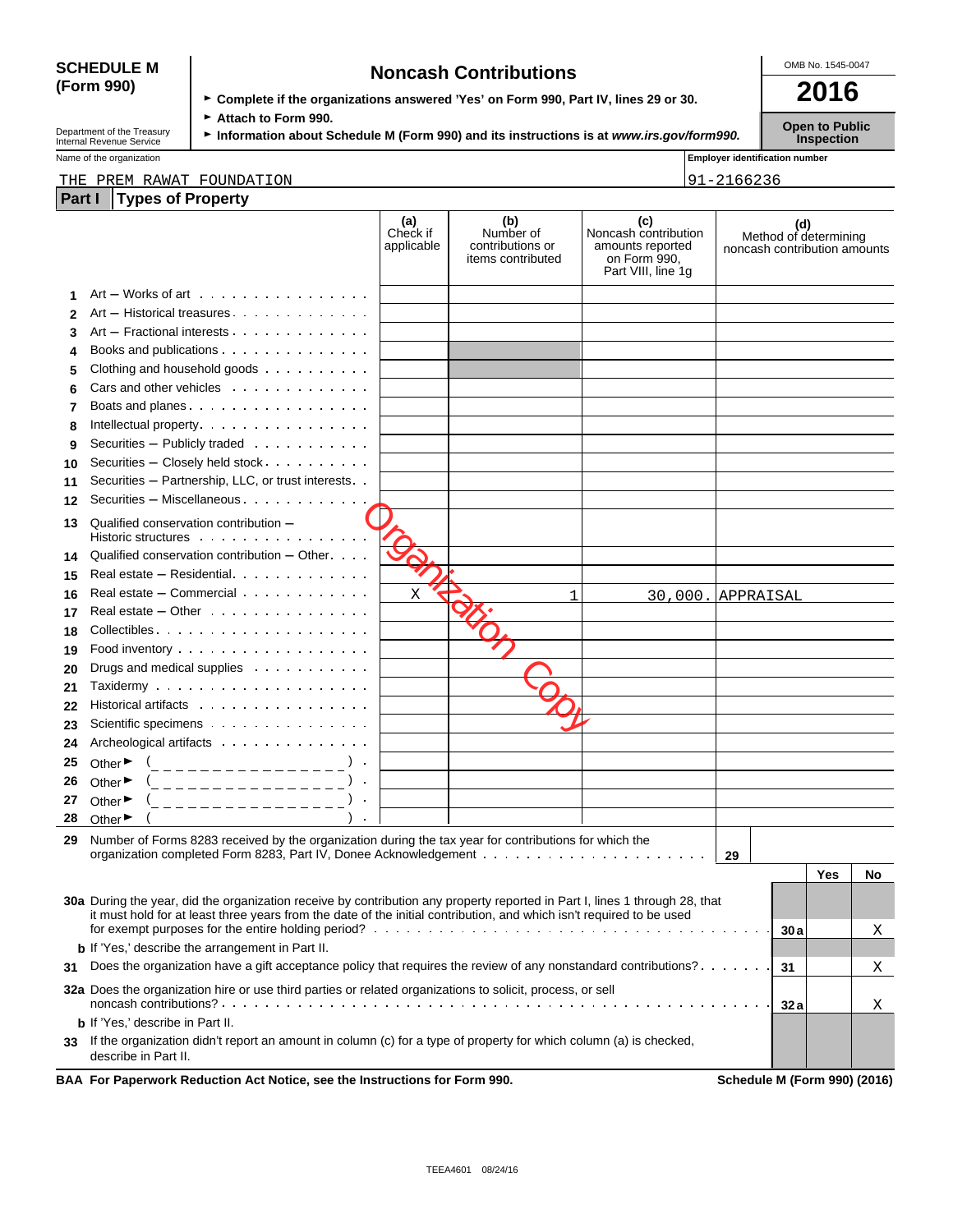**Part II** Supplemental Information. Provide the information required by Part I, lines 30b, 32b, and 33, and whether the organization is reporting in Part I, column (b), the number of contributions, the number of items received, or a combination of both. Also complete this part for any additional information.

Organization Copy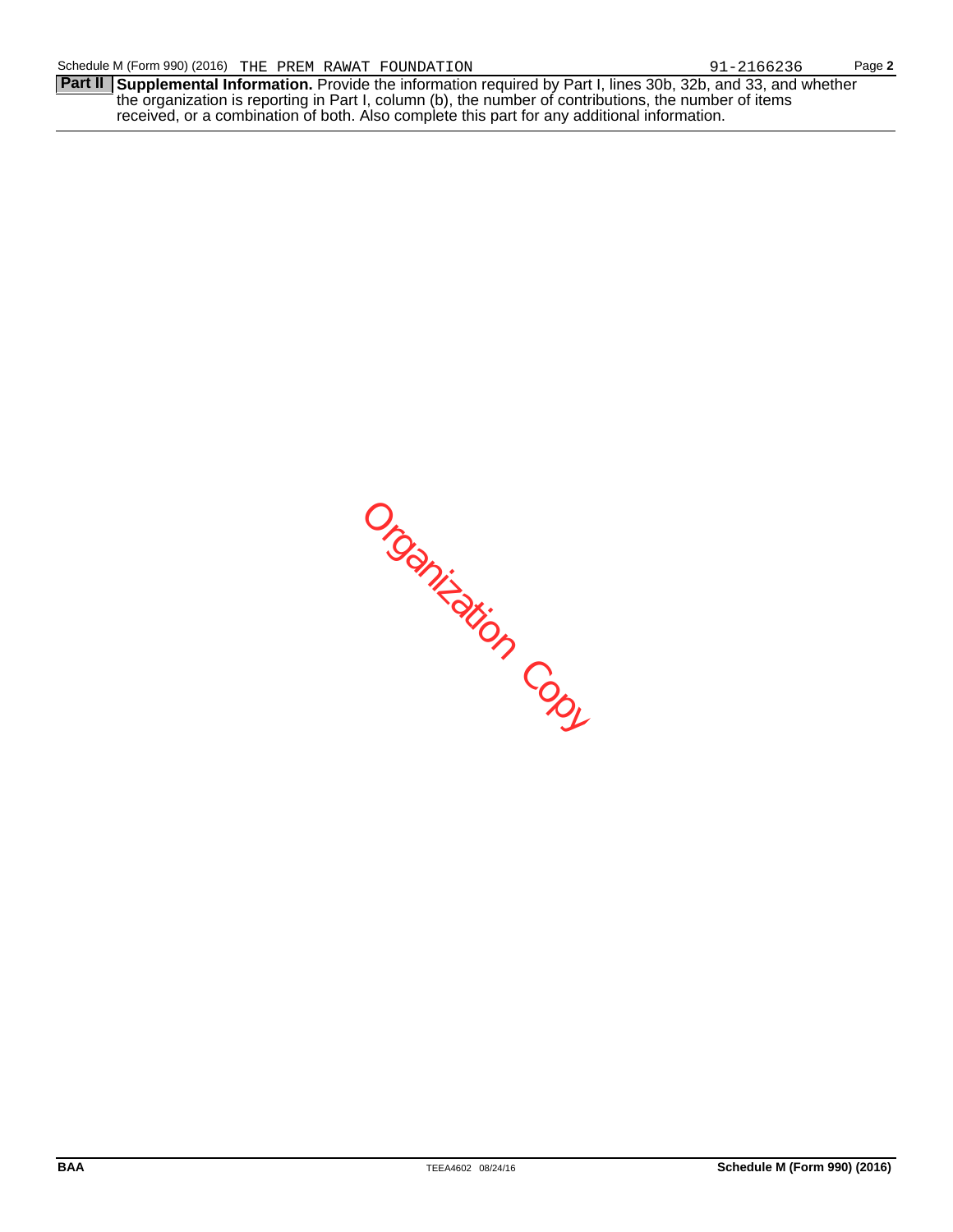| <b>SCHEDULE O</b>                                                            | Supplemental Information to Form 990 or 990-EZ                                                                                                                          | OMB No. 1545-0047                          |      |  |  |
|------------------------------------------------------------------------------|-------------------------------------------------------------------------------------------------------------------------------------------------------------------------|--------------------------------------------|------|--|--|
| (Form 990 or 990-EZ)                                                         | Complete to provide information for responses to specific questions on<br>Form 990 or 990-EZ or to provide any additional information.<br>Attach to Form 990 or 990-EZ. |                                            | 2016 |  |  |
| Department of the Treasury<br>Internal Revenue Service                       | Information about Schedule O (Form 990 or 990-EZ) and its instructions is                                                                                               | <b>Open to Public</b><br><b>Inspection</b> |      |  |  |
| Name of the organization                                                     |                                                                                                                                                                         | <b>Employer identification number</b>      |      |  |  |
| THE PREM RAWAT FOUNDATION                                                    |                                                                                                                                                                         | 91-2166236                                 |      |  |  |
| Pt VI, Line 11b                                                              | FORM 990 sent to board member for review before filed                                                                                                                   |                                            |      |  |  |
| Written Disclosure and Conflict of Interest policy signed<br>Pt VI, Line 12c |                                                                                                                                                                         |                                            |      |  |  |
| No compensation for Key officers, Board Reviews any comp.<br>Pt VI, Line 15a |                                                                                                                                                                         |                                            |      |  |  |
| Pt VI, Line 15b<br>4 Employees salary board approved, below market rate      |                                                                                                                                                                         |                                            |      |  |  |
| Pt VI, Line 2<br>Board members Daya Rawat and Amar Rawat are related         |                                                                                                                                                                         |                                            |      |  |  |

Organization Copy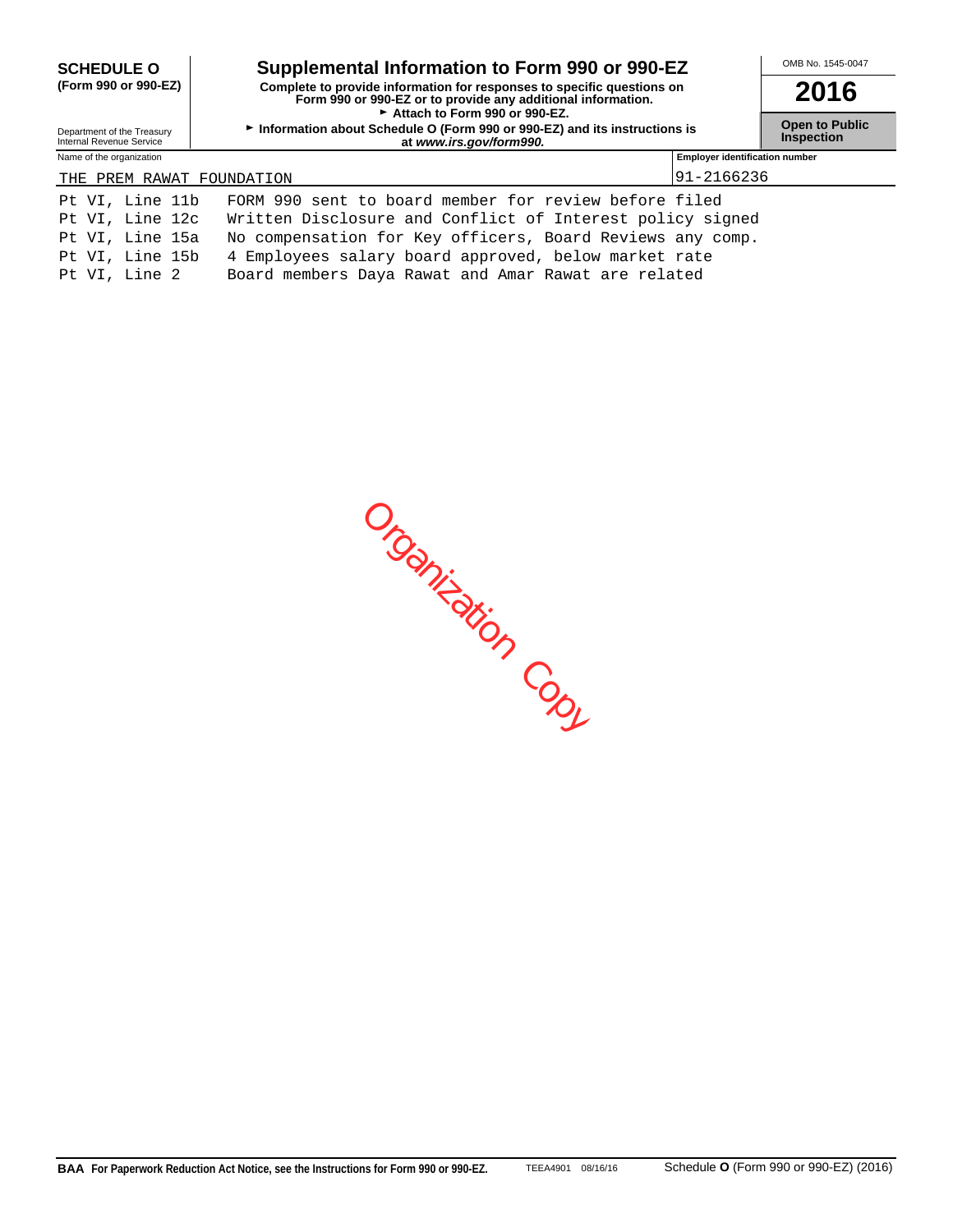# Form **4562 Depreciation and Amortization COMB No. 1545-0172**<br>
(Including Information on Listed Property) **COLE**

|                                                                                                           |                                            | (Including Information on Listed Property)<br>Attach to your tax return.                                                                                                                                                      |                              |                   |                  |              | 6<br>201                           |
|-----------------------------------------------------------------------------------------------------------|--------------------------------------------|-------------------------------------------------------------------------------------------------------------------------------------------------------------------------------------------------------------------------------|------------------------------|-------------------|------------------|--------------|------------------------------------|
| Department of the Treasury<br>(99)<br>Internal Revenue Service                                            |                                            | Information about Form 4562 and its separate instructions is at www.irs.gov/form4562.                                                                                                                                         |                              |                   |                  |              | Attachment<br>179                  |
| Name(s) shown on return                                                                                   |                                            |                                                                                                                                                                                                                               |                              |                   |                  |              | Sequence No.<br>Identifying number |
| THE PREM RAWAT FOUNDATION                                                                                 |                                            |                                                                                                                                                                                                                               |                              |                   |                  |              | 91-2166236                         |
| Business or activity to which this form relates                                                           |                                            |                                                                                                                                                                                                                               |                              |                   |                  |              |                                    |
| Form 990 / Form 990EZ<br>Part I                                                                           |                                            | <b>Election To Expense Certain Property Under Section 179</b>                                                                                                                                                                 |                              |                   |                  |              |                                    |
|                                                                                                           |                                            | Note: If you have any listed property, complete Part V before you complete Part I.                                                                                                                                            |                              |                   |                  |              |                                    |
| 1                                                                                                         |                                            | Maximum amount (see instructions) with example to contact the contract of the contract of the contract of the contract of the contract of the contract of the contract of the contract of the contract of the contract of the |                              |                   |                  | 1            |                                    |
| 2                                                                                                         |                                            | Total cost of section 179 property placed in service (see instructions)                                                                                                                                                       |                              |                   |                  | $\mathbf{2}$ |                                    |
| 3                                                                                                         |                                            |                                                                                                                                                                                                                               |                              |                   |                  | 3            |                                    |
| 4<br>5                                                                                                    |                                            | Dollar limitation for tax year. Subtract line 4 from line 1. If zero or less, enter -0-. If married filing                                                                                                                    |                              |                   |                  | 4            |                                    |
|                                                                                                           |                                            |                                                                                                                                                                                                                               |                              |                   |                  | 5            |                                    |
| 6                                                                                                         | (a) Description of property                |                                                                                                                                                                                                                               | (b) Cost (business use only) |                   | (c) Elected cost |              |                                    |
|                                                                                                           |                                            |                                                                                                                                                                                                                               |                              |                   |                  |              |                                    |
| 7                                                                                                         |                                            |                                                                                                                                                                                                                               |                              | $\overline{7}$    |                  |              |                                    |
| 8                                                                                                         |                                            | Total elected cost of section 179 property. Add amounts in column (c), lines 6 and 7 $\dots$                                                                                                                                  |                              |                   |                  | 8            |                                    |
| 9                                                                                                         |                                            |                                                                                                                                                                                                                               |                              |                   |                  | 9            |                                    |
| 10                                                                                                        |                                            |                                                                                                                                                                                                                               |                              |                   |                  | 10           |                                    |
| 11                                                                                                        |                                            | Business income limitation. Enter the smaller of business income (not less than zero) or line 5 (see instrs)                                                                                                                  |                              |                   |                  | 11           |                                    |
| 12                                                                                                        |                                            | Section 179 expense deduction. Add lines 9 and 10, but don't enter more than line 11                                                                                                                                          |                              |                   |                  | 12           |                                    |
| 13                                                                                                        |                                            | Carryover of disallowed deduction to 2017. Add lines 9 and 10, less line 12. $\dots \dots$                                                                                                                                    |                              |                   |                  |              |                                    |
| Note: Don't use Part II or Part III below for listed property Instead, use Part V.                        |                                            |                                                                                                                                                                                                                               |                              |                   |                  |              |                                    |
| <b>Part II</b>                                                                                            |                                            | Special Depreciation Allowance and Other Depreciation (Don't include listed property.) (See instructions.)                                                                                                                    |                              |                   |                  |              |                                    |
| 14<br>tax year (see instructions) $\cdots$ $\cdots$ $\cdots$                                              |                                            | Special depreciation allowance for qualified property (other than listed property) placed in service during the                                                                                                               |                              |                   |                  | 14           |                                    |
| 15                                                                                                        |                                            | Property subject to section 168(f)(1) election $\cdots \cdot \cdot \cdot$                                                                                                                                                     |                              |                   |                  | 15           |                                    |
| 16                                                                                                        |                                            |                                                                                                                                                                                                                               |                              |                   |                  | 16           | 11,924.                            |
|                                                                                                           |                                            |                                                                                                                                                                                                                               |                              |                   |                  |              |                                    |
|                                                                                                           |                                            |                                                                                                                                                                                                                               |                              |                   |                  |              |                                    |
|                                                                                                           |                                            | MACRS Depreciation (Don't include listed property.) (See pristructions.)<br>Section A                                                                                                                                         |                              |                   |                  |              |                                    |
|                                                                                                           |                                            |                                                                                                                                                                                                                               |                              |                   |                  | 17           |                                    |
|                                                                                                           |                                            |                                                                                                                                                                                                                               |                              |                   |                  |              |                                    |
|                                                                                                           |                                            | If you are electing to group any assets placed in service during the tax year into one of more general                                                                                                                        |                              |                   |                  |              |                                    |
|                                                                                                           |                                            | Section B - Assets Placed in Service During 2016 Tax Year Using the General Depreciation System                                                                                                                               |                              |                   |                  |              |                                    |
| (a)<br>Classification of property                                                                         | (b) Month and<br>year placed<br>in service | (C) Basis for depreciation<br>(business/investment use                                                                                                                                                                        | (d)<br>Recovery period       | (e)<br>Convention | (f)<br>Method    |              | (g) Depreciation<br>deduction      |
|                                                                                                           |                                            | only - see instructions)                                                                                                                                                                                                      |                              |                   |                  |              |                                    |
| <b>b</b> 5-year property $\cdot$                                                                          |                                            |                                                                                                                                                                                                                               |                              |                   |                  |              |                                    |
|                                                                                                           |                                            |                                                                                                                                                                                                                               |                              |                   |                  |              |                                    |
| $c$ 7-year property $\cdots$                                                                              |                                            |                                                                                                                                                                                                                               |                              |                   |                  |              |                                    |
| $d$ 10-year property $\cdots$                                                                             |                                            |                                                                                                                                                                                                                               |                              |                   |                  |              |                                    |
| <b>e</b> 15-year property $\cdot$                                                                         |                                            |                                                                                                                                                                                                                               |                              |                   |                  |              |                                    |
| $f$ 20-year property $\cdots$                                                                             |                                            |                                                                                                                                                                                                                               |                              |                   |                  |              |                                    |
| $g$ 25-year property $\cdots$                                                                             |                                            |                                                                                                                                                                                                                               | 25 yrs                       |                   | S/L              |              |                                    |
| <b>h</b> Residential rental                                                                               |                                            |                                                                                                                                                                                                                               | 27.5 yrs                     | МM                | S/L              |              |                                    |
| property                                                                                                  |                                            |                                                                                                                                                                                                                               | 27.5 yrs                     | МM                | S/L              |              |                                    |
| <i>i</i> Nonresidential real                                                                              |                                            |                                                                                                                                                                                                                               | 39 yrs                       | МM                | S/L              |              |                                    |
| property exercise the contract of the property                                                            |                                            |                                                                                                                                                                                                                               |                              | МM                | S/L              |              |                                    |
|                                                                                                           |                                            | Section C - Assets Placed in Service During 2016 Tax Year Using the Alternative Depreciation System                                                                                                                           |                              |                   |                  |              |                                    |
|                                                                                                           |                                            |                                                                                                                                                                                                                               |                              |                   | S/L              |              |                                    |
| Part III<br>17<br>18<br>19 a 3-year property $\cdots$<br>20 a Class life<br>$\mathbf{b}$ 12-year $\cdots$ |                                            |                                                                                                                                                                                                                               | 12 yrs                       |                   | S/L              |              |                                    |
| $\mathbf{c}$ 40-year $\cdots$ $\cdots$<br><b>Part IV</b><br><b>Summary</b> (See instructions.)            |                                            |                                                                                                                                                                                                                               | 40 yrs                       | МM                | S/L              |              |                                    |

**22 Total.** Add amounts from line 12, lines 14 through 17, lines 19 and 20 in column (g), and line 21. Enter here and on the appropriate lines of your return. Partnerships and S corporations - see instructions **because to construct on 23** For assets shown above and placed in service during the current year, enter the portion of the basis attributable to section 263A costs **2008** 11,924.

**BAA For Paperwork Reduction Act Notice, see separate instructions.** FDIZ0812 01/24/17 FORM 4562 (2016)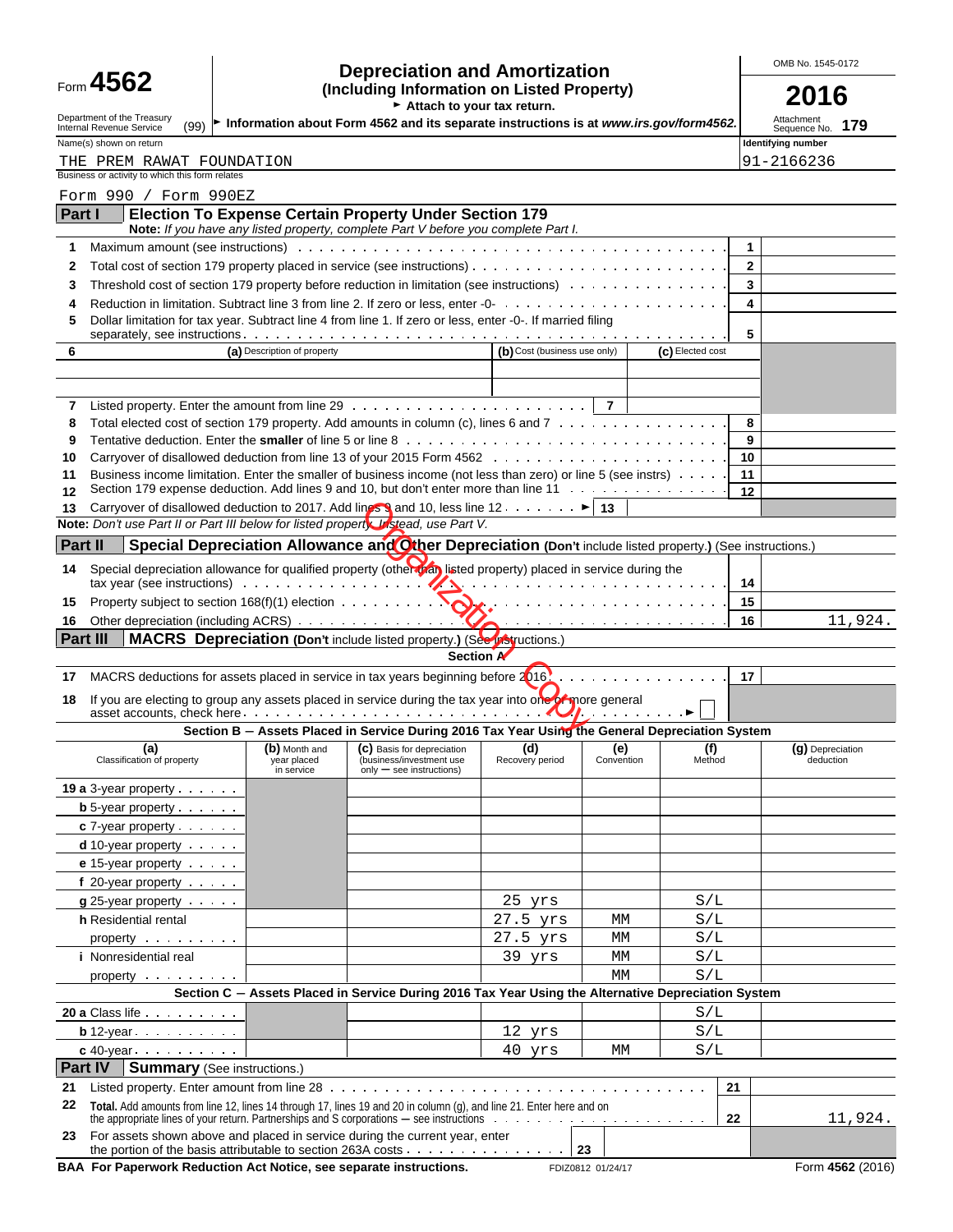|          | Form 4562 (2016)<br><b>Part V</b>                                                                                                                                                                                 | THE PREM RAWAT FOUNDATION<br>Listed Property (Include automobiles, certain other vehicles, certain aircraft, certain computers, and property used for                                                        |                                                                                     |                                            |                                    |                  |                                                                    |            |                           |                        |                              |                                                | 91-2166236                       |                                      | Page 2                                |
|----------|-------------------------------------------------------------------------------------------------------------------------------------------------------------------------------------------------------------------|--------------------------------------------------------------------------------------------------------------------------------------------------------------------------------------------------------------|-------------------------------------------------------------------------------------|--------------------------------------------|------------------------------------|------------------|--------------------------------------------------------------------|------------|---------------------------|------------------------|------------------------------|------------------------------------------------|----------------------------------|--------------------------------------|---------------------------------------|
|          |                                                                                                                                                                                                                   | entertainment, recreation, or amusement.)<br>Note: For any vehicle for which you are using the standard mileage rate or deducting lease expense, complete only 24a, 24b,                                     |                                                                                     |                                            |                                    |                  |                                                                    |            |                           |                        |                              |                                                |                                  |                                      |                                       |
|          |                                                                                                                                                                                                                   | columns (a) through (c) of Section A, all of Section B, and Section C if applicable.<br>Section A - Depreciation and Other Information (Caution: See the instructions for limits for passenger automobiles.) |                                                                                     |                                            |                                    |                  |                                                                    |            |                           |                        |                              |                                                |                                  |                                      |                                       |
|          | 24 a Do you have evidence to support the business/investment use claimed?                                                                                                                                         |                                                                                                                                                                                                              |                                                                                     |                                            |                                    |                  | <b>Yes</b>                                                         |            | No l                      |                        |                              | 24b If 'Yes,' is the evidence written?         |                                  | Yes                                  | No                                    |
|          | (a)<br>Type of property<br>(list vehicles first)                                                                                                                                                                  | (b)<br>Date placed<br>in service                                                                                                                                                                             | (c)<br>Business/<br>investment<br>use<br>percentage                                 | (d)<br>Cost or<br>other basis              |                                    |                  | (e)<br>Basis for depreciation<br>(business/investment<br>use only) |            | (f)<br>Recovery<br>period |                        | (g)<br>Method/<br>Convention |                                                | (h)<br>Depreciation<br>deduction |                                      | (i)<br>Elected<br>section 179<br>cost |
| 25       | Special depreciation allowance for qualified listed property placed in service during the tax year and                                                                                                            |                                                                                                                                                                                                              |                                                                                     |                                            |                                    |                  |                                                                    |            |                           |                        | 25                           |                                                |                                  |                                      |                                       |
| 26       | Property used more than 50% in a qualified business use:                                                                                                                                                          |                                                                                                                                                                                                              |                                                                                     |                                            |                                    |                  |                                                                    |            |                           |                        |                              |                                                |                                  |                                      |                                       |
|          |                                                                                                                                                                                                                   |                                                                                                                                                                                                              |                                                                                     |                                            |                                    |                  |                                                                    |            |                           |                        |                              |                                                |                                  |                                      |                                       |
|          |                                                                                                                                                                                                                   |                                                                                                                                                                                                              |                                                                                     |                                            |                                    |                  |                                                                    |            |                           |                        |                              |                                                |                                  |                                      |                                       |
| 27       | Property used 50% or less in a qualified business use:                                                                                                                                                            |                                                                                                                                                                                                              |                                                                                     |                                            |                                    |                  |                                                                    |            |                           |                        |                              |                                                |                                  |                                      |                                       |
|          |                                                                                                                                                                                                                   |                                                                                                                                                                                                              |                                                                                     |                                            |                                    |                  |                                                                    |            |                           |                        |                              |                                                |                                  |                                      |                                       |
|          |                                                                                                                                                                                                                   |                                                                                                                                                                                                              |                                                                                     |                                            |                                    |                  |                                                                    |            |                           |                        |                              |                                                |                                  |                                      |                                       |
| 28       | Add amounts in column (h), lines 25 through 27. Enter here and on line 21, page $1, \ldots, \ldots, \ldots$                                                                                                       |                                                                                                                                                                                                              |                                                                                     |                                            |                                    |                  |                                                                    |            |                           |                        | 28                           |                                                |                                  |                                      |                                       |
| 29       |                                                                                                                                                                                                                   |                                                                                                                                                                                                              |                                                                                     |                                            |                                    |                  |                                                                    |            |                           |                        |                              |                                                | 29                               |                                      |                                       |
|          | Complete this section for vehicles used by a sole proprietor, partner, or other 'more than 5% owner,' or related person. If you provided vehicles                                                                 |                                                                                                                                                                                                              |                                                                                     | Section B - Information on Use of Vehicles |                                    |                  |                                                                    |            |                           |                        |                              |                                                |                                  |                                      |                                       |
|          | to your employees, first answer the questions in Section C to see if you meet an exception to completing this section for those vehicles.                                                                         |                                                                                                                                                                                                              |                                                                                     |                                            |                                    |                  |                                                                    |            |                           |                        |                              |                                                |                                  |                                      |                                       |
| 30       | Total business/investment miles driven<br>during the year (don't include                                                                                                                                          |                                                                                                                                                                                                              |                                                                                     | (a)                                        | Vehicle 1                          | (b)<br>Vehicle 2 |                                                                    |            | (c)<br>Vehicle 3          |                        | (d)<br>Vehicle 4             |                                                | (e)<br>Vehicle 5                 | $_{\rm (f)}$                         | Vehicle 6                             |
| 31<br>32 | commuting miles). $\ldots$<br>Total commuting miles driven during the year $\cdots$<br>Total other personal (noncommuting)                                                                                        |                                                                                                                                                                                                              |                                                                                     |                                            |                                    |                  |                                                                    |            |                           |                        |                              |                                                |                                  |                                      |                                       |
| 33       | miles driven<br>Total miles driven during the year. Add                                                                                                                                                           |                                                                                                                                                                                                              |                                                                                     |                                            |                                    |                  |                                                                    |            |                           |                        |                              |                                                |                                  |                                      |                                       |
|          | lines 30 through $32 \cdot \cdot \cdot \cdot \cdot \cdot \cdot \cdot \cdot \cdot \cdot$                                                                                                                           |                                                                                                                                                                                                              |                                                                                     | Yes                                        | No                                 | Yes              | <b>No</b>                                                          | <b>Yes</b> | No                        | Yes                    | No                           | Yes                                            | No                               | Yes                                  | No.                                   |
| 34       | Was the vehicle available for personal use<br>during off-duty hours? $\ldots$                                                                                                                                     |                                                                                                                                                                                                              |                                                                                     |                                            |                                    |                  |                                                                    |            |                           |                        |                              |                                                |                                  |                                      |                                       |
| 35       | Was the vehicle used primarily by a more<br>than 5% owner or related person?                                                                                                                                      |                                                                                                                                                                                                              |                                                                                     |                                            |                                    |                  |                                                                    |            |                           |                        |                              |                                                |                                  |                                      |                                       |
| 36       | Is another vehicle available for<br>personal use?                                                                                                                                                                 |                                                                                                                                                                                                              |                                                                                     |                                            |                                    |                  |                                                                    |            |                           |                        |                              |                                                |                                  |                                      |                                       |
|          |                                                                                                                                                                                                                   |                                                                                                                                                                                                              | Section C - Questions for Employers Who Provide Vehicles for Use by Their Employees |                                            |                                    |                  |                                                                    |            |                           |                        |                              |                                                |                                  |                                      |                                       |
|          | Answer these questions to determine if you meet an exception to completing Section B for vehicles used by employees who aren't more than<br>5% owners or related persons (see instructions).                      |                                                                                                                                                                                                              |                                                                                     |                                            |                                    |                  |                                                                    |            |                           |                        |                              |                                                |                                  |                                      |                                       |
|          | 37 Do you maintain a written policy statement that prohibits all personal use of vehicles, including commuting,                                                                                                   |                                                                                                                                                                                                              |                                                                                     |                                            |                                    |                  |                                                                    |            |                           |                        |                              |                                                |                                  | Yes                                  | No                                    |
| 38       | Do you maintain a written policy statement that prohibits personal use of vehicles, except commuting, by your                                                                                                     |                                                                                                                                                                                                              |                                                                                     |                                            |                                    |                  |                                                                    |            |                           |                        |                              |                                                |                                  |                                      |                                       |
| 39       |                                                                                                                                                                                                                   |                                                                                                                                                                                                              |                                                                                     |                                            |                                    |                  |                                                                    |            |                           |                        |                              |                                                |                                  |                                      |                                       |
| 40       | Do you provide more than five vehicles to your employees, obtain information from your employees about the use of the                                                                                             |                                                                                                                                                                                                              |                                                                                     |                                            |                                    |                  |                                                                    |            |                           |                        |                              |                                                |                                  |                                      |                                       |
| 41       | Do you meet the requirements concerning qualified automobile demonstration use? (See instructions.)<br>Note: If your answer to 37, 38, 39, 40, or 41 is 'Yes,' don't complete Section B for the covered vehicles. |                                                                                                                                                                                                              |                                                                                     |                                            |                                    |                  |                                                                    |            |                           |                        |                              |                                                |                                  |                                      |                                       |
|          | <b>Part VI</b><br><b>Amortization</b>                                                                                                                                                                             |                                                                                                                                                                                                              |                                                                                     |                                            |                                    |                  |                                                                    |            |                           |                        |                              |                                                |                                  |                                      |                                       |
|          |                                                                                                                                                                                                                   | (a)<br>Description of costs                                                                                                                                                                                  |                                                                                     |                                            | (b)<br>Date amortization<br>begins |                  | (c)<br>Amortizable<br>amount                                       |            |                           | (d)<br>Code<br>section |                              | (e)<br>Amortization<br>period or<br>percentage |                                  | (f)<br>Amortization<br>for this year |                                       |
| 42       | Amortization of costs that begins during your 2016 tax year (see instructions):                                                                                                                                   |                                                                                                                                                                                                              |                                                                                     |                                            |                                    |                  |                                                                    |            |                           |                        |                              |                                                |                                  |                                      |                                       |
|          |                                                                                                                                                                                                                   |                                                                                                                                                                                                              |                                                                                     |                                            |                                    |                  |                                                                    |            |                           |                        |                              |                                                |                                  |                                      |                                       |
|          |                                                                                                                                                                                                                   |                                                                                                                                                                                                              |                                                                                     |                                            |                                    |                  |                                                                    |            |                           |                        |                              |                                                |                                  |                                      |                                       |
| 43       |                                                                                                                                                                                                                   |                                                                                                                                                                                                              |                                                                                     |                                            |                                    |                  |                                                                    |            |                           |                        |                              | 43                                             |                                  |                                      |                                       |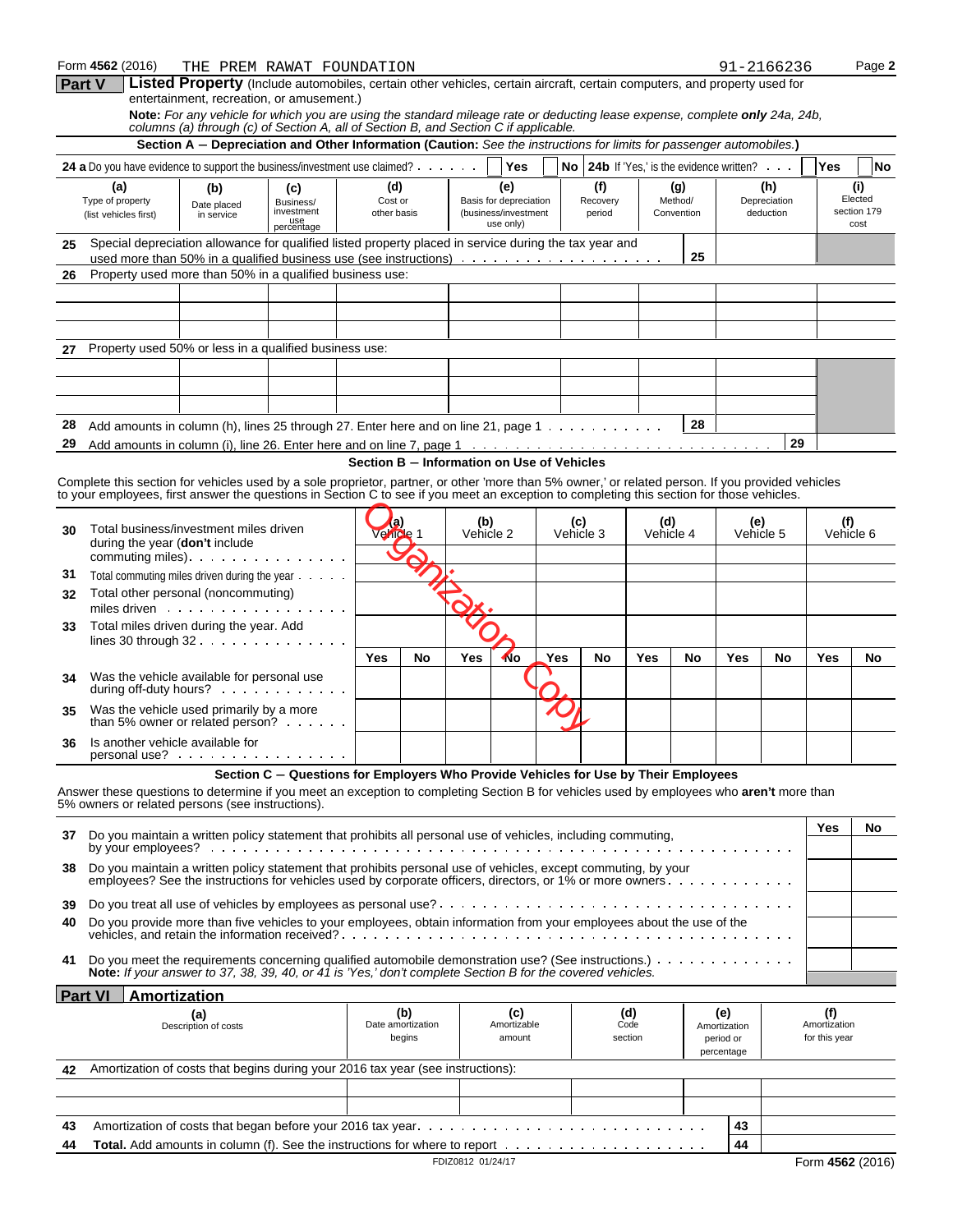Schedule O (Form 990 or 990-EZ), Supplemental Information to Form 990 or 990-EZ **Form 990, Page 10, Line 24e All Other Expenses (continued)**

| <b>Description</b>             | (A)<br><b>Total</b> | (B)<br>Program<br>services | (C)<br><b>Management</b><br>and general | (D)<br><b>Fundraising</b> |
|--------------------------------|---------------------|----------------------------|-----------------------------------------|---------------------------|
| PEACE INITIATIVE:              | 0.                  | 0.                         | 0.                                      | 0.                        |
| BROADCAST MEDIA                | 69,360.             | 69,360.                    | $0$ .                                   | $0$ .                     |
| SOCIAL MEDIA, PR, BRAND DEV    | 28,650.             | 28,650.                    | 0.                                      | 0.                        |
| INTERNATIONAL BOOK PROMOTIONS  | 35,699.             | 35,699.                    | 0.                                      | 0.                        |
| MATERIALS PRODUCTION & DEV     | 1,050.              | 1,050.                     | 0.                                      | 0.                        |
| MATERIALS ARCHIVE AND DISTRB   | 1,083.              | 1,083.                     | 0.                                      | 0.                        |
| TECHNOLOGY IT                  | 15,111.             | 15,111.                    | 0.                                      | 0.                        |
| EVENT PRODUCTION RELATED       | 99,644.             | 99,644.                    | 0.                                      | $0$ .                     |
| OUTSIDE SERVICE RELATED        | 119,822.            | 119,822.                   | 0.                                      | $0$ .                     |
| MATERIALS PRINTED              | 59,137.             | 51,019.                    | 0.                                      | 8,118.                    |
| Media Production & Dev         | 18,314.             | 18,314.                    | 0.                                      | 0.                        |
| PEACE EDUCATION:               | $0$ .               | 0.                         | $0$ .                                   | $0$ .                     |
| Material Development           | 25,005.             | 25,005.                    | 0.                                      | $0$ .                     |
| DEVELOPMENT AND CREATIVE       | 40,480.             | 40,480.                    | 0.                                      | 0.                        |
| PEP MEDIA AND OUTSIDE SERVICES | 26,320.             | 9,120.                     | 17,200.                                 | 0.                        |
| PEP VENUE, TRAVEL, MEALS       | 2,921.              | 2,921.                     | 0.                                      | $0$ .                     |
| PEP SUPPLIES, MAILINGS         | 17865.              | 7,317.                     | 7,329.                                  | 3,219.                    |
| PEP MAILINGS AND SHIPMENTS     | 8549.               | 3,649.                     | 0.                                      | 0.                        |
| RENT AND STORAGE               | 1,625               | 198.                       | 1,427.                                  | $0$ .                     |
| <b>MEALS</b>                   | 745'                | 745.                       | 0.                                      | $0$ .                     |
| FOOD FOR PEOPLE:               | 0.                  | 0.                         | 0.                                      | $0$ .                     |
| MERCHANT FEES                  | 44,642.             | 0.                         | 0.                                      | 44,642.                   |
| TRAINING & SEMINAR             | 2,880.              | $\overline{\bf{2}}$ ,880.  | 0.                                      | 0.                        |
| SUPPORTING SERVICES:           | 0.                  | $\mathbf 0$ .              | 0.                                      | 0.                        |
| BANK FEES & CHARGES            | 9,167.              | o                          | 9,167.                                  | $0$ .                     |
| MEIDA EQUIPMENT & SOFTWARE     | 6,921.              | ۴                          | 385.                                    | 6,536.                    |
| TELEPHONE                      | 2,458.              | $\delta$                   | 2,458.                                  | 0.                        |
| MEALS                          | 319.                | 0.                         | 319.                                    | 0.                        |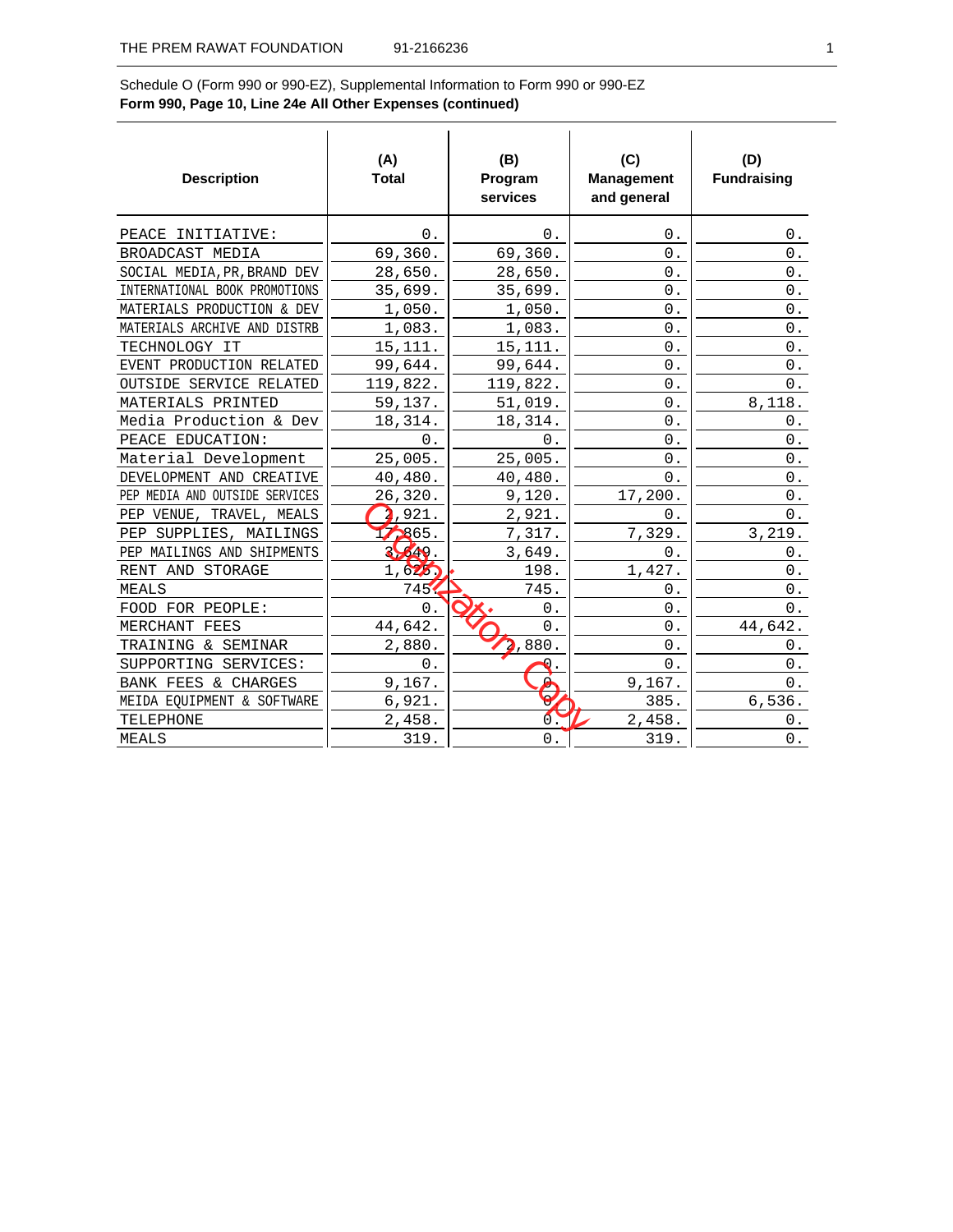### **Supporting Statement of:**

Sch. A, page 3/Gifts, Grants, Fees Amt.-2

| <b>Description</b>              | <b>Amount</b>          |
|---------------------------------|------------------------|
| Contributions<br>Special Events | 1,372,632.<br>214,998. |
| Total                           | 1,587,630.             |

### **Supporting Statement of:**

Sch. A, page 3/Gifts, Grants, Fees Amt.-3

| <b>Description</b>                                         | Amount        |
|------------------------------------------------------------|---------------|
| Contributions                                              | 1,218,205.    |
| Programs Special events                                    | 896,696.      |
| Total                                                      | 2, 114, 901.  |
| <b>Supporting Statement of:</b>                            |               |
| $-11$<br>All Other Expenses/Line 24e col<br>$(\mathbf{A})$ |               |
| <b>Description</b>                                         | <b>Amount</b> |
|                                                            | 18,314.       |
| Total                                                      | 18,314        |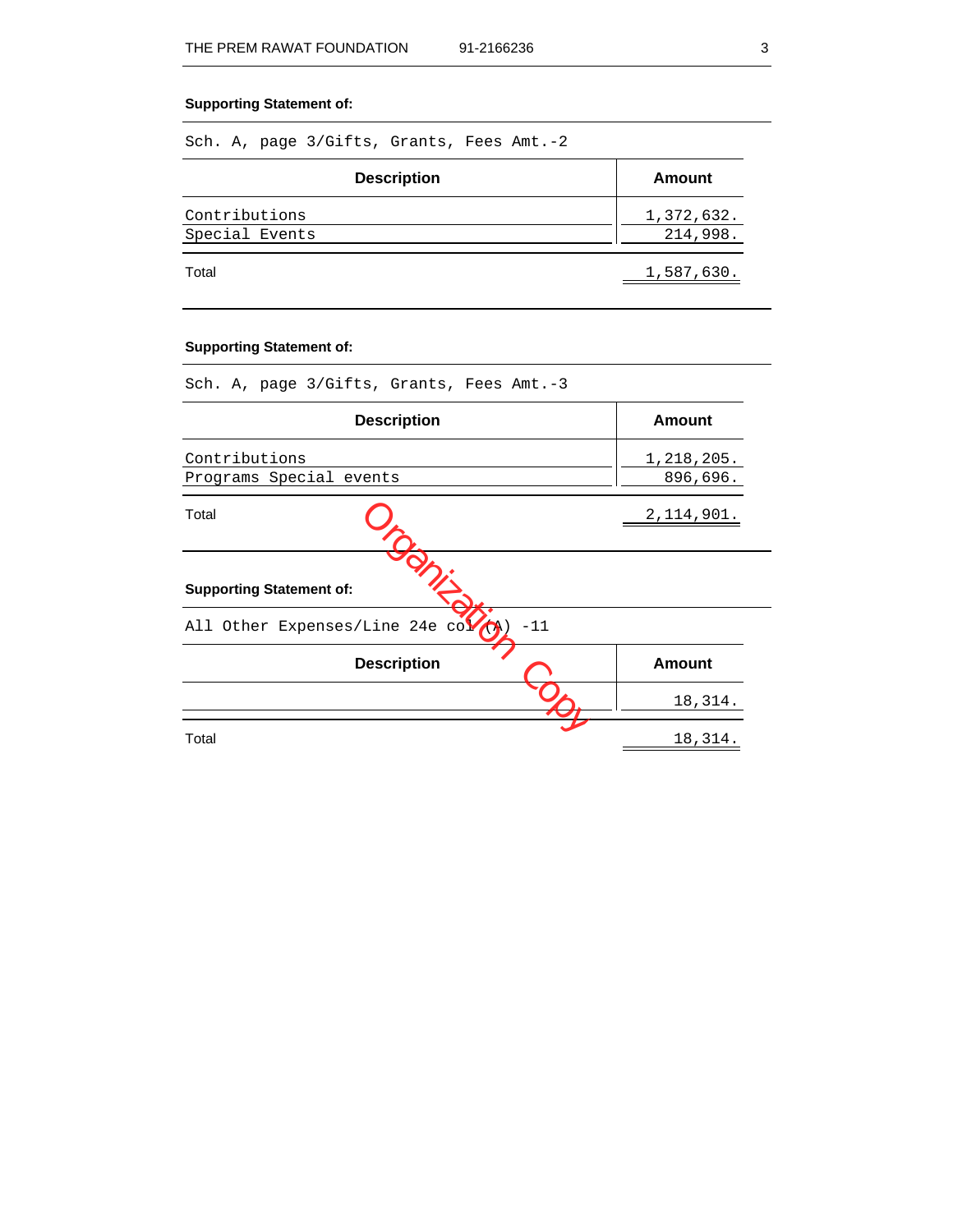### **Supporting Statement of:**

Form 990 p 10/Line 3 col (B)

| <b>Description</b> | <b>Amount</b> |
|--------------------|---------------|
| FOOD FOR PEOPLE    | 145,000.      |
| PEACE INITIATIVE   | 106,578.      |
| PEACE EDUCATION    | 5,000.        |
| DISASTER RELIEF    | 62,486.       |
| EYE CLINIC         | 7,000.        |
| Total              | 326,064.      |

## **Supporting Statement of:**

| Form 990 p $11/Line$ 2, column (B)               |                     |
|--------------------------------------------------|---------------------|
| <b>Description</b>                               | <b>Amount</b>       |
| SHORT-TERM INVESTMENTS<br>LONG-TERM INVESTMENTS, | 802,371.<br>31,557. |
| Total                                            | 833,928.            |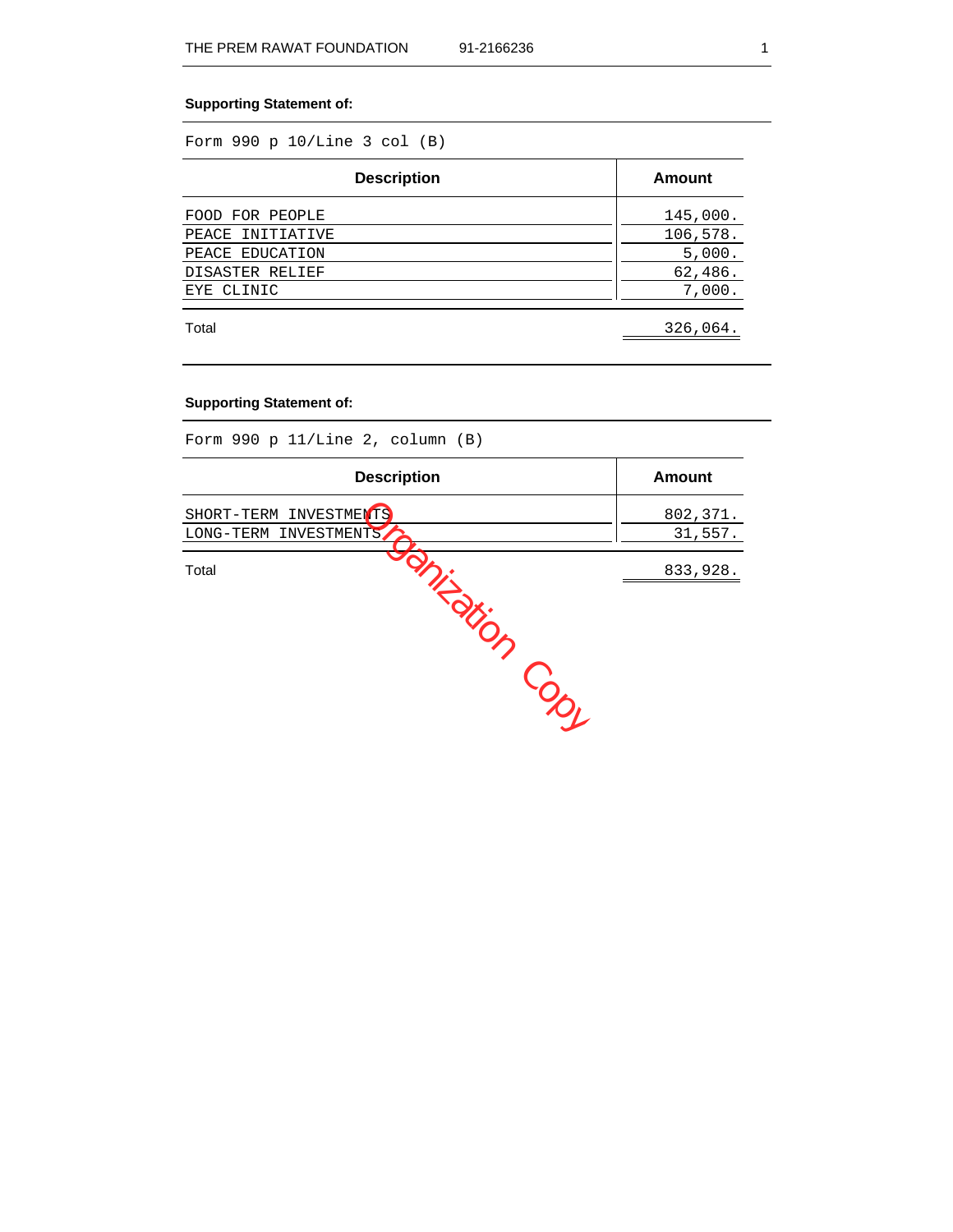# **THE PREM RAWAT FOUNDATION FEIN# 91-2166236**

# **FORM 990 attachment: 2016 Statement of Accomplishments**

### 3 pages

# FORM 990, Part III, Line 4a

**The Peace Education Program** (PEP) is becoming self-propelling in a wide variety of populations from universities, to police officers, seniors, and abused women. By the end of 2016, PEP had been presented in 71 countries. It has also been having a remarkable impact in prisons. The Correctional Services Departments of South Africa and Ghana have approved PEP for implementation in all their prisons.

TPRF's Peace Education Program (PEP) was introduced in July of 2012 as a pilot project. A multimedia course with ten themed videos and supplementary print materials, it has helped thousands of people to explore their own inner resources and potential for individual peace. The demand has been growing beyond all expectations. Enthusiasm was contagious, as the feedback from the first participants spread. Participants became volunteer facilitators in order to offer the program to people in their own areas of interest. Both civic and government organizations began to see the potential of the program for their constituents.

In 2016 over 9,000 people participated in 779 Peace Education Programs in 59 countries. PEP was available in 26 languages. Organizations using the program include educational institutions, community centers, veterans groups, police and law enforcement organizations, health and wellness groups, and adult learning centers, to name just a few. ts spread. Participants became<br>
ein gwn areas of interest. Both of<br>
tential of the program for their<br>
pated in 779 Beace Education<br>
liganizations using the program<br>
ups, police and law enforcement<br>
ing centers, to name ju

**Food for People** provided children and ailing adults close to 40,000 meals in 2016 alone. The number of meals served in Nepal doubled with the addition of two new schools badly damaged by the 2015 earthquake. The Ghana facility has added a new school to their program, and the local school built 3 new classrooms to accommodate increased enrollment. With regular nutritious food, all the Otinibi School students who took the tenth grade School Leaving Exam, passed it.

**The Food for People (FFP) kitchens** in India, Nepal, and Ghana have continued to thrive, as have the students and elderly who eat there. The provision of one nutritious meal in the local cuisine has proved to be a life changer, not just for those served but for their entire villages.

# **Nepal**

FFP Nepal served 189,220 meals in 2016 to 1,238 students from seven area schools. In this extremely poor area where no one went beyond grade seven before the opening of FFP, 92 students graduated from grade 10 in 2016. Of those, 90 passed the state School Leaving Exam, all with grades exceeding the national average, and all of them went on to grade 11. This is a stunning phenomenon for indigenous areas of Nepal and continues to attract attention from education officials.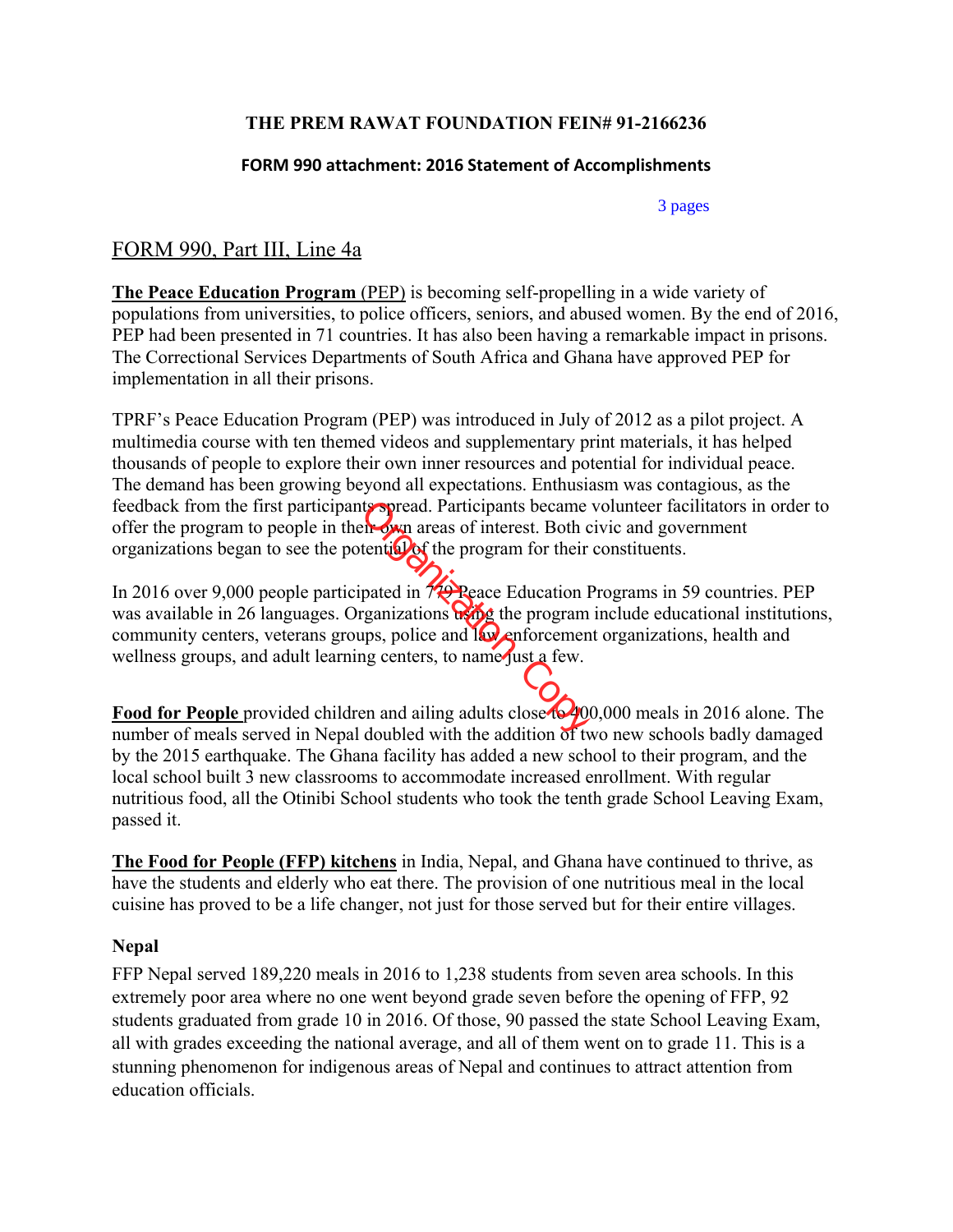## **Ghana**

FFP in Otinibi, Ghana serves a culturally and geographically different area from the one in Nepal, but the results are on a similar trajectory. The Otinibi school has doubled its student population, necessitating the addition of three new classrooms. In mid-2016, students from the nearby Aisha Bint Khalifa School, many of whom are orphans, joined the program.

While hunger debilitates, nutritious food clearly opens many doors. Improved health of the children is illustrated by their now joyful participation in sports, an area that had suffered from the lack of energy experienced by many potential athletes. In 2016, 100 percent of the tenth graders taking the national School Leaving Exam passed the test, making it possible for them to go on to higher education.

**TPRF SPONSORS EVENTS** with its founder to promote the understanding of individual peace as the basis for world peace. This year was no exception, as TPRF supported forums with diverse groups of people in Europe, Africa, Southeast Asia, and South America.

# **United Kingdom: British Film Institute**

TPRF partnered with the Tutu Foundation UK to co-host an event at the British Film Institute in London with Prem Rawat and a distinguished panel of leading voices in law enforcement and criminal justice. Their discussion highlighted the potential of the Peace Education Program (PEP) to reduce inmate recidivism and associated costs. The event featured a screening of *Inside Peace*, an award-winning documentary film that chronicles how PEP has had a profound impact on the lives of inmates in Texas. **Modation UK** to co-host an eve<br>
listing wished panel of leading v<br>
highlighted the potential of the<br>
m and associated costs. The eve<br>
entary film that chronicles how<br>
and the property<br>
or consider the theme of "Tradity<br>
c

# **Côte d'Ivoire: Gathering of Kings**

This forum brought together hundreds of chiefs, kings, and government officials in the West African nation of Côte d'Ivoire to consider the theme of "Traditional Wisdom in Service to Peace." The event at the prestigious Palais de la Culture focused on cultivating long-term peaceful solutions to this conflict-ridden country. In honor of Prem Rawat's 50 years of peace advocacy, the Chamber of Kings and Chiefs designated him as an honorary chief and citizen of the ancient former capital city of Grand Bassam.

# **Malaysia: Taylor's University**

At Taylor's University in Malaysia, Prem Rawat spoke to students, professors, and staff, followed by a lively question-and-answer session with students participating in TPRF's Peace Education Program. Several students commented on how insightful the event was. "He reminded us that we are human beings. Being alive is something very special, and it is the most valuable gift," said Taylor's University student Saw Kai Xuan.

### **Brazil: Explosion of PEP**

Prem Rawat spoke in the city of Sâo Paulo to nearly a thousand Peace Education Program participants and facilitators who came to the event from around the country. He reinforced several of the same themes that are emphasized in the PEP workshops, encouraging people to tap